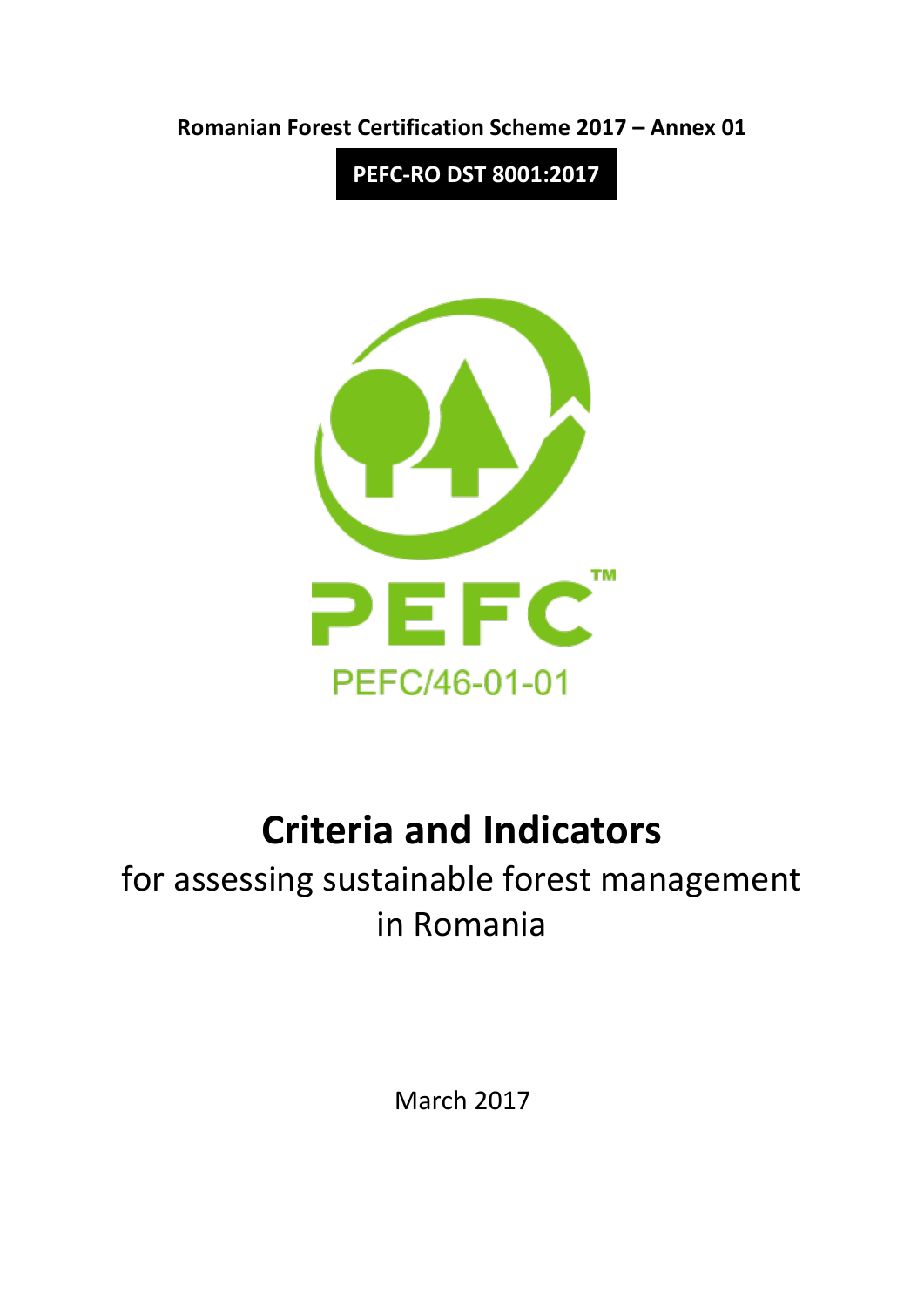#### **Copyright notice**

© PEFC Romania 2017

This PEFC Romania document is copyright-protected by the PEFC Romania. This document is freely available from the PEFC Romania website or upon request.

No part of this document covered by the copyright may be changed or amended; reproduced or copied in any form or by any means for commercial purposes without the permission of the PEFC Romania.

The official version of this document is Romanian and English. Translations of this document can be provided by the PEFC Council or PEFC Romania.

In case of any doubt the English version is definitive.

**Document name:** PEFC Criteria and Indicators for assessing sustainable forest management in Romania

**Document title**: PEFC RO STD 8001:2017

Approved by: PEFC Romania General Assembly **Date: 2017-05-29** 

**Issue date:** 2017-05-29

**Date of entry into force:** 2018-04-01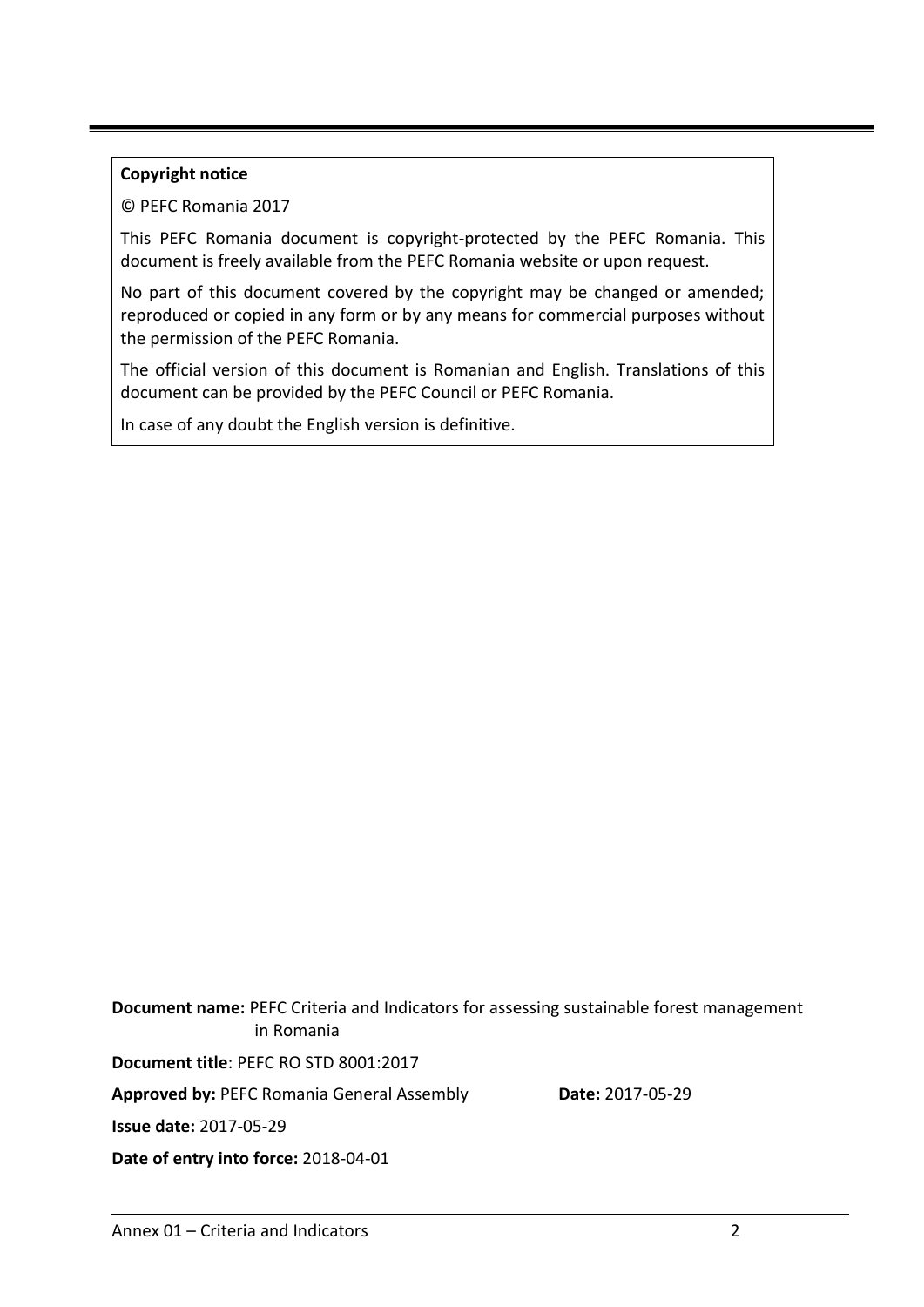# <span id="page-2-0"></span>**Content**

| Criterion 1: Maintaining and improving forest resources and their contribution to the       |
|---------------------------------------------------------------------------------------------|
| Distribution of forests included in the certification, in terms of destination and assigned |
|                                                                                             |
|                                                                                             |
| Criterion 2: Preserving and maintaining the health and vitality of forest ecosystems 13     |
|                                                                                             |
|                                                                                             |
|                                                                                             |
| Criterion 3: Maintaining and encouraging productive functions of forests (wood and non-     |
|                                                                                             |
|                                                                                             |
|                                                                                             |
|                                                                                             |
|                                                                                             |
| Criterion 4: Maintaining, preserving and adequately enhancing biological diversity in       |
|                                                                                             |
|                                                                                             |
|                                                                                             |
| Criterion 5: Maintaining and improving protective functions in forest management28          |
|                                                                                             |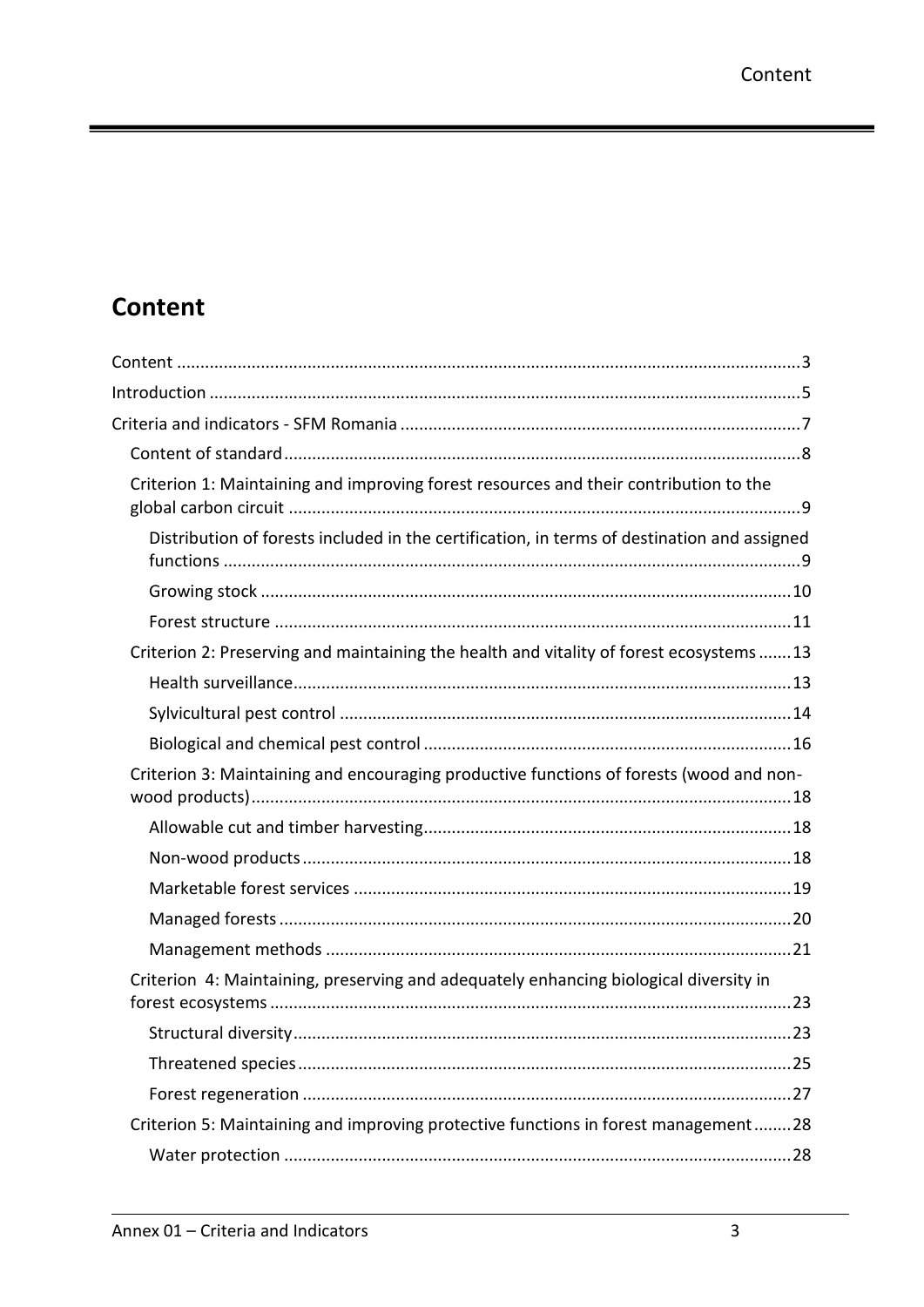ı

| .29                                                                                    |  |
|----------------------------------------------------------------------------------------|--|
|                                                                                        |  |
|                                                                                        |  |
| Criterion 6: Maintenance of other socio-economic and cultural functions and conditions |  |
|                                                                                        |  |
|                                                                                        |  |
|                                                                                        |  |
|                                                                                        |  |
|                                                                                        |  |
|                                                                                        |  |
|                                                                                        |  |
|                                                                                        |  |
|                                                                                        |  |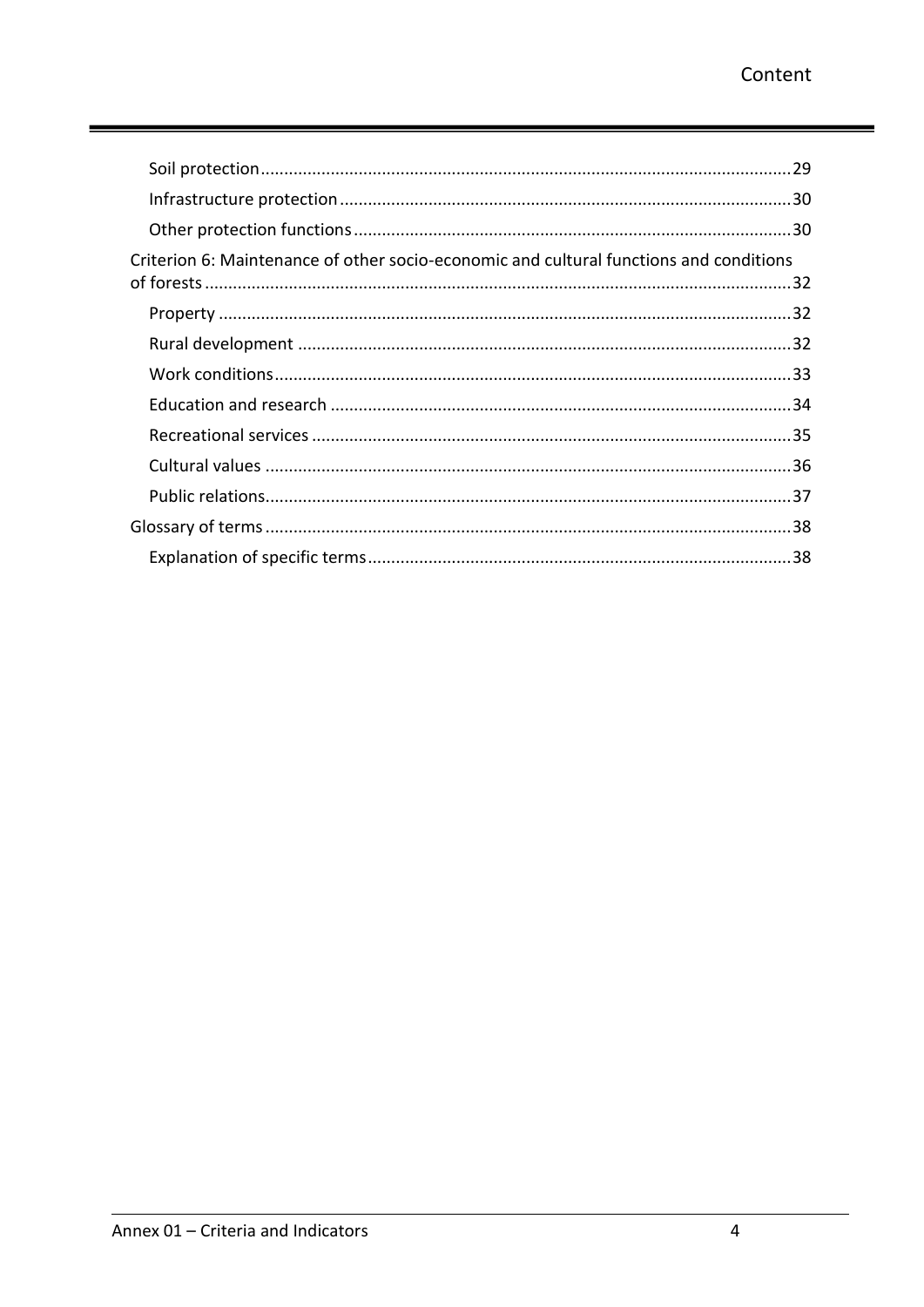# <span id="page-4-0"></span>**Introduction**

The following set of criteria and indicators for Sustainable Forest Management (SFM) is designed to assess SFM at the property level (individual properties or property groups).

The criteria and indicators catalog for the SFM assessment were drafted in three stages:

#### **a) Analysis of legal regulations on SFM in Romania.**

Numerous legal regulations (laws, government decrees, ministerial orders, etc.) covering the ecological and social aspects of forestry have direct or indirect influence on forest management. This legal framework characterizes the forest management standard in Romania.

The following legal regulations have been taken into account:

- Forestry Code 2008 (in its current amended version) and subsequent legal regulations
- Hunting Act 2008 (in its current amended version)
- Nature protection regulations, including the 2007 Protected Areas Act (in its current amended version)
- Water Act 1996 (in its current amended version)
- Legislation on plant protection products and substances
- Technical rules in forestry

#### **b) Analysis of existing catalogs of criteria and indicators for SFM existing at global**

**or regional level** and elaboration of criteria and indicators for SFM in Romania.

The Criteria and Indicators Catalog was developed on the basis of the 6 "Pan-European Criteria and Indicators", taking into account the "Pan-European general guidelines at operational level for the sustainable management of forests", adopted and approved, at the Third Ministerial Conference on the Protection of Forests in Europe, in June 1998 in Lisbon / Portugal. The following catalogs of SFM criteria and indicators served as a reference for the analysis and elaboration of the Romanian criteria and indicators (where appropriate, the respective abbreviations):

- Frame Standards of International PEFC
- PEFC national standards in Austria, the scheme submitted in 2010 and approved in 2011

• National PEFC standards in Germany, scheme submitted in 2015 and approved in 2016

- PEFC national standards in France, the scheme submitted in 2011 and approved in 2011
- National PEFC standards in Slovakia, scheme submitted in 2015 and approved in 2016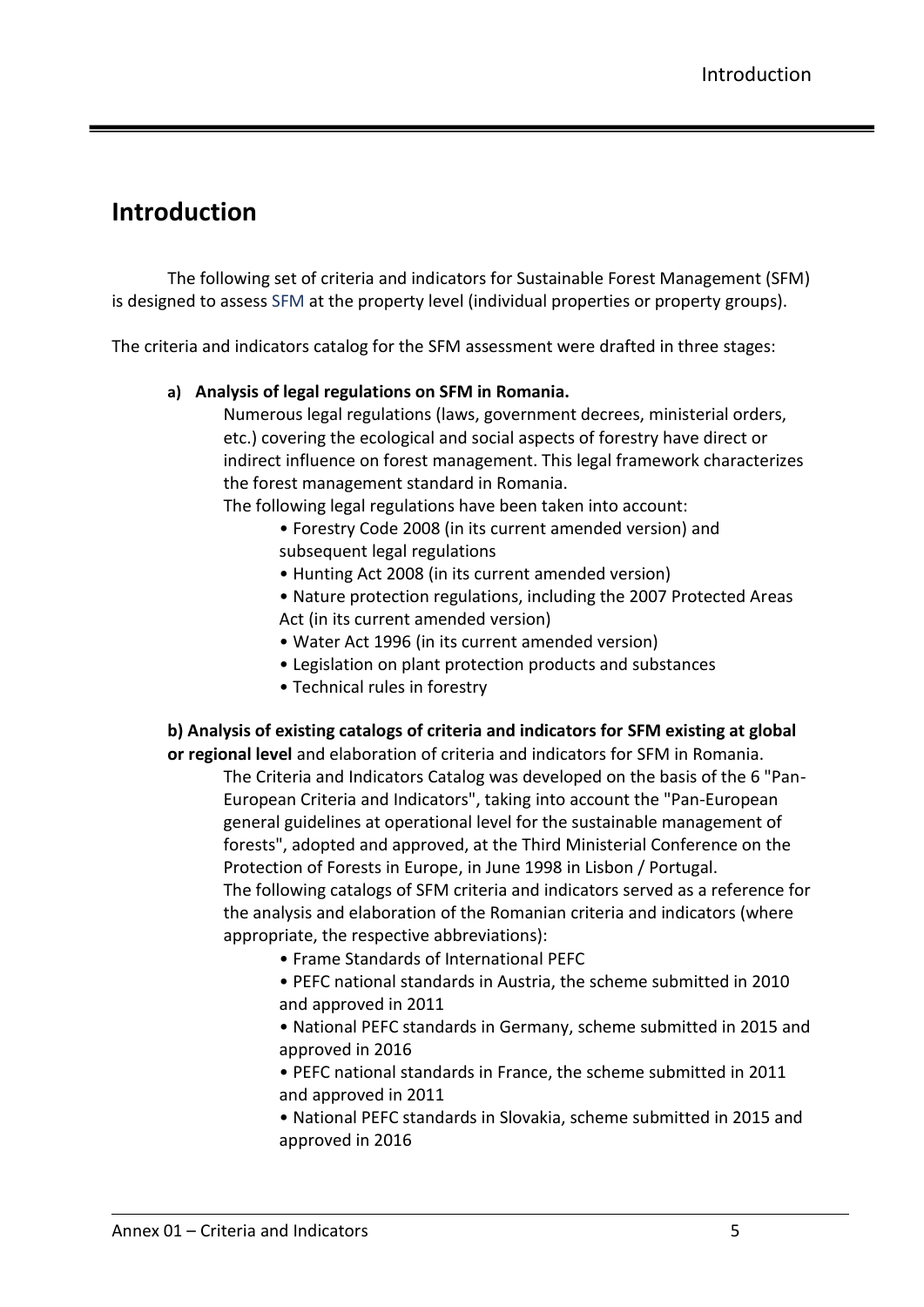• PEFC national standards in Switzerland, the scheme submitted in 2014 and approved in 2014.

#### **c) Analysis of existing official sources related to forests**

In Romania the main source of forest data is the forest management plan, mandatory for forestry properties larger than 10 hectares and valid for a period of 10 years. There are also information sources for management and monitoring systems, studies and researches of scientific institutions and various official statistics on forests of the National Institute of Statistics. Thus, the monitoring, management and investigation systems and statistical data as data sources used are as follows:

- Management plans
- National Forestry Inventory (IFN) in Romania
- Statistics on forest pests monitoring and control
- Management plans of protected natural areas
- Map of risk areas
- Official statistics of National Institute of Statistics (INS)
- Property Documents

The results of the analysis of criteria and indicators catalogs for SFM, legal regulations and official data sources in Romania can be found in the background documents of this catalog.

A wider working group of experts, led by criteria managers, has developed this catalog of criteria and indicators between 2015-2016. Criteria managers, in the order of the criteria, were: Marian Drăgoi, Dănuţ Chira, Istvan Tőke, Valeriu-Norocel Nicolescu, Şerban Davidescu, Liviu Nichiforel.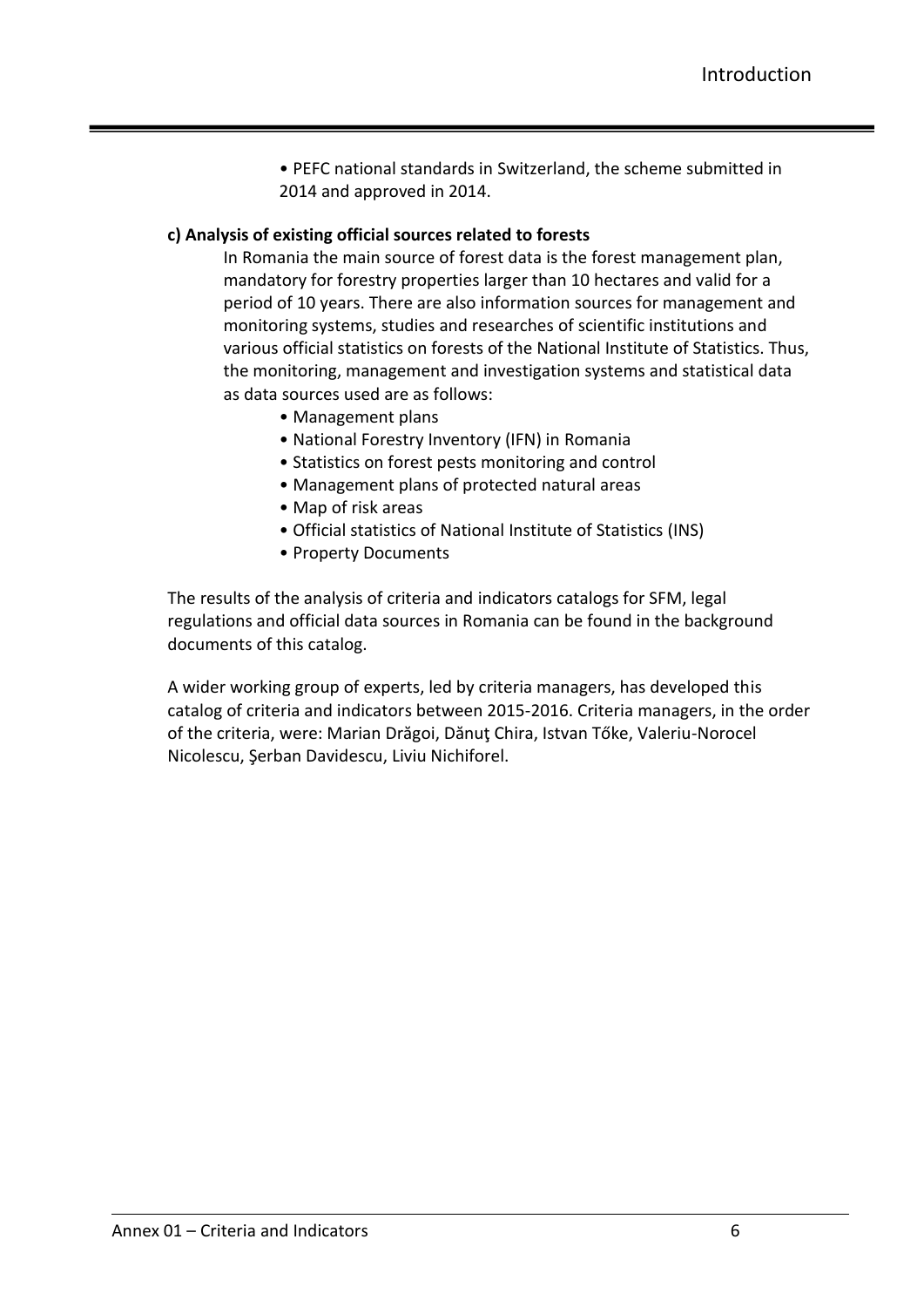# <span id="page-6-0"></span>**Criteria and Indicators for assessing sustainable forest management in Romania**

individual and group certification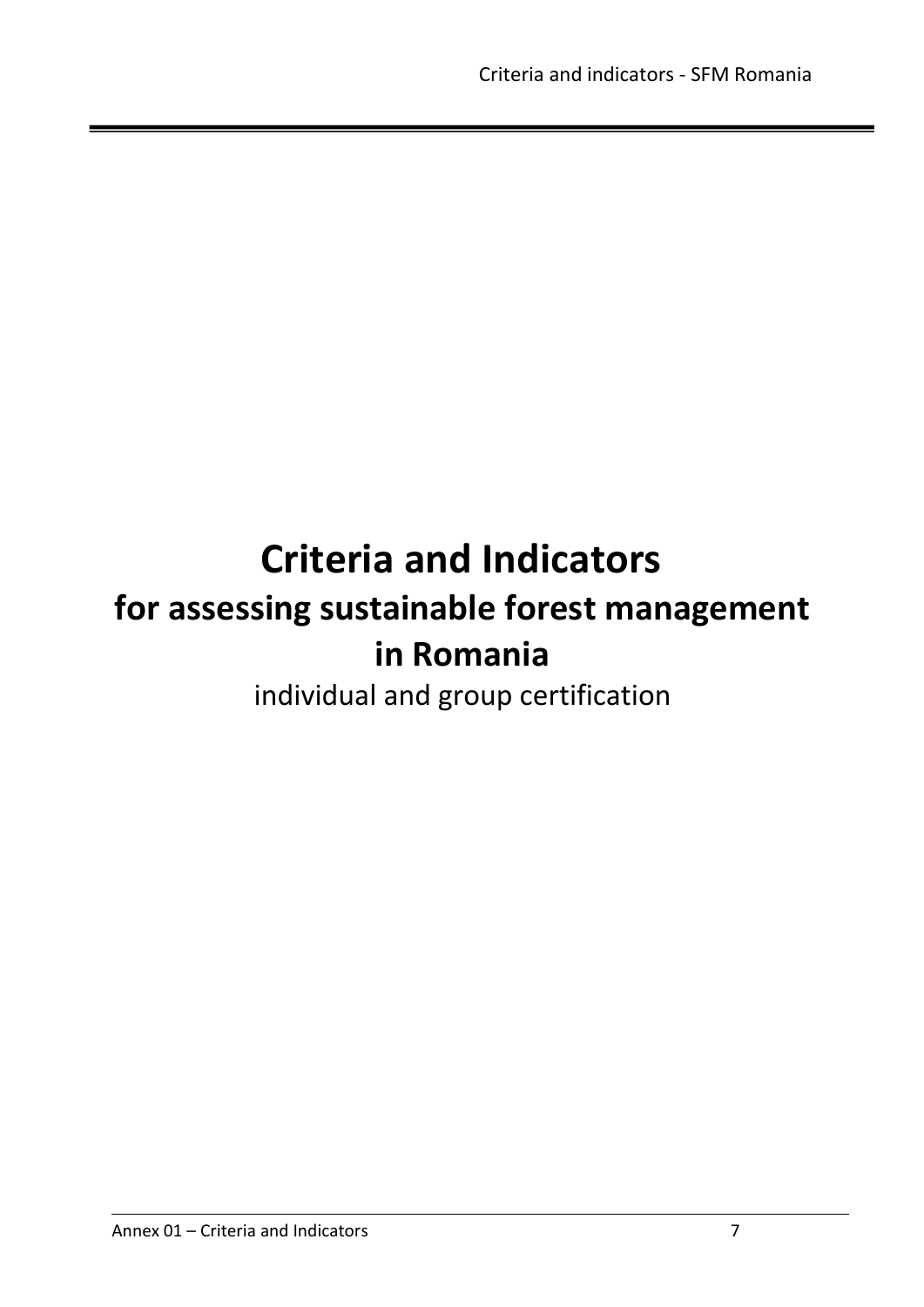۰

# <span id="page-7-0"></span>**Content of standard**

| Nr.                                       | <b>Criteria</b>             | <b>Subcriteria</b>                     | <b>Number of</b><br>indicators |
|-------------------------------------------|-----------------------------|----------------------------------------|--------------------------------|
|                                           |                             | • Forest distribution                  | 4                              |
| <b>Forest Resources</b><br>$\mathbf{1}$ . |                             | • Growing stock                        | $\overline{2}$                 |
|                                           |                             | • Forest structure                     | $\overline{2}$                 |
|                                           |                             | • Health surveillance                  | 6                              |
| 2.                                        | Health and Vitality         | · Sylvicultural pest control           | 2                              |
|                                           |                             | · Biological and chemical pest control | 4                              |
|                                           |                             | • Allowable cut and timber harvesting  | $\mathbf{1}$                   |
|                                           |                             | • Non-wood products                    | 3                              |
| 3.                                        | <b>Productive Functions</b> | • Marketable forest services           | 1                              |
|                                           |                             | • Managed forests                      | 1                              |
|                                           |                             | • Management methods                   | 4                              |
|                                           |                             | • Structural diversity                 | 8                              |
| 4.                                        | <b>Biological Diversity</b> | • Threatened species                   | 4                              |
|                                           |                             | • Forest regeneration                  | 2                              |
|                                           |                             | • Water protection                     | $\overline{2}$                 |
| .5.                                       | <b>Protective Function</b>  | · Soil protection                      | 2                              |
|                                           |                             | · Infrastructure protection            | 1                              |
|                                           |                             | · Other protection functions           | 1                              |
|                                           |                             | • Property                             | $\overline{2}$                 |
|                                           | Socio-Economic<br>Functions | • Rural development                    | $\overline{2}$                 |
| 6.                                        |                             | · Work conditions                      | 3                              |
|                                           |                             | • Education and research               | 3                              |
|                                           |                             | • Recreational services                | 2                              |
|                                           |                             | • Cultural values                      | 1                              |
|                                           |                             | • Public relations                     | $\overline{2}$                 |
| Σ                                         | 6                           | 25                                     | 65                             |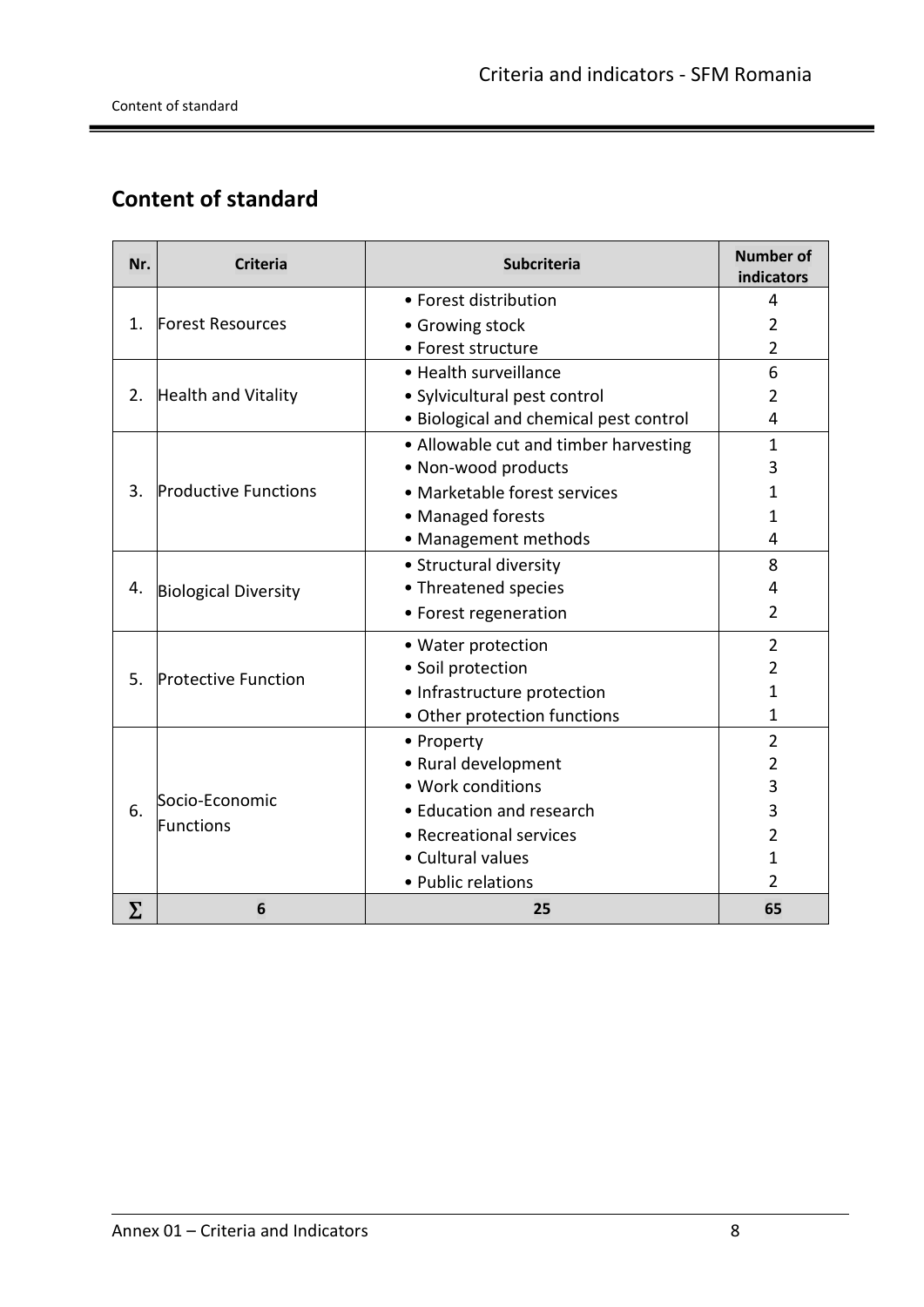Criterion 1: Maintaining and improving forest resources and their contribution to the global carbon circuit

# <span id="page-8-0"></span>**Criterion 1: Maintaining and improving forest resources and their contribution to the global carbon circuit**

<span id="page-8-1"></span>

| 1.1          | Distribution of forests included in the certification, in terms of<br>destination and assigned functions                                                                                                                                                                                             |  |  |
|--------------|------------------------------------------------------------------------------------------------------------------------------------------------------------------------------------------------------------------------------------------------------------------------------------------------------|--|--|
| Subcriterion | The management plans aim a sustainable use of forest resources, in line with<br>the main functions (production and protection) and defined objectives. It will be<br>pursued the increase of the area covered by forests, by adequate measures for<br>the management and regeneration of the stands. |  |  |
| Description  | The forest is defined by the Forest Code - Law 46/2008, updated by Law 33/2015.<br>By the forest management plan, the production fund is estimated at the level of<br>the stand and the management unit.                                                                                             |  |  |
| Comment      | This subcriterion only refers to the quantitative descriptors of the forest-covered<br>areas. Other aspects of the economic, cultural and social value of forests are<br>covered by criteria 3, 4 and 6.                                                                                             |  |  |

| Indicator 1.1.a                                                                             |      |                        |  |
|---------------------------------------------------------------------------------------------|------|------------------------|--|
| Data on the total area of the forest fund included in the certification, by category of use |      |                        |  |
| <b>Content</b>                                                                              | Unit | <b>Source</b>          |  |
| Area of the forest fund                                                                     | ha   | Forest management plan |  |
| Area of forests and lands for afforestation                                                 | ha   |                        |  |
| Area of land with other destinations                                                        | ha   |                        |  |

#### Indicator 1.1.b

**Distribution of forests included in the certification, in relation to the type of property (area and weight)**

| <b>Content</b>                     | Unit  | <b>Source</b>          |
|------------------------------------|-------|------------------------|
| Forests owned by the state         | ha, % |                        |
| Forests owned by the municipalties | ha, % |                        |
| Forests of undivided ownership of  | ha, % | Forest management plan |
| associations                       |       | Property titles        |
| Forests owned by the worship units | ha, % |                        |
| Forests owned by the individuals   | ha, % |                        |

#### Indicator 1.1.c

**Distribution of forests included in the certification, in relation to the assigned protection and production functions**

| <b>Content</b>                         | Unit | <b>Source</b>          |
|----------------------------------------|------|------------------------|
| Area of forests in functional group I, | ha   |                        |
| out of which:                          |      |                        |
| Forests with water protection role     | ha   | Forest management plan |
| Forests with soil protection role      | ha   |                        |
| Forests with protective role against   | na   |                        |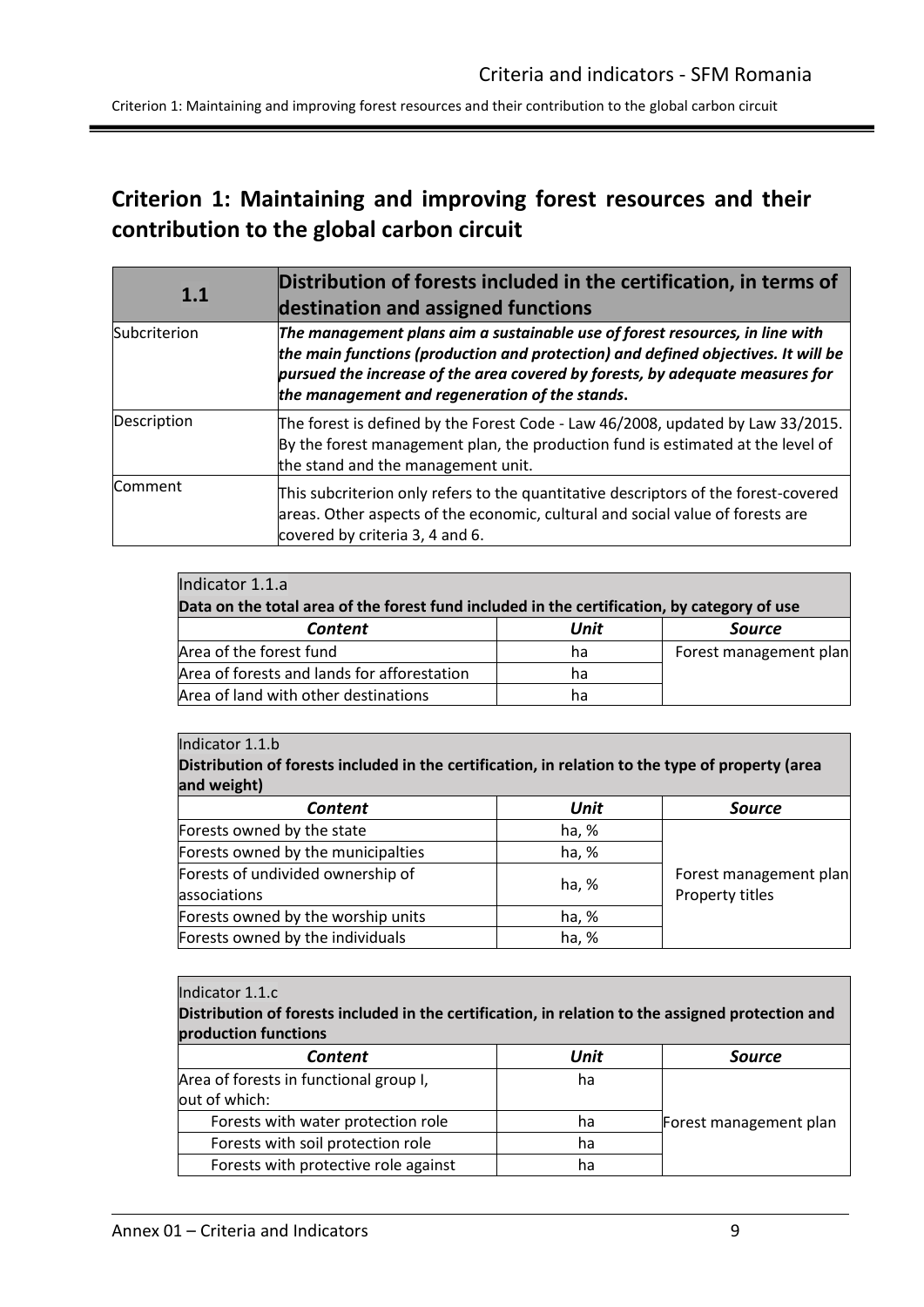Criterion 1: Maintaining and improving forest resources and their contribution to the global carbon circuit

| climate factors                           |    |
|-------------------------------------------|----|
| Forests of social interest                | hа |
| Forests with biodiversity protection role | ha |
| Area of forests in functional group II    | na |

#### Indicator 1.1.d

#### **Distribution of forests included in the certification, in relation to the types of functional categories**

| <b>Content</b>                                  | Unit | Source                                                     |
|-------------------------------------------------|------|------------------------------------------------------------|
| Type $I$ – Forests with special functions for   |      |                                                            |
| nature protection, where the harvesting of      | ha   |                                                            |
| trees is prohibited                             |      |                                                            |
| Type II – Forests with special protection       |      |                                                            |
| functions requiring special conservation        | ha   |                                                            |
| works                                           |      |                                                            |
| Type III - Forests with special protection      |      |                                                            |
| functions for which only intensive treatments   | ha   | Forest management plan                                     |
| are admitted                                    |      | <b>Field Verifier: Compliance</b><br>of application of the |
| Type IV $-$ Forests with special protection     |      |                                                            |
| functions for which other treatments are        | ha   | treatments according to                                    |
| admitted with imposed special restrictions to   |      | the assigned functional                                    |
| the application                                 |      | categories                                                 |
| Type $V$ – Forests with production and          |      |                                                            |
| protection functions destined for the           | ha   |                                                            |
| production of high quality wood                 |      |                                                            |
| Type VI - Forests with production and           |      |                                                            |
| protection functions in which it is possible to | ha   |                                                            |
| apply differently the whole range of the        |      |                                                            |
| treatments provided in the technical norms      |      |                                                            |

<span id="page-9-0"></span>

| 1.2          | <b>Growing stock</b>                                                                                                                                                                                                                                                                                                                                                                                                                                                                                                                             |
|--------------|--------------------------------------------------------------------------------------------------------------------------------------------------------------------------------------------------------------------------------------------------------------------------------------------------------------------------------------------------------------------------------------------------------------------------------------------------------------------------------------------------------------------------------------------------|
| Subcriterion | The growing stock must be maintained or increased, both in qualitative and<br>quantitative terms.                                                                                                                                                                                                                                                                                                                                                                                                                                                |
| Description  | The total volume of trees in the forest area, regardless of the functional zoning<br>of the stands, indicates the extent to which the forest contributes to the<br>increase of the carbon stock in the forest vegetation.                                                                                                                                                                                                                                                                                                                        |
| Comment      | The growing stock is estimated with the planing work, using the biometric<br>functions accredited by the technical regulations in force. The total average<br>growth per hectare reflects the change in the growing stock and should be<br>corroborated with the harvest volume. The modification of the total average<br>growth should be analyzed in relation to the distribution of the areas according<br>to the current character of the forest type, especially with the share of derived,<br>partially derived and sub-productive stands. |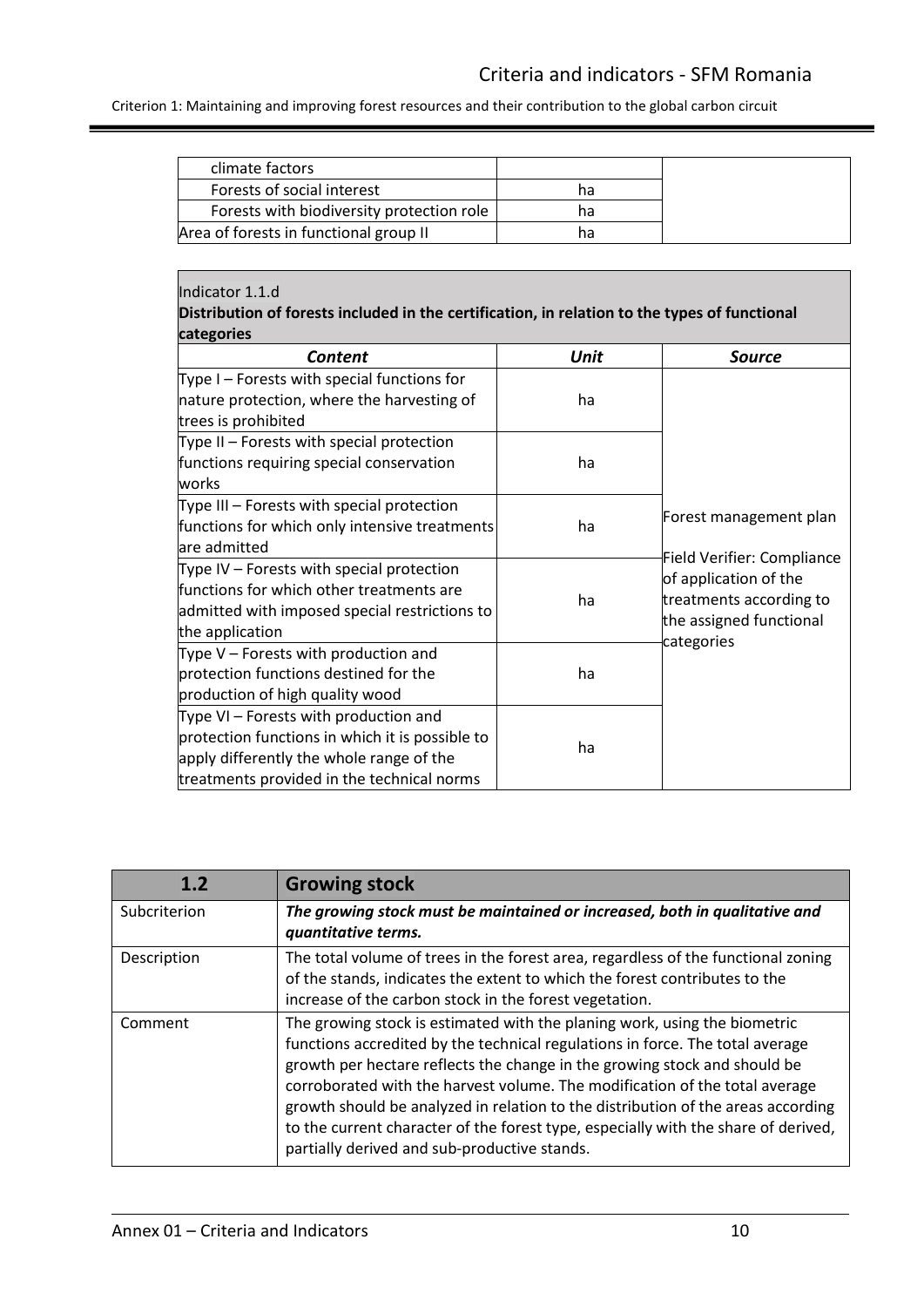Criterion 1: Maintaining and improving forest resources and their contribution to the global carbon circuit

| Indicator 1.2.a<br>Size of growing and protection stock at management plan level                                               |               |                  |  |
|--------------------------------------------------------------------------------------------------------------------------------|---------------|------------------|--|
| Content                                                                                                                        | Unit          | <b>Source</b>    |  |
| Total production and protection stock                                                                                          | thousand $m3$ |                  |  |
| Average production and protection stock per<br>hectare                                                                         | $m^3/ha$      | Actual and next  |  |
| Percentage change in the average size of the<br>production and protection stock as compared<br>to the previous management plan | %             | management plans |  |

| Indicator 1.2.b                                                              |                |                        |
|------------------------------------------------------------------------------|----------------|------------------------|
| Data on the ratio between forest growth and harvest at management plan level |                |                        |
| <b>Content</b>                                                               | Unit           | <b>Source</b>          |
| Current growth index                                                         | $m^3$ /year/ha |                        |
| Total harvesting index                                                       | $m^3$ /year/ha |                        |
| Principal yield harvesting index                                             | $m^3$ /year/ha | Forest management plan |
| Secondar yield harvesting index                                              | $m^3$ /year/ha |                        |
| Yearly allowable cut of principal yield                                      | $m^3$ /year    |                        |
| Yearly allowable cut of secondary yield                                      | $m^3$ /year    |                        |
| Ratio between the current growth index and                                   | %              |                        |
| the total harvest index                                                      |                |                        |

<span id="page-10-0"></span>

| 1.3            | <b>Forest structure</b>                                                                                                                                                                                                                                                                                                                                                                           |
|----------------|---------------------------------------------------------------------------------------------------------------------------------------------------------------------------------------------------------------------------------------------------------------------------------------------------------------------------------------------------------------------------------------------------|
| Subcriterion   | Distribution by forest age classes reflects how the management measures<br>foreseen in the previous management plans contributed to the normalization of<br>the structure by age classes.                                                                                                                                                                                                         |
| Description    | The distribution of the areas by age classes and in relation to the current nature<br>of the forest type reflects the extent to which the forest structure approaches a<br>balanced age distribution that ensures continuity of crops and long-term<br>functions. Reducing the share of derived, partially derived and sub-productive<br>stands indicates use of appropriate management measures. |
| <b>Comment</b> | The balance between growth and harvest is subunitary and approaches to one<br>only if the forest has reached the normal structure, characterized by a balanced,<br>quasi-equal distribution by age classes.                                                                                                                                                                                       |

| Indicator 1.3.a                                                 |      |                        |  |
|-----------------------------------------------------------------|------|------------------------|--|
| Area of forests by age classes, at forest management plan level |      |                        |  |
| <b>Content</b>                                                  | Unit | <b>Source</b>          |  |
| $(1-20)$                                                        | ha   |                        |  |
| $II(21-40)$                                                     | ha   |                        |  |
| $III (41-60)$                                                   | ha   |                        |  |
| $IV (61-80)$                                                    | ha   | Forest management plan |  |
| $(81-100)$<br>M                                                 | ha   |                        |  |
| VI (101-120) and over                                           | ha   |                        |  |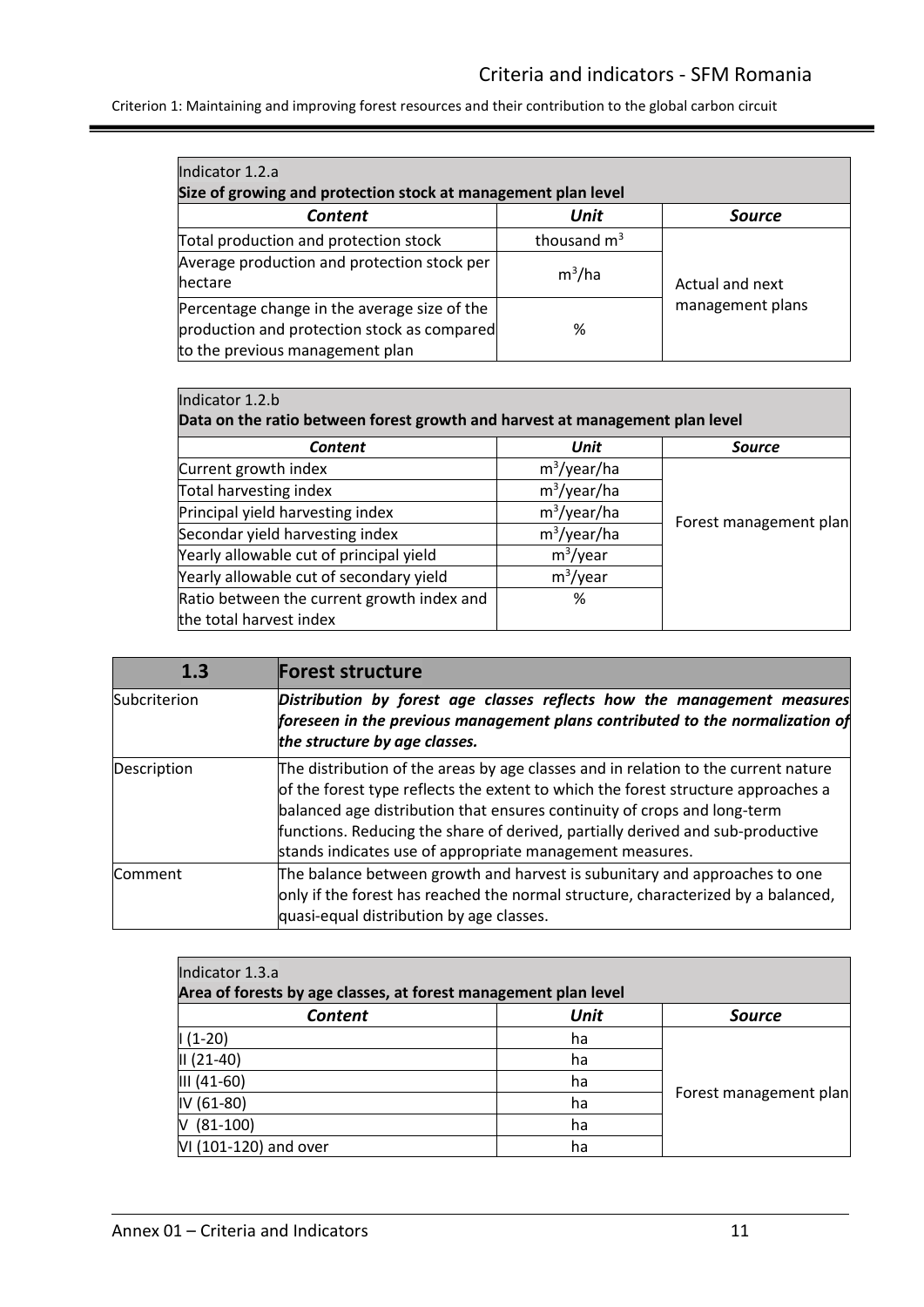Criterion 1: Maintaining and improving forest resources and their contribution to the global carbon circuit

| Indicator 1.3.b                                                                                  |                   |                        |
|--------------------------------------------------------------------------------------------------|-------------------|------------------------|
| Distribution of the areas included in the certification, in relation to the current character of |                   |                        |
| the forest type                                                                                  |                   |                        |
| Continut                                                                                         | Unitate de măsură | Sursă                  |
| Natural fundamental of superior and medium<br>productivity                                       | ha                |                        |
| Natural fundamental of inferior productivity                                                     | ha                | Forest management plan |
| Artificial of superior and medium productivity                                                   | ha                |                        |
| Artificial of inferior productivity                                                              | ha                |                        |
| Partial derivated                                                                                | ha                |                        |
| Total derivated                                                                                  | ha                |                        |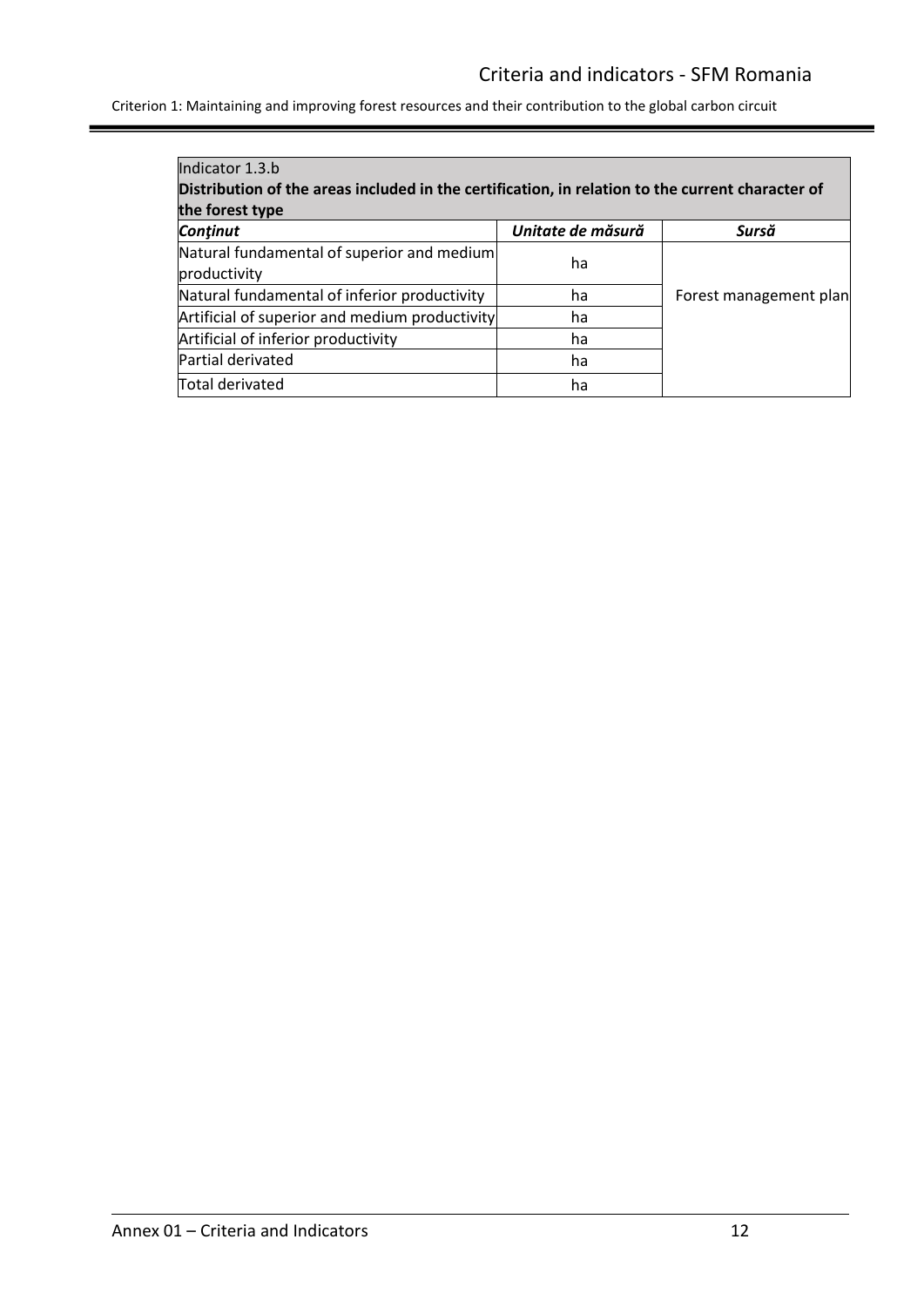# <span id="page-12-0"></span>**Criterion 2: Preserving and maintaining the health and vitality of forest ecosystems**

<span id="page-12-1"></span>

| 2.1          | <b>Health surveillance</b>                                                                                                                                                                                                                                                                                                                                                                                                                                                                                                                                                                                                                                                                                                                                                                                                                                                                                                                                                                            |
|--------------|-------------------------------------------------------------------------------------------------------------------------------------------------------------------------------------------------------------------------------------------------------------------------------------------------------------------------------------------------------------------------------------------------------------------------------------------------------------------------------------------------------------------------------------------------------------------------------------------------------------------------------------------------------------------------------------------------------------------------------------------------------------------------------------------------------------------------------------------------------------------------------------------------------------------------------------------------------------------------------------------------------|
| Subcriterion | Surveillance of the state of health and vitality of forest ecosystems                                                                                                                                                                                                                                                                                                                                                                                                                                                                                                                                                                                                                                                                                                                                                                                                                                                                                                                                 |
| Description  | Forest management must ensure the health and vitality of forests. Abiotic, biotic<br>or anthropogenic factors affecting the health, productivity and stability of the<br>forest must be monitored at all times. The emergence, evolution and harmful<br>influences on forests are pursued for the following factors:<br>A. Abiotic Factors:<br>- Wind and snow (windbreaks, wind-blow);<br>- Snow and negative temperatures (early / late frost, frost, snow<br>avalanches, freezing rain, hail);<br>- landslides (landslides, detritus / mud avalanche, etc.);<br>- floods (floods, abundant rainfall, water stagnation);<br>- fires (forest fires, lightning);<br><b>B. Biotic Factors:</b><br>- microfauna (insects, mites, gastropods, etc.);<br>- Phytopathogenic agents (viruses, mycoplasmas, bacteria, fungi,<br>parasitic plants, etc.);<br>- Animals of hunting interest and macrofauna species (rodents,<br>birds, grazing mammals, etc.);<br>- Domestic animals;<br>C. Anthropic Factors: |
|              | - Forest management (eg exploitative damage);<br>- Pollution, waste, litter;                                                                                                                                                                                                                                                                                                                                                                                                                                                                                                                                                                                                                                                                                                                                                                                                                                                                                                                          |
| Comment      |                                                                                                                                                                                                                                                                                                                                                                                                                                                                                                                                                                                                                                                                                                                                                                                                                                                                                                                                                                                                       |
|              |                                                                                                                                                                                                                                                                                                                                                                                                                                                                                                                                                                                                                                                                                                                                                                                                                                                                                                                                                                                                       |

| Indicator 2.1.a                           |                                                      |                                                                           |  |  |
|-------------------------------------------|------------------------------------------------------|---------------------------------------------------------------------------|--|--|
|                                           | Detecting, preventing and controling harming factors |                                                                           |  |  |
| Content                                   | Unit                                                 | <b>Source</b>                                                             |  |  |
| The existence of forest protection        |                                                      | Technical-economic                                                        |  |  |
| documentation:                            |                                                      | documentation of forest                                                   |  |  |
| a. Statistics of biotic and abiotic pests | Yes / No                                             | protection works at F.D.                                                  |  |  |
| b. Prognosis of forest pests              | Yes / No                                             | (Model: Ord. 454/2003 -<br>FP Norms)                                      |  |  |
| c. Evidence of harvesting damages         | Yes / No                                             | Documentation for closing<br>the harvesting works in<br>the cutting area. |  |  |

| Indicator 2.1.b                                                                            |                |                          |
|--------------------------------------------------------------------------------------------|----------------|--------------------------|
| Evolution of the affected area by harmful factors, in the certification included nurseries |                |                          |
| Content                                                                                    | Unit           | <b>Source</b>            |
| Affected (cumulative) area, in the last year,                                              |                | Technical-economic       |
| lby:                                                                                       | m <sup>2</sup> | documentation of forest  |
| - Abiotic factors                                                                          |                | protection works at F.D. |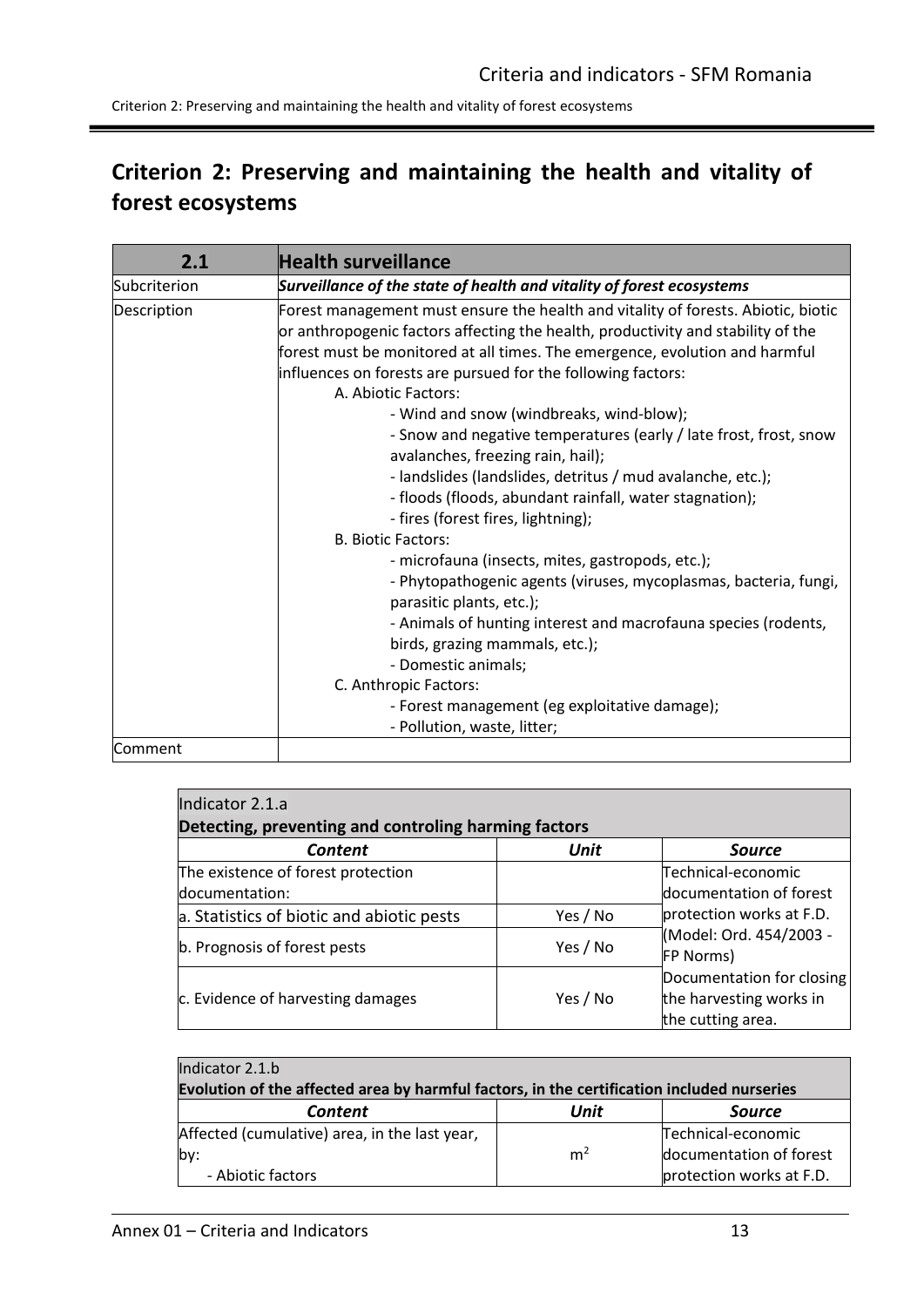Ξ

Criterion 2: Preserving and maintaining the health and vitality of forest ecosystems

| - Biotic factors<br>- Anthropic factors                                                                 |   | (Model: Ord. 454/2003 -<br><b>FP Norms)</b> |
|---------------------------------------------------------------------------------------------------------|---|---------------------------------------------|
| Changes over the last 5 year's average:<br>- Abiotic factors<br>- Biotic factors<br>- Anthropic factors | % | <b>Field verification</b>                   |

### $Indicate 2.1$

| lindicator 2.1.C                                                                        |      |                          |  |
|-----------------------------------------------------------------------------------------|------|--------------------------|--|
| Evolution of the affected area by harmful factors, in the certification included stands |      |                          |  |
| <b>Content</b>                                                                          | Unit | <b>Source</b>            |  |
| Affected (cumulative) area, in the last year,                                           |      |                          |  |
| by:                                                                                     | ha   | Technical-economic       |  |
| - Abiotic factors                                                                       |      | documentation of forest  |  |
| - Biotic factors                                                                        |      | protection works at F.D. |  |
| Changes over the last 5 years average:                                                  |      | (Model: Ord. 454/2003 -  |  |
| - Abiotic factors                                                                       | %    | <b>FP Norms)</b>         |  |
| - Biotic factors                                                                        |      |                          |  |

| Indicator 2.1.d                                                                |                |                            |
|--------------------------------------------------------------------------------|----------------|----------------------------|
| Situation of harvesting damages produced, in the certification included stands |                |                            |
| Content                                                                        | Unit           | <b>Source</b>              |
| Cumulative volume of trees damaged by                                          | m <sup>3</sup> | <b>Operating controls</b>  |
| harvesting during the last year of production                                  |                | Register of contraventions |
| Changes over the last 5 years average                                          | %              | Evidence of operating      |
|                                                                                |                | damage                     |

| Indicator 2.1.e                                                               |                |                            |
|-------------------------------------------------------------------------------|----------------|----------------------------|
| Volume evolution of abnormal stand drying, in the certification included area |                |                            |
| <b>Content</b>                                                                | Unit           | <b>Source</b>              |
| Cumulative volume of incidental cuts due to                                   |                | Forest protection          |
| abnormal drying in the last year of                                           | m <sup>3</sup> | documentation, statistical |
| production                                                                    |                | reports, annual reports,   |
| Changes over the last 5 years average                                         | %              | estimation acts            |

| Indicator 2.1.f                                                                    |           |                                                 |
|------------------------------------------------------------------------------------|-----------|-------------------------------------------------|
| Evolution of forest fires, in the certification included area                      |           |                                                 |
| <b>Content</b>                                                                     | Unit      | <b>Source</b>                                   |
| Suprafața arboretelor afectate de incendii de<br>pădure în ultimul an de producție | ha / $m3$ | Forest protection<br>documentation, statistical |
| Changes over the last 5 years average                                              | %         | reports, annual reports,<br>estimation acts     |

<span id="page-13-0"></span>

| 2.2          | Sylvicultural pest control                                                 |
|--------------|----------------------------------------------------------------------------|
| Subcriterion | Sylvicultural control of harmful abiotic, biotic and anthropogenic factors |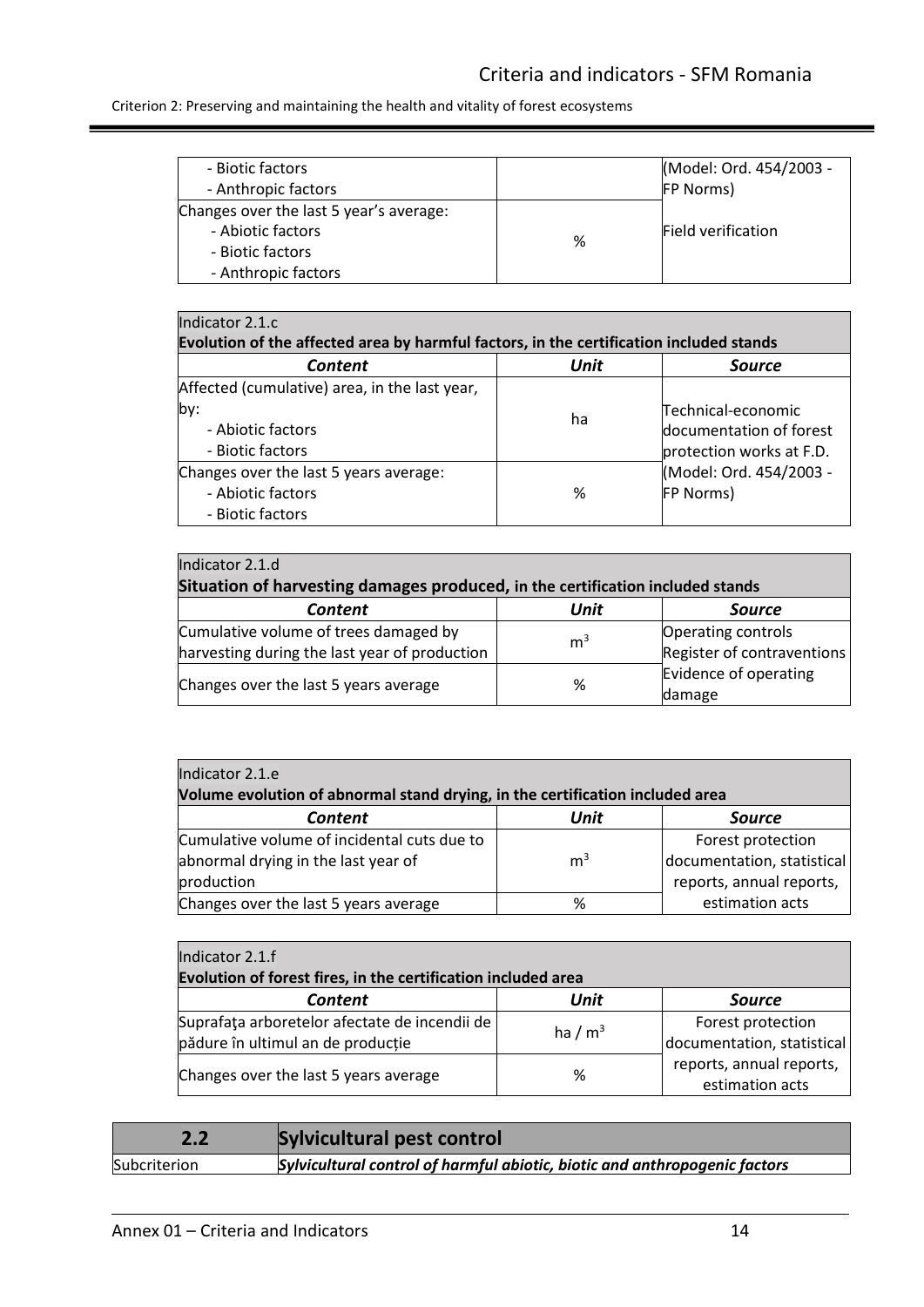Criterion 2: Preserving and maintaining the health and vitality of forest ecosystems

| Description    | Measures to prevent and control forest-damaging phenomena should be priority                                                                                                               |
|----------------|--------------------------------------------------------------------------------------------------------------------------------------------------------------------------------------------|
|                |                                                                                                                                                                                            |
|                | based on sylviculture. To this end, the management plans must include all the                                                                                                              |
|                | measures to ensure a good development of the stands, a prompt reaction to                                                                                                                  |
|                | aggressive environmental factors and a return to a proper vegetation condition                                                                                                             |
|                | lafter the action of the harmful factors has ceased:                                                                                                                                       |
|                | use of species / ecotypes in a structural diversity appropriate to local                                                                                                                   |
|                | conditions, productive but also resistant to local environment, including<br>abiotic and biotic aggressive factors;                                                                        |
|                | application of revitalization measures (maintenance works for nursery<br>crops, regenerations, cultural operations, hygiene cuts) with mixed-<br>prophylactic and developmental character; |
|                | provision of measures for rehabilitation of the state of health and vitality<br>of the stands, in case of dry stands or strongly debilitated, even by the                                  |
|                | restoration / substitution of the strongly degraded stands.                                                                                                                                |
| <b>Comment</b> |                                                                                                                                                                                            |

| Indicator 2.2.a                                                                                                                                     |        |                                                              |
|-----------------------------------------------------------------------------------------------------------------------------------------------------|--------|--------------------------------------------------------------|
| <b>Planning of integrated measures</b><br>Content                                                                                                   | Unit   | <b>Source</b>                                                |
| Have integrated (forestry and protection)<br>measures been planned to avoid, combat<br>harmful factors or restore the stands after<br>their action? | Yes/No | Forest management plan<br>Forest protection<br>documentation |

| Indicator 2.2.b                                                                      |      |                   |
|--------------------------------------------------------------------------------------|------|-------------------|
| Evidence of integrated measures for the protection and restoration of stands, in the |      |                   |
| certification included area                                                          |      |                   |
| <b>Content</b>                                                                       | Unit | <b>Source</b>     |
| Area on which were carried out tending                                               |      |                   |
| operations on natural seedlings, during the                                          | ha   |                   |
| last year of production                                                              |      |                   |
| Changes over the last 5 years average                                                | %    |                   |
| Area covered with release cuttings/                                                  | ha   |                   |
| weedings, in the last year of production                                             |      |                   |
| Ratio between the area and the                                                       |      |                   |
| management plan provisions                                                           | %    |                   |
| Area covered by cleaning cuts in the last year                                       | ha   | Records of forest |
| of production                                                                        |      | management plans  |
| Ratio between the area and the                                                       | %    |                   |
| management plan provisions                                                           |      |                   |
| Area covered by hygiene cuts in the last year                                        |      |                   |
| of production                                                                        | ha   |                   |
| Changes over the last 5 years average                                                | %    |                   |
| Restoration or substitution work carried out                                         | ha   |                   |
| in the last year of production                                                       |      |                   |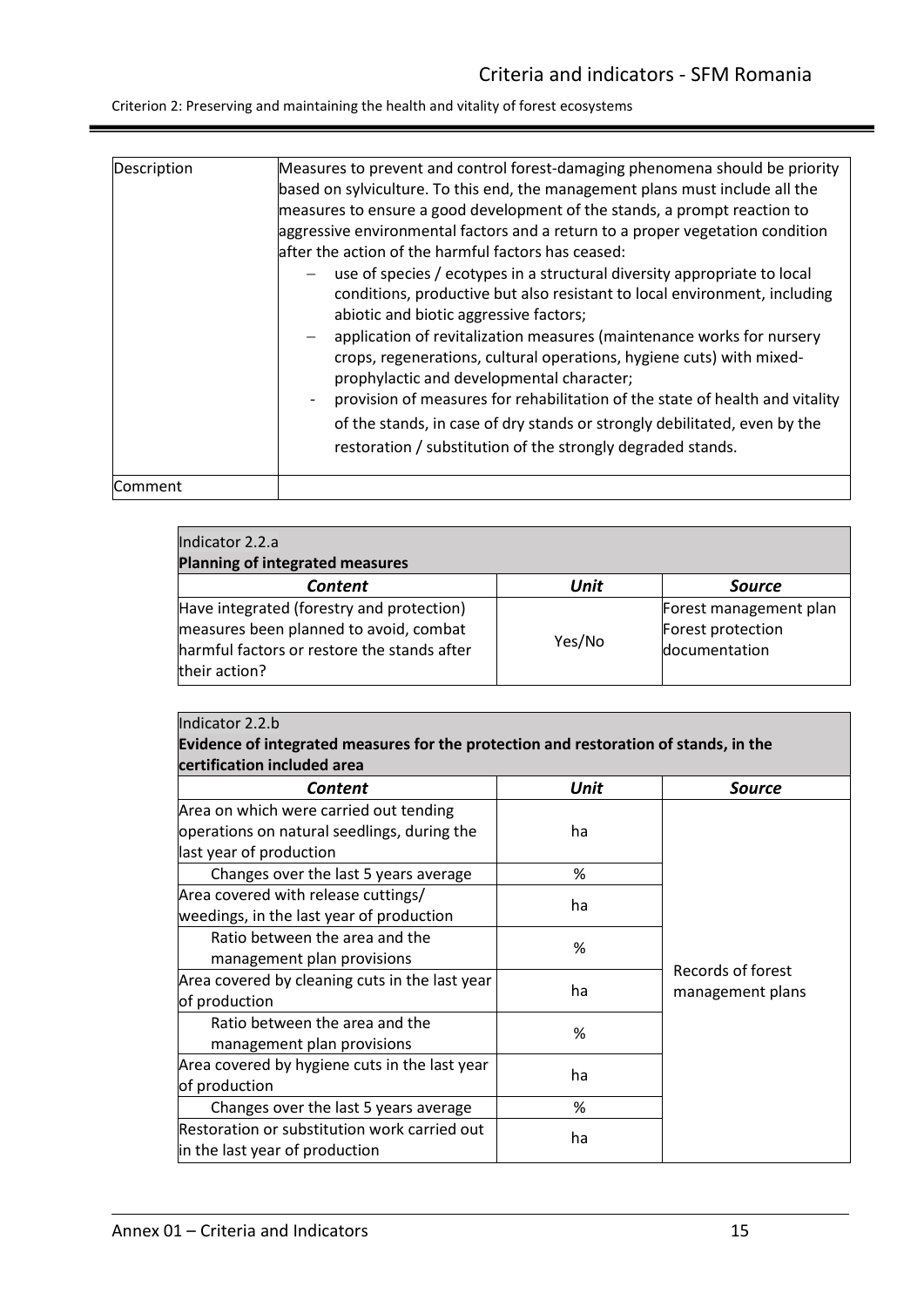Criterion 2: Preserving and maintaining the health and vitality of forest ecosystems

<span id="page-15-0"></span>

| Changes over the last 5 year's average |  |
|----------------------------------------|--|

| 2.3          | <b>Biological and chemical pest control</b>                                                                                                                                                                                                                                                                                                                                                                                                                                                                                                                                                                                                                                                                                                                                                                                                                                        |
|--------------|------------------------------------------------------------------------------------------------------------------------------------------------------------------------------------------------------------------------------------------------------------------------------------------------------------------------------------------------------------------------------------------------------------------------------------------------------------------------------------------------------------------------------------------------------------------------------------------------------------------------------------------------------------------------------------------------------------------------------------------------------------------------------------------------------------------------------------------------------------------------------------|
| Subcriterion | Biological and chemical control of harmful factors                                                                                                                                                                                                                                                                                                                                                                                                                                                                                                                                                                                                                                                                                                                                                                                                                                 |
| Description  | Actions to prevent and combat forest-damaging phenomena that can not<br>be prevented or controlled only by cultural means are included in an<br>integrated system of forest protection measures.<br>The use of chemicals is limited by national and international usage<br>regulations (WHO lists 1A and 1B as well as the List of active substances<br>authorized for use in plant protection products on the territory of<br>Romania). Pesticides (herbicides, insecticides, fungicides, rodenticides,<br>molluscicides, etc.) are only used on a limited scale and where possible<br>they are replaced by forestry or biological methods. The use of pesticides<br>prohibited by international conventions is not permitted. All chemical<br>substances must comply with standards, thresholds and conditions<br>(hygienic, toxicological and ecological) on nature protection. |
| lComment     |                                                                                                                                                                                                                                                                                                                                                                                                                                                                                                                                                                                                                                                                                                                                                                                                                                                                                    |

| Indicator 2.3.a<br>Use of allowed substances (pesticides, herbicides, repellents, etc.)                                                                                                                                                          |        |                                                                                                                                                                                |  |
|--------------------------------------------------------------------------------------------------------------------------------------------------------------------------------------------------------------------------------------------------|--------|--------------------------------------------------------------------------------------------------------------------------------------------------------------------------------|--|
| Content                                                                                                                                                                                                                                          | Unit   | <b>Source</b>                                                                                                                                                                  |  |
| Pesticides were used:                                                                                                                                                                                                                            |        | Forest protection<br>documentation from F.D.                                                                                                                                   |  |
| of the WHO 1-2 lists                                                                                                                                                                                                                             | Yes/No | lWHO 1A si 1B Lists                                                                                                                                                            |  |
| of the Stockholm Convention                                                                                                                                                                                                                      | Yes/No | Pesticides prohibited by<br>international agreements<br>are defined in the<br>Stockholm Convention on<br>Persistent Organic<br>Pollutants of 2001 and<br>subsequent amendments |  |
| outside the National list of approved<br>substances                                                                                                                                                                                              | Yes/No | List of active substances                                                                                                                                                      |  |
| Have the standards, thresholds and<br>conditions been met according to the<br>National List of Approved Substances?                                                                                                                              | Yes/No | authorized for use in plant<br>protection products on<br>the territory of Romania.                                                                                             |  |
| In the case of use of an unauthorized<br>substance from previous lists or use above<br>the admitted thresholds, is there an expertise<br>to prove that it was the only possible option<br>to effectively combat an extremely<br>dangerous agent? | Yes/No | Qualified expertise on the<br>need to use a pesticide<br>outside previous lists                                                                                                |  |

Indicator 2.3.b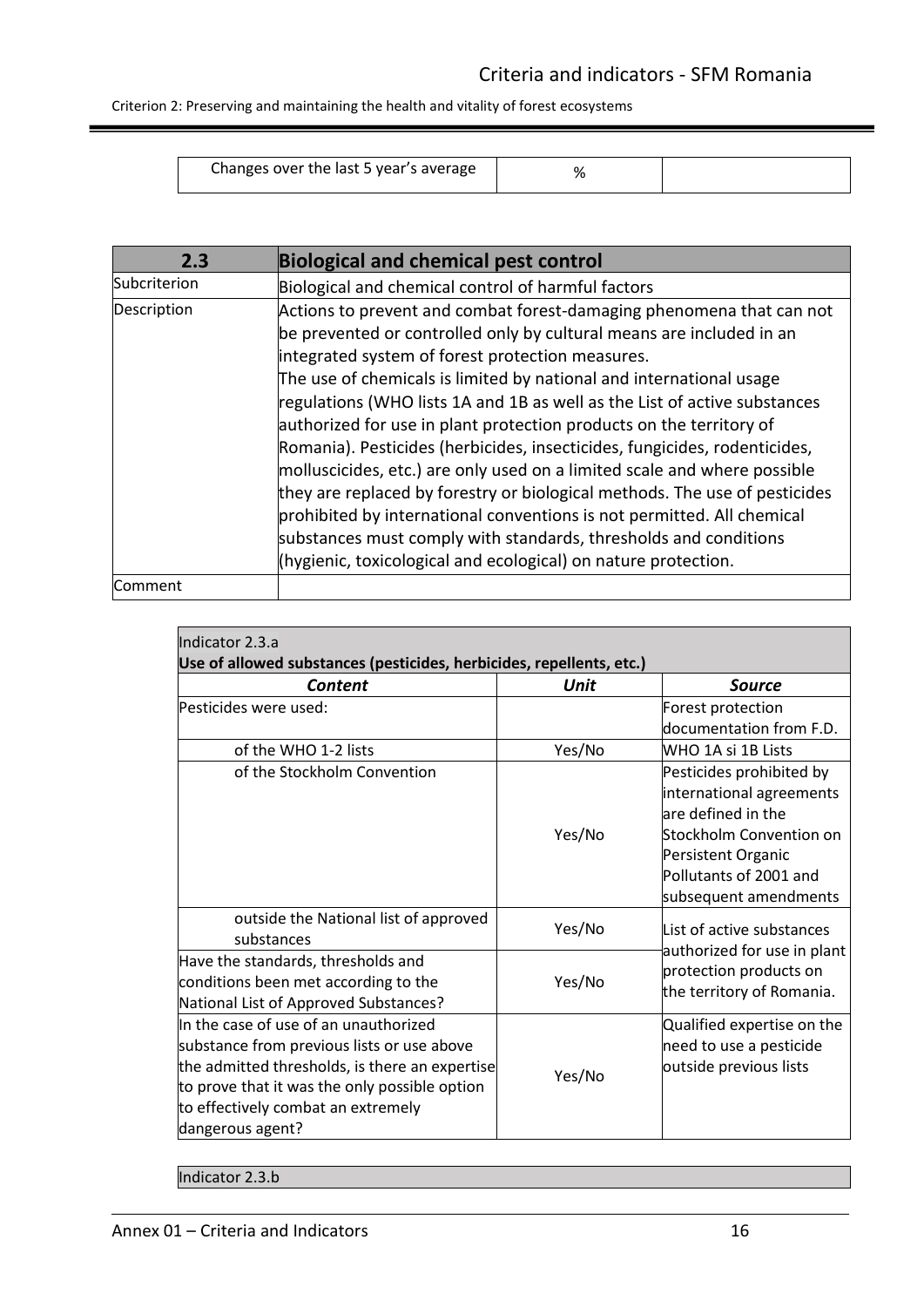ı

| Evolution of pesticide treatments, applied in the certification included area |                             |                            |
|-------------------------------------------------------------------------------|-----------------------------|----------------------------|
| Content                                                                       | Unit                        | Source                     |
| Area treated in the last year (S)                                             |                             | Forest protection          |
| in nurseries                                                                  | ha                          | documentation from F.D.    |
| in stands                                                                     |                             | Model: Ord. 454/2003 (FP   |
| Volume of pesticides used in the last year                                    |                             | Norms)                     |
| (V)                                                                           |                             | List of active substances  |
| 1/kg<br>in nurseries                                                          | authorized for use in plant |                            |
| in stands                                                                     |                             | protection products on the |
| Changes over the last 5 years average:                                        | %                           | territory of Romania.      |
| in nurseries                                                                  | $V\%$ /S%/                  | Manufacturer's             |
| in stands                                                                     | $V\%$ /S%/                  | recommendations            |
|                                                                               |                             | (prospectuses)             |

| Indicator 2.3.c                                                               |           |                             |
|-------------------------------------------------------------------------------|-----------|-----------------------------|
| Evolution of herbicide treatments, applied in the certification included area |           |                             |
| Content                                                                       | Unit      | <b>Source</b>               |
| Area treated in the last year (S)                                             |           | Forest protection           |
| in nurseries                                                                  | ha        | ldocumentation from F.D.    |
| in stands                                                                     |           | Model: Ord. 454/2003 (FP    |
| Volume of herbicides used in the last year                                    |           | Norms)                      |
| (V)                                                                           |           | List of active substances   |
| in nurseries                                                                  | 1/kg      | authorized for use in plant |
| in stands                                                                     |           | protection products on the  |
| Changes over the last 5 years average:                                        | %         | territory of Romania.       |
| in nurseries                                                                  | $V\%$ /S% |                             |
| in stands                                                                     | V%/S%     |                             |

| Indicator 2.3.d<br>Evolution of fertilizers treatments, applied in the certification included area |                     |                          |
|----------------------------------------------------------------------------------------------------|---------------------|--------------------------|
| Content                                                                                            | Unit                | <b>Source</b>            |
| Area treated in the last year (S)                                                                  |                     | Forest protection        |
| in nurseries                                                                                       | ha                  | documentation from F.D.  |
| in stands                                                                                          |                     | Model: Ord. 454/2003 (FP |
| Volume of fertilizers used in the last year                                                        |                     | Norms)                   |
| (V)<br>in nurseries<br>in stands                                                                   | 1/kg                |                          |
| Changes over the last 5 years average:<br>in nurseries<br>in stands                                | %<br>V%/S%<br>V%/S% |                          |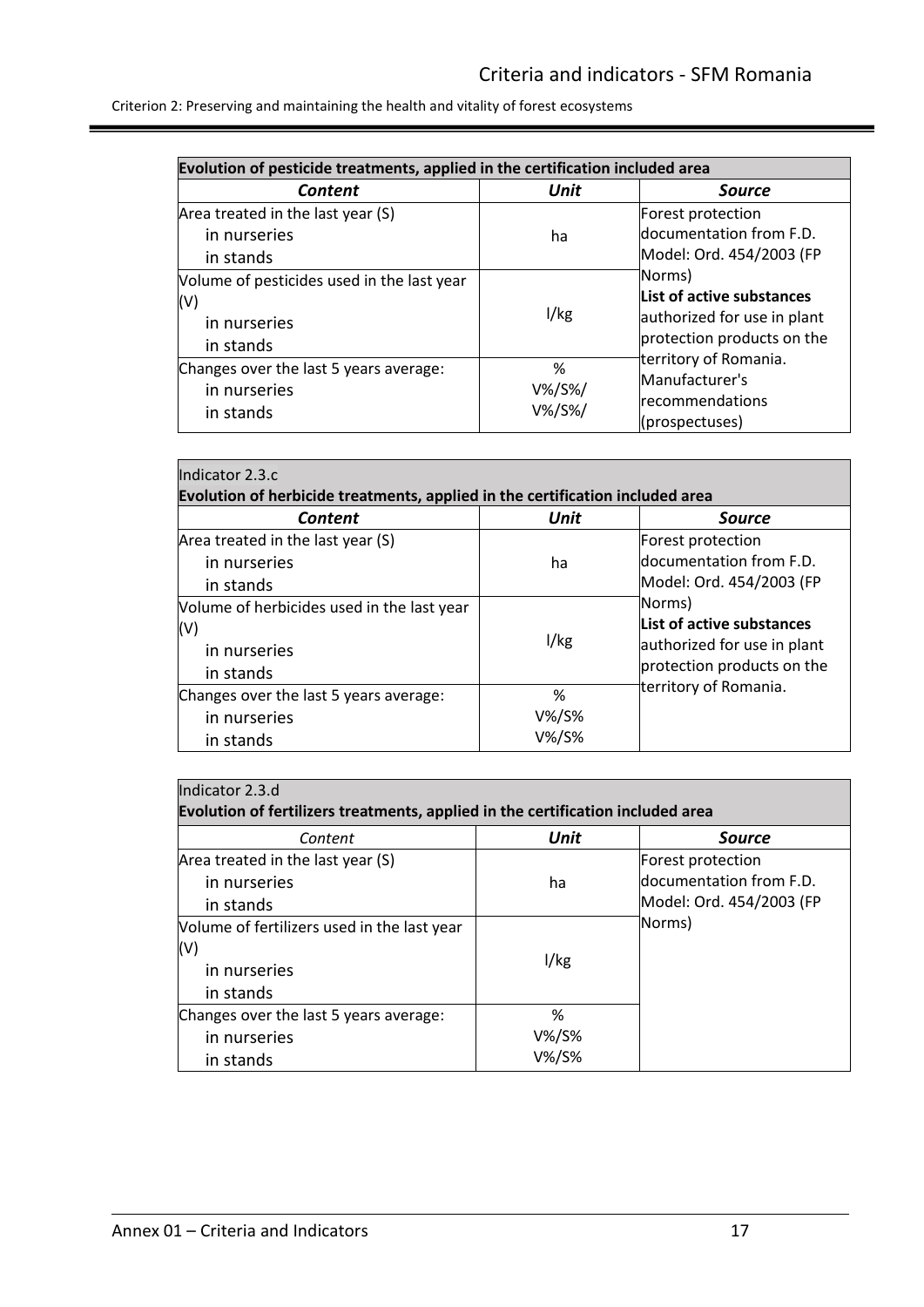Criterion 3: Maintaining and encouraging productive functions of forests (wood and non-wood products)

# <span id="page-17-0"></span>**Criterion 3: Maintaining and encouraging productive functions of forests (wood and non-wood products)**

<span id="page-17-1"></span>

| 3.1            | Allowable cut and timber harvesting                                                                                               |
|----------------|-----------------------------------------------------------------------------------------------------------------------------------|
| Subcriterion   | The volume of harvested wood can not exceed a level that can be sustained<br>quantitatively and qualitatively over the long term. |
| Description    |                                                                                                                                   |
| <b>Comment</b> |                                                                                                                                   |

| Indicator 3.1.a                                                                      |
|--------------------------------------------------------------------------------------|
| Balance between the allowable cut and the volume harvested during the implementation |
| period of management plan, in the certified area.                                    |

| <b>Content</b>                                  | Unit           | Source                                   |
|-------------------------------------------------|----------------|------------------------------------------|
| The ten-year allowable cut foreseen in the      | m <sup>3</sup> |                                          |
| harvesting plan for principal yield             |                |                                          |
| The ten-year allowable cut foreseen in the      | m <sup>3</sup> |                                          |
| harvesting plan for secondary yield             |                |                                          |
| The volume of principal / incidental I. yields  | m <sup>3</sup> |                                          |
| harvested during the implementation period      |                |                                          |
| of the management plan                          |                |                                          |
| The volume of secondary / incidental II. yields | m <sup>3</sup> | Forest management plan<br>Forest records |
| harvested during the implementation period      |                |                                          |
| of the management plan                          |                |                                          |
| Ratio of the annual allowable cut and average   | %              |                                          |
| lannual volume harvested since the              |                |                                          |
| management plan entered in force:               |                |                                          |
| - for principal and incidental I. yields        |                |                                          |
| - for secondary and incidental II. yields       |                |                                          |

<span id="page-17-2"></span>

| 3.2            | Non-wood products                                                                                                                                                                                                                                                                                                                                                                                                                                                                                                                                                                                                                                                                                   |
|----------------|-----------------------------------------------------------------------------------------------------------------------------------------------------------------------------------------------------------------------------------------------------------------------------------------------------------------------------------------------------------------------------------------------------------------------------------------------------------------------------------------------------------------------------------------------------------------------------------------------------------------------------------------------------------------------------------------------------|
| Subcriterion   | The quantity of harvested non-timber products must not exceed a level that can<br>be sustained in the long run.                                                                                                                                                                                                                                                                                                                                                                                                                                                                                                                                                                                     |
| Description    | Non-timber products are, among others:<br>- Forest fruits, mushrooms, tree branches used for decorative purposes,<br>use of resin, use of litter,<br>- Hunting, including game reserves<br>- Other non-timber forest products, such as Christmas tree crops,<br>Water, stone quarries, etc.<br>The level of harvesting of wood and non-wood products does not exceed a rate<br>that can be sustained in the long term (sustainability). Gravel and stone must be<br>extracted in a way that maintains at low level the negative effects on the<br>environment. Hunting is done in a way that will not threaten in ecological,<br>economic and socio-economic way the sustainable forest management. |
| <b>Comment</b> |                                                                                                                                                                                                                                                                                                                                                                                                                                                                                                                                                                                                                                                                                                     |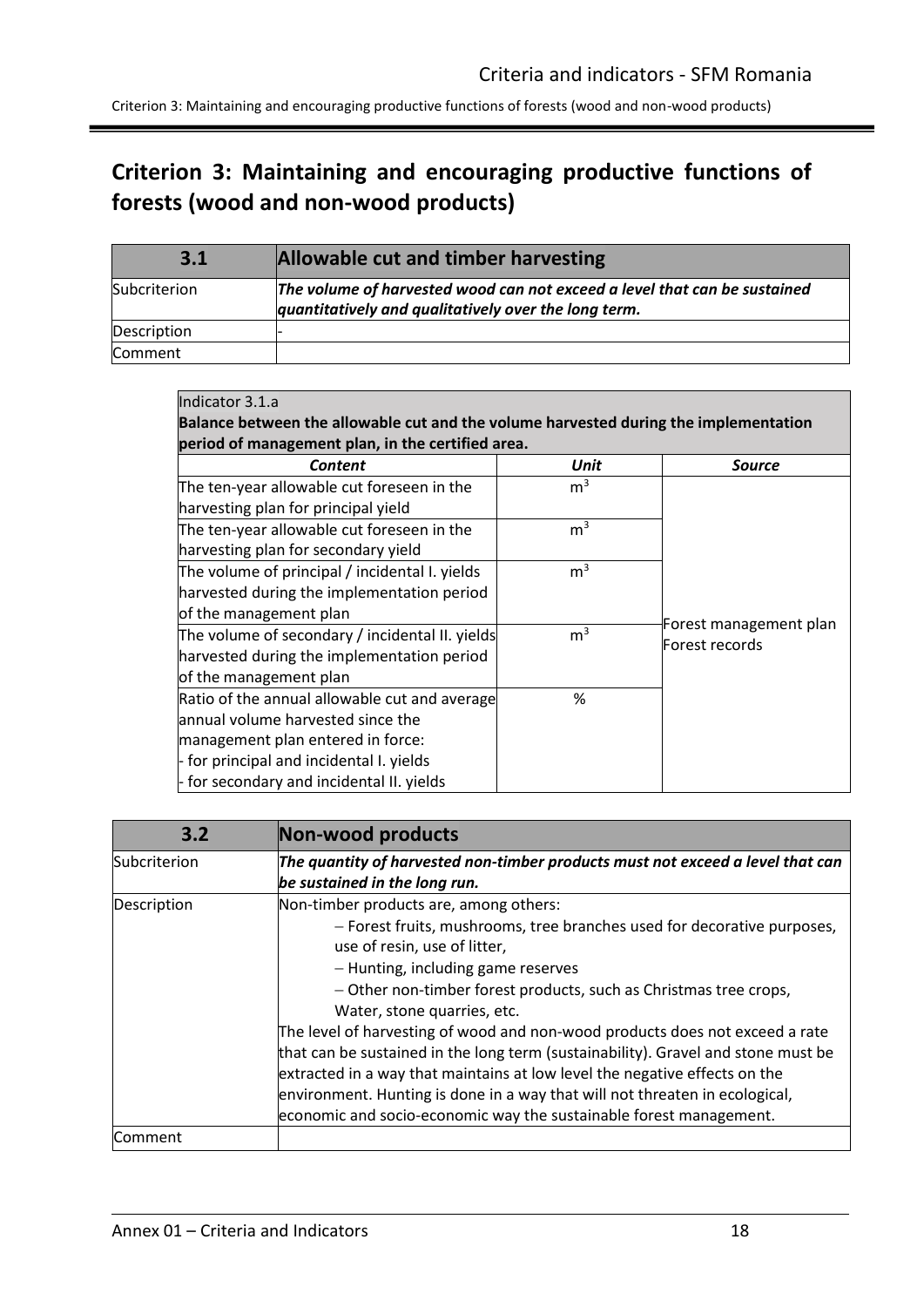Criterion 3: Maintaining and encouraging productive functions of forests (wood and non-wood products)

| Indicator 3.2.a                                     |        |                           |
|-----------------------------------------------------|--------|---------------------------|
| Hunting activity and total value of direct benefits |        |                           |
| Content                                             | Unit   | <b>Source</b>             |
| Number of hunting grounds overlapping the           | Number |                           |
| larea included in the certification                 |        |                           |
| Hunting grounds have an approved                    | Yes/No |                           |
| management plan                                     |        |                           |
| The owner / owners of the area included in          | Yes/No | List of hunting grounds   |
| the certification have an agreement with the        |        | in the certified area and |
| hunting ground administrator regarding the          |        | record of benefits        |
| payment of the legal obligations                    |        |                           |
| Annual value of direct benefits from hunting        | Lei    |                           |
| activity at the level of area included in the       |        |                           |
| certification                                       |        |                           |
| Changes in annual direct benefits compared          | %      |                           |
| to the average of the last 5 years                  |        |                           |

#### Indicator 3.2.b

**Total value and dynamics of other non-timber products used from the area covered by the certification**

| <b>Content</b>                                 | Unit                   | <b>Source</b>                   |
|------------------------------------------------|------------------------|---------------------------------|
| There is own activity of capitalizing on non-  |                        |                                 |
| timber products                                | Yes/No                 |                                 |
| There are divestiture contracts for harvesting |                        |                                 |
| wood products                                  | Yes/No                 |                                 |
| There are all legal documents regarding the    |                        |                                 |
| use of non-timber products (environmental      |                        | Divestiture contracts           |
| permits, phytosanitary advice etc.)            | Yes/No/ Not applicable | <b>SILV Statistical reports</b> |
| Total value of benefits to non-timber product  |                        |                                 |
| categories in the last year of production (if  | lei                    |                                 |
| applicable)                                    |                        |                                 |
| Changes in annual direct benefits compared     | %                      |                                 |
| to the average of the last 5 years             |                        |                                 |

### Indicator 3.2.c

| Percentage ratio of income between non-timber products and wood products                        |   |                                 |  |
|-------------------------------------------------------------------------------------------------|---|---------------------------------|--|
| Unit<br><b>Content</b><br><b>Source</b>                                                         |   |                                 |  |
| Income ratio between non-timber products<br>and wood products in the last year of<br>production | % | <b>Statistical reports SILV</b> |  |
| Dynamics of the rtio over the past 5 years                                                      | % |                                 |  |

<span id="page-18-0"></span>

| 3.3          | <b>Marketable forest services</b>                                                                                                                                 |
|--------------|-------------------------------------------------------------------------------------------------------------------------------------------------------------------|
| Subcriterion | Marketable and available services should be maintained or expanded.                                                                                               |
| Description  | These services are used only to an extent that will not endanger the sustainable<br>management of forests from an ecological, economic or socio-economic point of |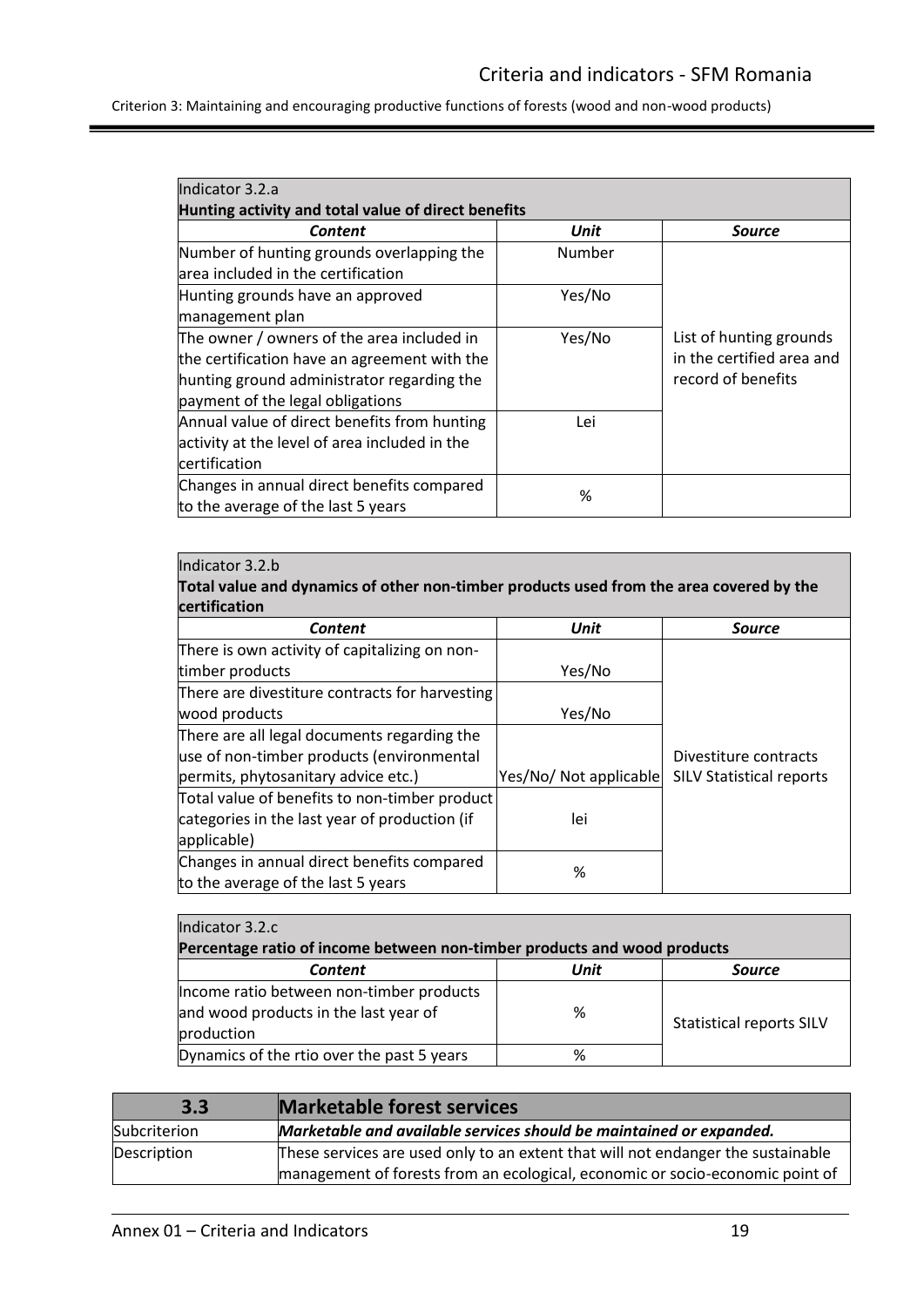Criterion 3: Maintaining and encouraging productive functions of forests (wood and non-wood products)

|         | view (tourism services, leasing, educational services, etc.)           |
|---------|------------------------------------------------------------------------|
| Comment | Marketable services may be - nature protection on a contractual basis, |
|         | consultancy, forestry education, silviculture, infrastructure, etc.    |

| Indicator 3.3.a                                |        |                                 |
|------------------------------------------------|--------|---------------------------------|
| Type of marketable services                    |        |                                 |
| <b>Content</b>                                 | Unit   | <b>Source</b>                   |
| Type of services                               | number |                                 |
| Total value of benefits resulting from the use |        |                                 |
| of services in the last year                   | Lei    |                                 |
| Changes in benefits resulted from the sale of  |        | <b>Statistical reports SILV</b> |
| services compared with the average of the      |        |                                 |
| last 5 years                                   | %      |                                 |

<span id="page-19-0"></span>

| 3.4          | <b>Managed forests</b>                                                                                                                                                                                                                                                                                                                                                                                                                                                                                                                                                                                                                                                                                                               |
|--------------|--------------------------------------------------------------------------------------------------------------------------------------------------------------------------------------------------------------------------------------------------------------------------------------------------------------------------------------------------------------------------------------------------------------------------------------------------------------------------------------------------------------------------------------------------------------------------------------------------------------------------------------------------------------------------------------------------------------------------------------|
| Subcriterion | The forest management system will embrace a more detailed study of the<br>$\mathsf{s}$ ituation, maps and forest management plans and voluntary management<br>guidelines for their implementation. Subsequently, periodic monitoring is carried $\mid$<br>$\bm{{\mathsf{out}}}$ on how management plans are implemented and their results will also be<br>taken into account when new management plans are being made.                                                                                                                                                                                                                                                                                                               |
| Description  | In detail, the management system includes:<br>A detailed inventory and mapping tailored to the size of the property and<br>the situation of forest resources must be established and maintained.<br>Forest management planning should aim at maintaining or increasing the<br>forest area and other forested areas and increasing the quality of the<br>economic, ecological, cultural and social value of forest resources,<br>including soil and water. Appropriate and detailed objectives and<br>management planning should be developed on the basis of the situational<br>study.<br>an assessment of forest resources and their management should be<br>carried out periodically and their results should be used in planning. |
| Comment      | There are responsible management guidelines, as well as the "Pan-European<br>Operational Level Guide for Sustainable Forest Management", which can be used<br>on a voluntary basis. It is recommended that these be taken as a reference to the<br>continuous assessment and improvement of planning.                                                                                                                                                                                                                                                                                                                                                                                                                                |

| Indicator 3.4.a                                                                                                              |        |                        |
|------------------------------------------------------------------------------------------------------------------------------|--------|------------------------|
| Management plans and / or equivalent documents for the certification area                                                    |        |                        |
| Content                                                                                                                      | Unit   | Source                 |
| The management plans corresponding to the<br>certification area are made and approved<br>according to the legal requirements | Yes/No |                        |
| Management plans describe management<br>goals and management fundamentals                                                    | Yes/No | Forest management plan |
| There is a cartographic base to identify the<br>stands to be certified                                                       | Yes/No |                        |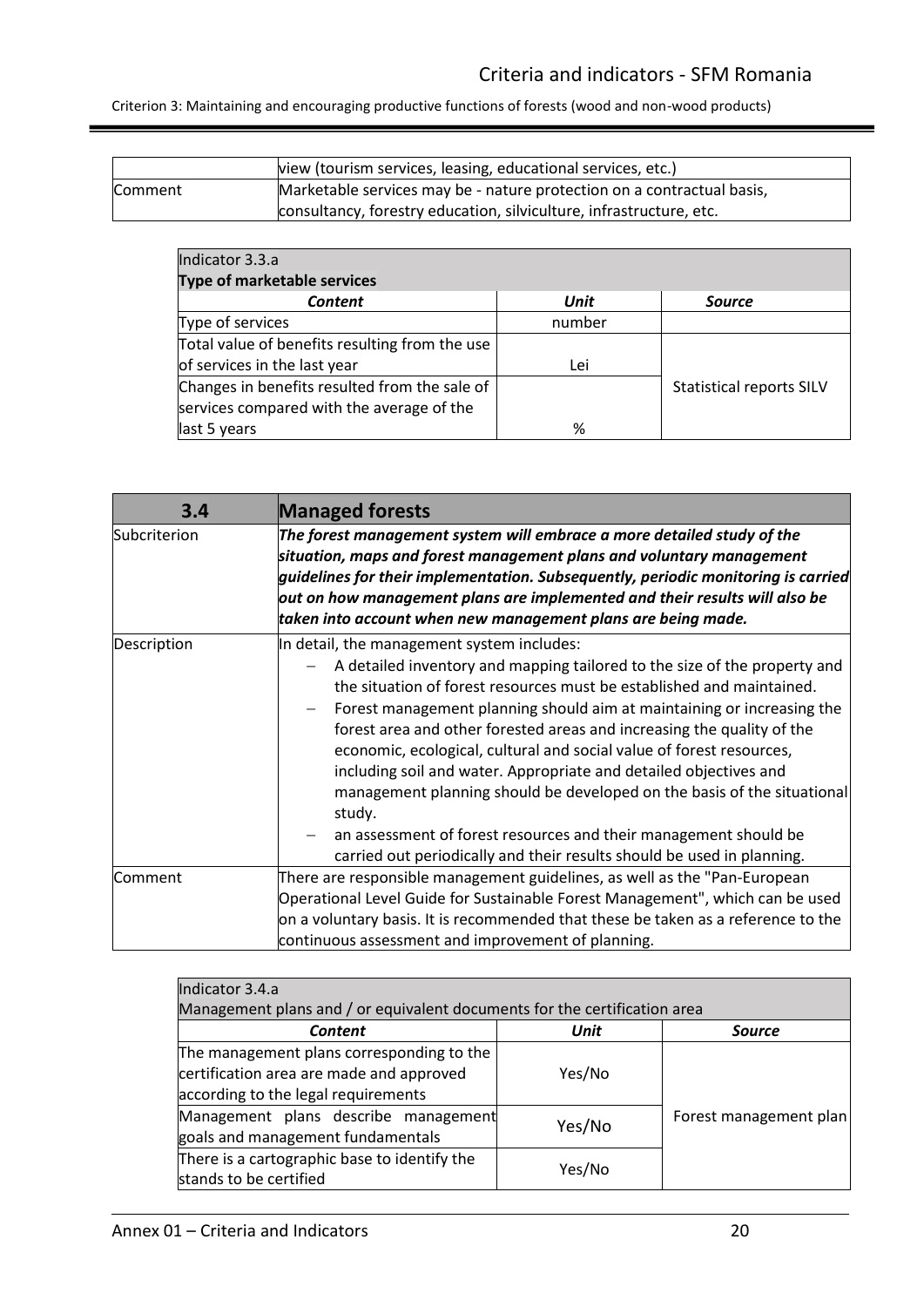Criterion 3: Maintaining and encouraging productive functions of forests (wood and non-wood products)

<span id="page-20-0"></span>

| There is evidence of tracking and respecting |        |  |
|----------------------------------------------|--------|--|
| the provisions of the management plans       | Yes/No |  |
| during its application period                |        |  |

| 3.5          | <b>Management methods</b>                                                                                                                                                                                                                                                                                                                                                                                                                                  |
|--------------|------------------------------------------------------------------------------------------------------------------------------------------------------------------------------------------------------------------------------------------------------------------------------------------------------------------------------------------------------------------------------------------------------------------------------------------------------------|
| Subcriterion | Treatments, tending operations and management of stands are applied in such<br>a way that the productive potential of the forest site is not reduced over time.                                                                                                                                                                                                                                                                                            |
| Description  | Appropriate infrastructure, such as forest roads, tractor roads and bridges, are<br>planned, built and maintained to ensure efficient transport of goods and services,<br>minimizing the negative environmental impact.<br>As far as management objectives are concerned, measures are being taken to<br>balance the pressure of livestock populations and grazing on the regeneration and<br>growth / development of forests, as well as on biodiversity. |
| Comment      |                                                                                                                                                                                                                                                                                                                                                                                                                                                            |

| Indicator 3.5.a                               |      |                       |
|-----------------------------------------------|------|-----------------------|
| Treatments applied to the certification area  |      |                       |
| Content                                       | Unit | <b>Source</b>         |
| Share of proposed areas with regeneration     |      |                       |
| cuts according to the ten-year management     |      |                       |
| plan:                                         |      |                       |
| unique cuts (clear cuts)                      |      |                       |
| succesive cuts                                | %    | Forest managent plans |
| shelterwood cuts                              |      |                       |
| quasi-selection cuts                          |      |                       |
| selection cuts                                |      |                       |
| coppice cuts                                  |      |                       |
| Share of areas under regeneration cuts in the |      |                       |
| last year of production by types of treatment |      |                       |
| lmethods:                                     |      |                       |
| unique cuts (clear cuts)                      |      |                       |
| succesive cuts                                | %    | Forest managent plans |
| shelterwood cuts                              |      |                       |
| quasi-selection cuts                          |      |                       |
| selection cuts                                |      |                       |
| coppice cuts                                  |      |                       |

| Indicator 3.5.b                             |                                                                                                   |                       |  |
|---------------------------------------------|---------------------------------------------------------------------------------------------------|-----------------------|--|
|                                             | Area and ratio of tending operations applied to the certification area (see also indicator 2.2.b) |                       |  |
| <b>Content</b>                              | Unit                                                                                              | <b>Source</b>         |  |
| Area covered in the last year of production |                                                                                                   |                       |  |
| with works of:                              |                                                                                                   |                       |  |
| release cutting/weeding                     | ha                                                                                                | Forest managent plans |  |
| cleaning cuts                               |                                                                                                   |                       |  |
| thinnings                                   |                                                                                                   |                       |  |
| Proportion to the management plans for the: | %                                                                                                 | Forest managent plans |  |
| release cutting/weeding                     |                                                                                                   |                       |  |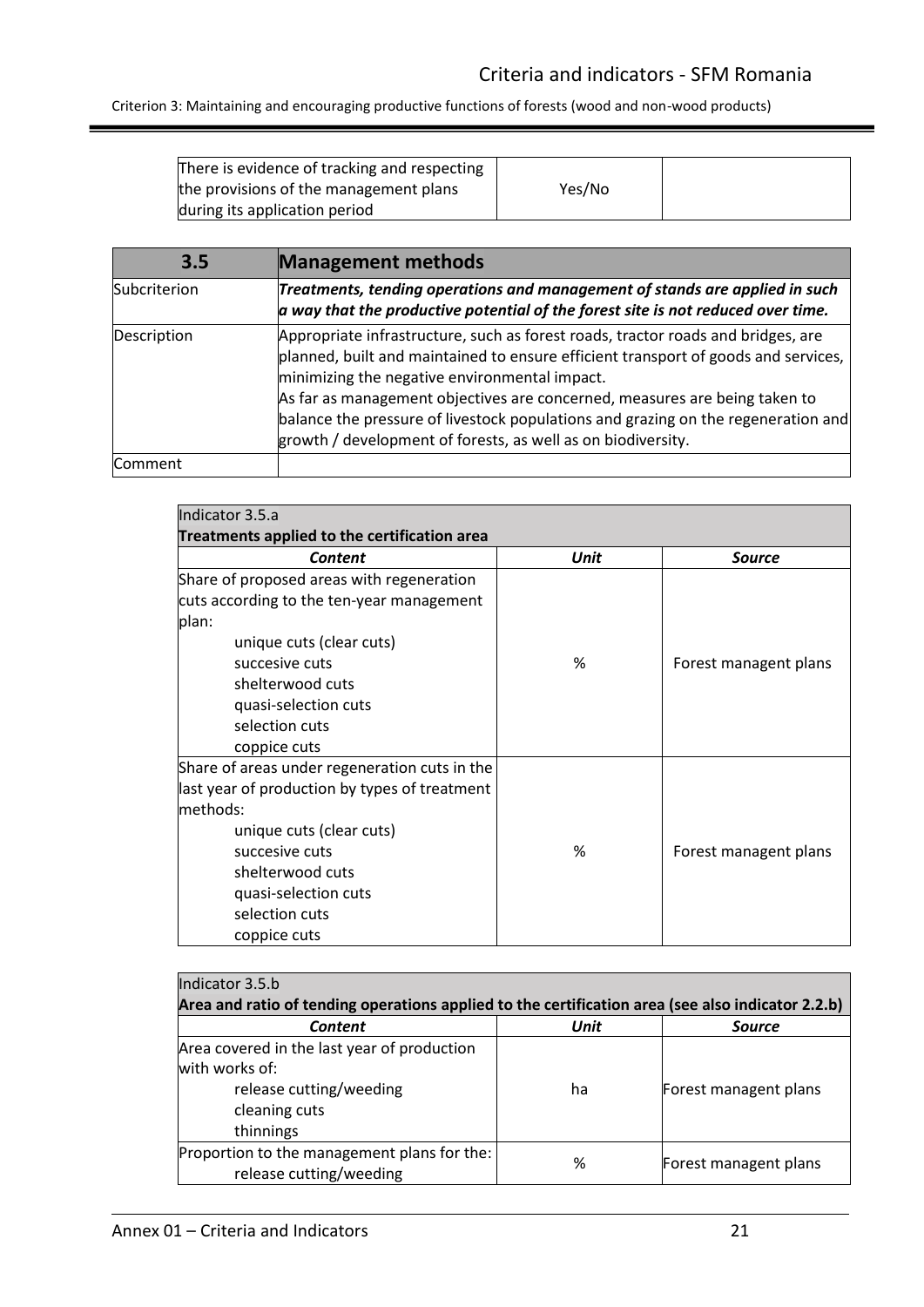Criterion 3: Maintaining and encouraging productive functions of forests (wood and non-wood products)

| cleaning cuts |  |
|---------------|--|
| thinnings     |  |

| Indicator 3.5.c                                                                                                              |             |                                                    |
|------------------------------------------------------------------------------------------------------------------------------|-------------|----------------------------------------------------|
| Impact of the harvesting technologies used in treatment methods and tending operations                                       |             |                                                    |
| Content                                                                                                                      | <b>Unit</b> | <b>Source</b>                                      |
| Situation of inappropriate hauling roads<br>identified by exploitation / re-entry controls<br>in the last year of production | Lenght      | Records of exploitation<br>controls and re-entries |
| Damage to regeneration caused by<br>harvesting, identified by exploitation / re-                                             | Yes/No      | Register of contraventions                         |
| entry controls in the last year of production                                                                                |             | Field checks                                       |

## Indicator 3.5.d **Infrastructure will be designed and built in such a way that the impact on the ecosystem is minimized / minimized**

| Unit                                          | Source |
|-----------------------------------------------|--------|
| Existence of measures, part of the design and |        |
| Yes/No                                        |        |
|                                               |        |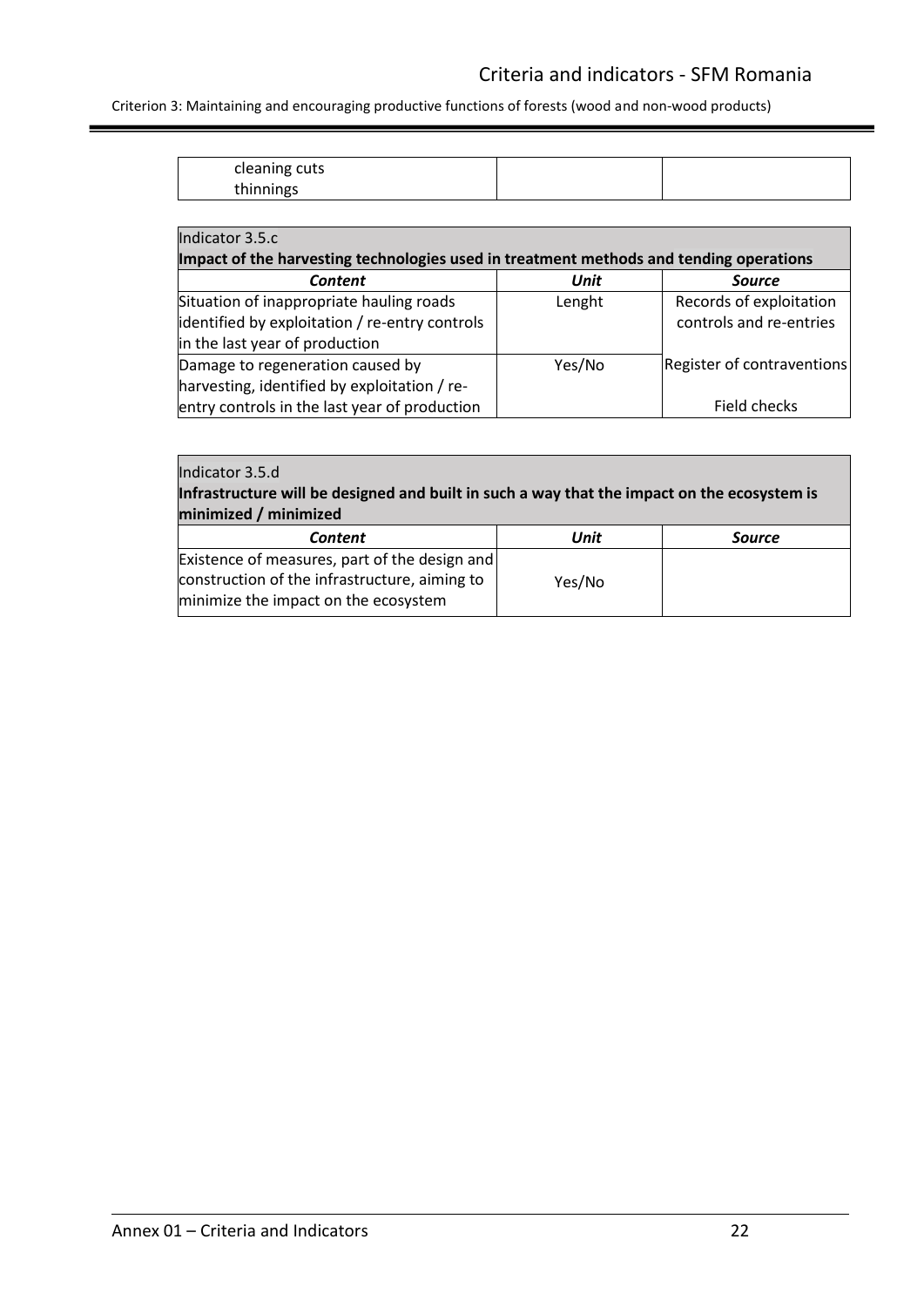Criterion 4: Maintaining, preserving and adequately enhancing biological diversity in forest ecosystems

# <span id="page-22-0"></span>**Criterion 4: Maintaining, preserving and adequately enhancing biological diversity in forest ecosystems**

<span id="page-22-1"></span>

| 4.1          | <b>Structural diversity</b>                                                                                                                                                                                                                                                                                                                                                                                                                                                                                                                                                                                                                                                                                                                                                                                                                                                                                                                                                                                               |
|--------------|---------------------------------------------------------------------------------------------------------------------------------------------------------------------------------------------------------------------------------------------------------------------------------------------------------------------------------------------------------------------------------------------------------------------------------------------------------------------------------------------------------------------------------------------------------------------------------------------------------------------------------------------------------------------------------------------------------------------------------------------------------------------------------------------------------------------------------------------------------------------------------------------------------------------------------------------------------------------------------------------------------------------------|
| Subcriterion | Structural diversity of stands and forests included for certification purposes                                                                                                                                                                                                                                                                                                                                                                                                                                                                                                                                                                                                                                                                                                                                                                                                                                                                                                                                            |
| Description  | Planning of management plan will aim maintaining, preserving and enhancing<br>biodiversity at ecosystemic, species and genetic level and where possible,<br>landscape diversity.<br>Genetically modified trees will not be used.<br>Where possible, through the forest development works, the diversity of<br>horizontal and vertical structures such as irregular stands and diversity of<br>mixed tree species will be promoted. Where possible, these landscaping<br>works will also aim at preserving and restoring the diversity of the landscape.<br>Traditional management systems, which have created valuable ecosystems,<br>such as coppice forests, will be maintained on favorable resorts when<br>economically feasible.<br>Dead or standing trees, cavity trees, aging groves and rare trees will be kept<br>in quantities and distributions necessary to guarantee biological diversity,<br>taking into account the potential effect on the health and stability of forests<br>and surrounding ecosystems. |
| Comment      |                                                                                                                                                                                                                                                                                                                                                                                                                                                                                                                                                                                                                                                                                                                                                                                                                                                                                                                                                                                                                           |

| Indicator 4.1.a                                                                       |             |                                                  |
|---------------------------------------------------------------------------------------|-------------|--------------------------------------------------|
| Composition of stands, in the certification included area                             |             |                                                  |
| Content                                                                               | <b>Unit</b> | <b>Source</b>                                    |
| Area occupied by mixed stands according to<br>management plans                        | ha          |                                                  |
| Proportion of mixed stands                                                            | %           | Forest management plans,                         |
| Area occupied by pure stands according to                                             |             | Equivalent documents                             |
| management plans                                                                      | ha          |                                                  |
| Proportion of pure stands                                                             | %           |                                                  |
| The regeneration compositions<br>recommended by the management plans are<br>respected | Yes/No      | <b>Records of Annual</b><br>regeneration control |

| Indicator 4.1.b                                                  |      |                            |
|------------------------------------------------------------------|------|----------------------------|
| Degree of stands naturalness, in the certification included area |      |                            |
| <b>Content</b>                                                   | Unit | <b>Source</b>              |
| Area of virgin (natural) stands identified                       |      |                            |
| according to legal requirements                                  | ha   | Forest management plans,   |
| Share of virgin (natural) stands                                 | %    | catalog of virgin forests, |
| Area of quasi-virgin (semi-natural) stands                       | Ha   | PINMATRA project,          |
| identified according to legal requirements                       |      | equivalent documents       |
| The share of quasi-virgin (semi-natural)                         | %    |                            |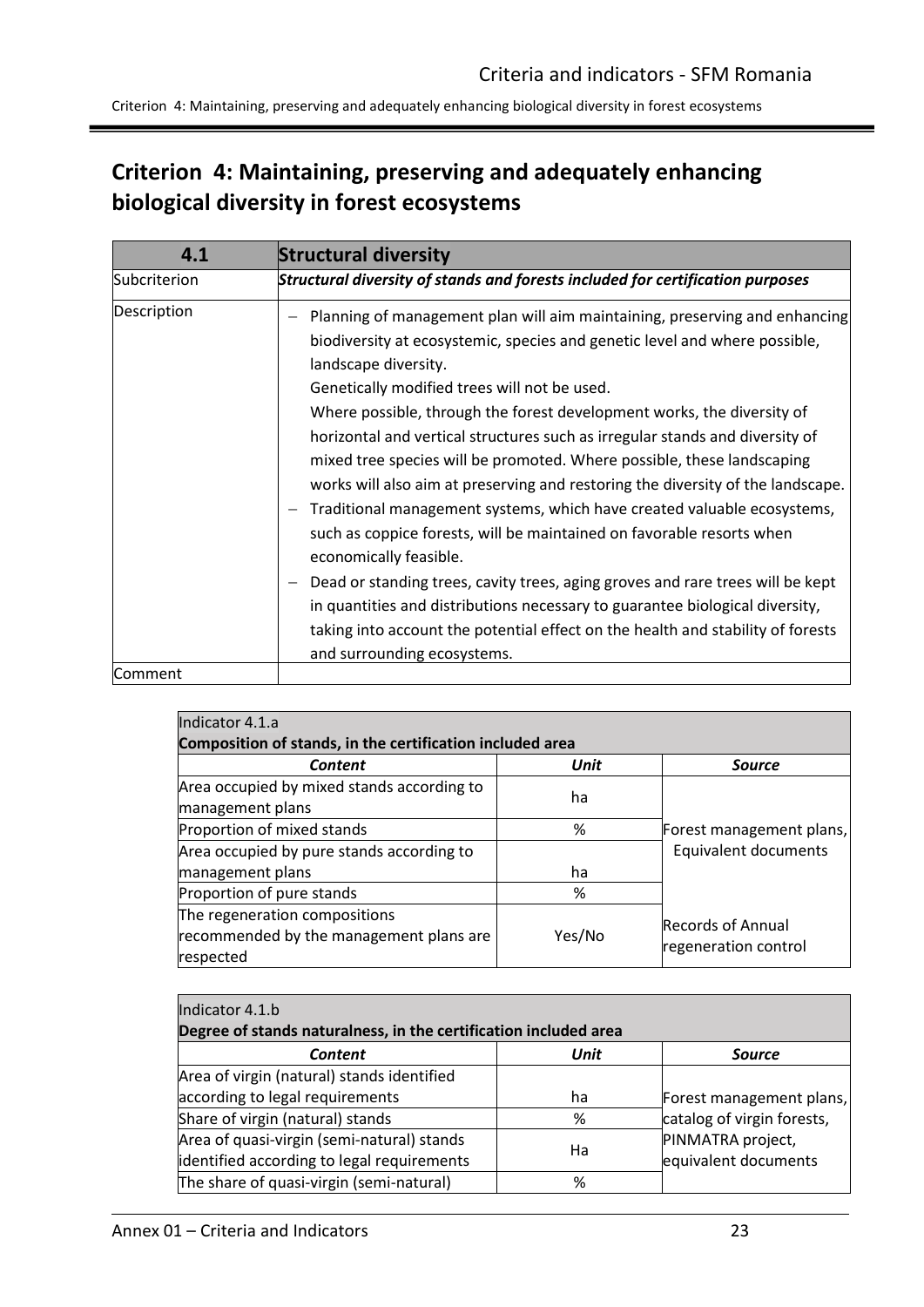Criterion 4: Maintaining, preserving and adequately enhancing biological diversity in forest ecosystems

| <b>stands</b>                                                                       |        |              |
|-------------------------------------------------------------------------------------|--------|--------------|
| Area of cultivated stands (installed naturally<br>or artificially)                  | Ha     |              |
| Share of cultivated stands (installed naturally<br>or artificially)                 | %      |              |
| Protected status attributed to the "virgin and<br>quasi-virgin" stands is respected | Yes/No | Field checks |
| Comment:<br>Evaluate indicator 1,3 h - the current nature of the forest type        |        |              |

Evaluate indicator 1.3.b - the current nature of the forest type

| Indicator 4.1.c                                                                   |        |                                                  |
|-----------------------------------------------------------------------------------|--------|--------------------------------------------------|
| Allochtonous species (introduced species, non-indigenous species, exotic species) |        |                                                  |
| <b>Content</b>                                                                    | Unit   | <b>Source</b>                                    |
| Stands area, which includes allochtonous                                          | ha     | Forest management plans,<br>Equivalent documents |
| species according to the management plan                                          |        |                                                  |
| Share of stands that include allochtonous                                         | %      |                                                  |
| species in the total certification area                                           |        |                                                  |
| There are measures to limit the extension of                                      |        |                                                  |
| the allochtonous species to natural                                               | Yes/No | Annual regeneration<br>control / Estimates of    |
| regeneration of species corresponding to the                                      |        |                                                  |
| natural type of the forest                                                        |        | outlay for seedlings                             |

| Indicator 4.1.d<br>Dead wood                 |        |               |
|----------------------------------------------|--------|---------------|
| <b>Content</b>                               | Unit   | <b>Source</b> |
| There is a procedure for identifying,        |        |               |
| registering and storing dead wood            | Yes/No | Own records   |
| Number of dead standing trees identified and |        |               |
| kept                                         | ex/ha  |               |

| Indicator 4.1.e                                                   |      |                          |
|-------------------------------------------------------------------|------|--------------------------|
| Closure and storying of stands included in the certification area |      |                          |
| <b>Content</b>                                                    | Unit | <b>Source</b>            |
| Share of stands by consistency categories:                        |      |                          |
| $-0,1-0,3;$                                                       | %    |                          |
| $-0,4-0,6;$                                                       |      |                          |
| $-0,7-1,0$                                                        |      | Forest management plans, |
| Share of even-aged and relatively even-aged                       |      | Equivalent documents     |
| stands                                                            | %    |                          |
| Share of relatively uneven-aged stands                            | %    |                          |
| Share of uneven-aged stands                                       | %    |                          |

#### Indicator 4.1.f

**Fragmentation of stands (through public roads, forest roads, access roads) and corridors (forest shelter-belts)**

| Content                                     | Unit | Source                   |
|---------------------------------------------|------|--------------------------|
| Length of permanent transport installations | km   | Forest management plans, |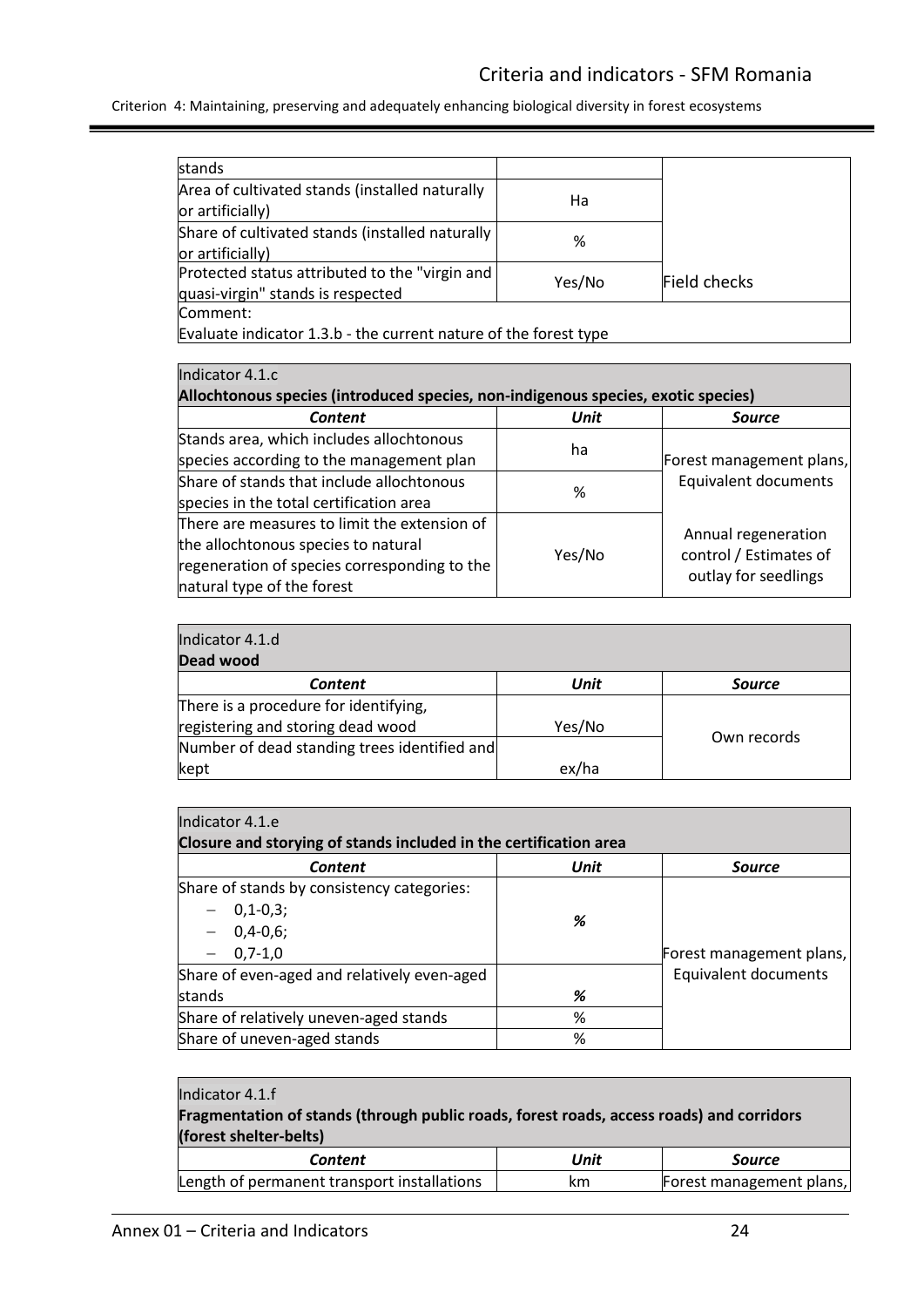Criterion 4: Maintaining, preserving and adequately enhancing biological diversity in forest ecosystems

| lin the certified area                   |      | Equivalent documents |
|------------------------------------------|------|----------------------|
| Lenght of shelter-belts                  | km   |                      |
| Density of public roads and forest roads | m/ha |                      |

| Indicator 4.1.g<br>Proportion of arbustive species in tree stands   |      |                                |
|---------------------------------------------------------------------|------|--------------------------------|
| Content                                                             | Unit | <b>Source</b>                  |
| Area occupied by the underwood according<br>to the management plans | ha   | Forest management              |
| Share of stands where the underwood was<br>identified               | %    | plans,<br>Equivalent documents |

| Indicator 4.1.h<br>Use of genetically modified trees                               |        |               |
|------------------------------------------------------------------------------------|--------|---------------|
| <b>Content</b>                                                                     | Unit   | <b>Source</b> |
| Are there genetically modified trees in the<br>forests included for certification? | Yes/No |               |
| Share of stands where genetically modified<br>trees have been identified           | %      |               |

<span id="page-24-0"></span>

| 4.2          | <b>Threatened species</b>                                                                                                                                                                                                                                                                                                                                                                                                                                                                                                                                                                                                                                                                                                                                                                                                                                                                                                                                                                      |
|--------------|------------------------------------------------------------------------------------------------------------------------------------------------------------------------------------------------------------------------------------------------------------------------------------------------------------------------------------------------------------------------------------------------------------------------------------------------------------------------------------------------------------------------------------------------------------------------------------------------------------------------------------------------------------------------------------------------------------------------------------------------------------------------------------------------------------------------------------------------------------------------------------------------------------------------------------------------------------------------------------------------|
| Subcriterion | Threatened species and biotope types                                                                                                                                                                                                                                                                                                                                                                                                                                                                                                                                                                                                                                                                                                                                                                                                                                                                                                                                                           |
| Description  | Planning, inventory and mapping of forest resources will identify, protect and /<br>or conserve environmentally significant forest areas with significant<br>concentrations of:<br>A) Protected, rare, sensitive or representative forest ecosystems such as<br>littoral areas or wet biotopes;<br>(B) Areas containing endemic species and habitats of threatened species,<br>as defined in official lists;<br>C) Genetic resources threatened or protected in situ;<br>D) Large scale landscapes on a global, regional and national scale, with<br>natural distribution and abundance of species occurring naturally.<br>- Protected or endangered plant and animal species will not be exploited for<br>commercial purposes. Where necessary, measures will be taken to protect and,<br>where relevant, increase their population.<br>In correlation with the management objectives, measures will be taken to<br>balance the pressure of domestic and wild animals on the regeneration and |
|              | growth of stands, as well as on biodiversity.                                                                                                                                                                                                                                                                                                                                                                                                                                                                                                                                                                                                                                                                                                                                                                                                                                                                                                                                                  |
| lComment     |                                                                                                                                                                                                                                                                                                                                                                                                                                                                                                                                                                                                                                                                                                                                                                                                                                                                                                                                                                                                |

Indicator 4.2.a

**Forests with significant concentrations of representative ecosystems, Natura 2000 sites, endemic species, threatened species (wild animals and plants)**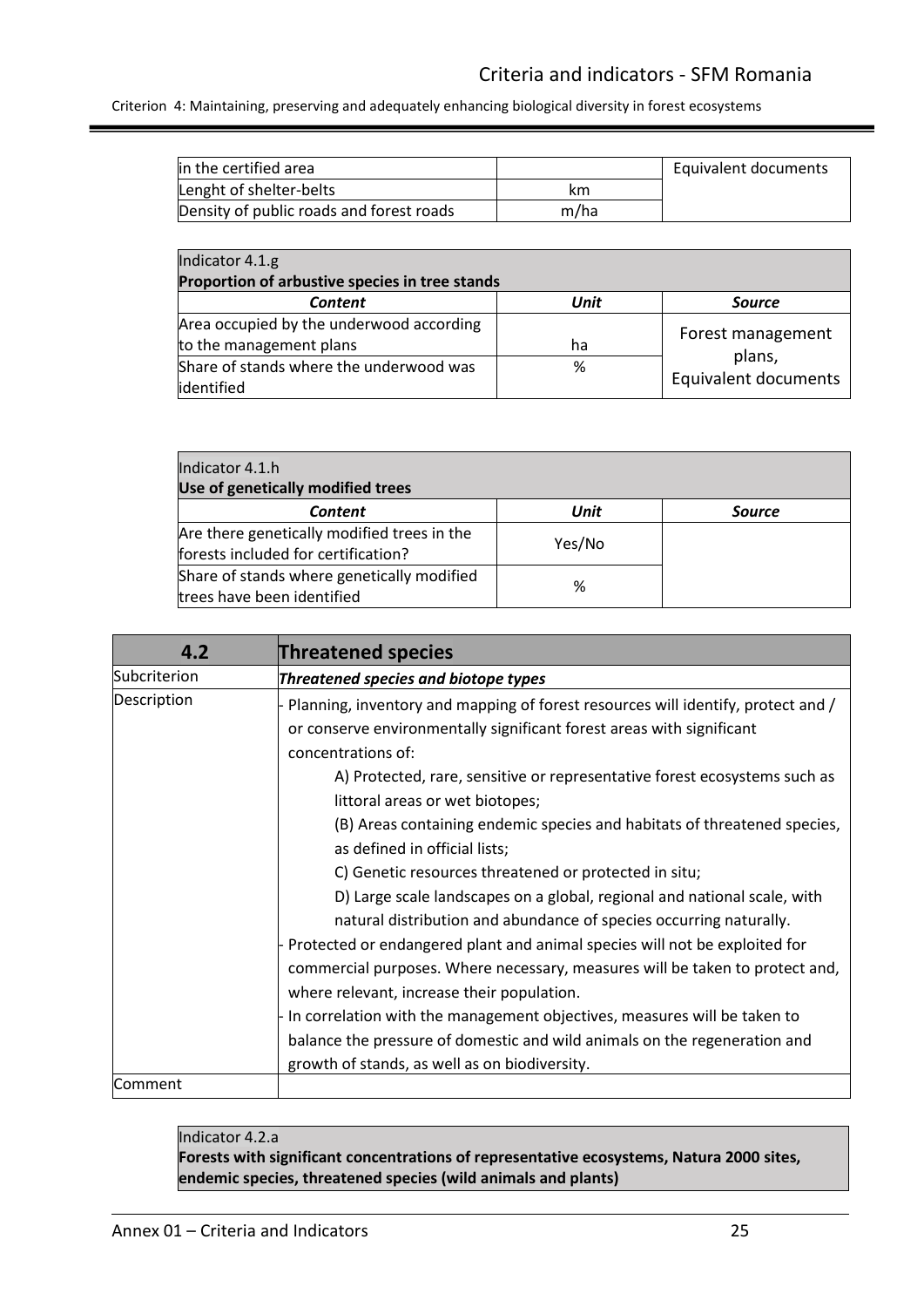Criterion 4: Maintaining, preserving and adequately enhancing biological diversity in forest ecosystems

| <b>Content</b>                                    | Unit | <b>Source</b>               |
|---------------------------------------------------|------|-----------------------------|
| Area of stands with special protection            |      |                             |
| functions included in the functional subgroup     |      |                             |
| 1.5 Forests of scientific interest and protection | ha   | Forest management           |
| of the gene pool and forest ecofund               |      | plans,                      |
| Area of stands included in Natura 2000 sites      | Ha   | <b>Equivalent documents</b> |
| Area of representative ecosystems (coastal        |      | Other sources               |
| areas, wetlands / meadows, including              | Ha   |                             |
| endemic, rare or threatened species)              |      |                             |

#### Indicator 4.2.b

**Maps / Plans of areas with high concentrations of representative ecosystems, Natura 2000 sites, endemic species, endangered species (of animals and plants)**

| <b>Content</b>                                   | <b>Unit</b>           | <b>Source</b> |
|--------------------------------------------------|-----------------------|---------------|
| Maps/Plans for special protected stands          |                       |               |
| included in the functional subgroup 1.5          | Yes/No/Not applicable |               |
| Forests of scientific interest and protection of |                       |               |
| the gene pool and forest ecofund                 |                       |               |
| Maps/Plans of areas with high concentrations     |                       |               |
| of representative ecosystems                     | Yes/No/Not applicable |               |
| Maps/Plans of Natura 2000 sites                  | Yes/No/Not applicable |               |

| Indicator 4.2.c                                                                                            |        |                                                                     |  |
|------------------------------------------------------------------------------------------------------------|--------|---------------------------------------------------------------------|--|
| Number and list of threatened species (wild animals and plants)<br>Unit<br><b>Content</b><br><b>Source</b> |        |                                                                     |  |
| Number of threatened species (wild animals<br>and plants) identified in the surveyed area                  | Number | Forest management plans,<br>Equivalent documents<br><b>Red list</b> |  |

| Indicator 4.2.d                                               |                                                                         |                                                                  |  |  |
|---------------------------------------------------------------|-------------------------------------------------------------------------|------------------------------------------------------------------|--|--|
|                                                               | Measures to protect environmentally important forest areas listed above |                                                                  |  |  |
| Content                                                       | Unit                                                                    | Source                                                           |  |  |
| There are approved management plans for                       |                                                                         |                                                                  |  |  |
| protected areas including stands in the Yes/No/Not applicable |                                                                         |                                                                  |  |  |
| certification area                                            |                                                                         |                                                                  |  |  |
| There are special protection measures for the                 |                                                                         | Forest management plans,                                         |  |  |
| identified representative ecosystems                          | Yes/No/Not applicable                                                   | Equivalent documents<br>Management plans of<br>Natura 2000 sites |  |  |
| There are special protection measures for                     |                                                                         |                                                                  |  |  |
| areas with endemic species                                    | Yes/No/Not applicable                                                   |                                                                  |  |  |
| There are special protection measures for                     |                                                                         |                                                                  |  |  |
| areas with threatened species (wild animals                   | Yes/No/Not applicable                                                   |                                                                  |  |  |
| and plants)                                                   |                                                                         |                                                                  |  |  |
| The provisions of management plans for                        |                                                                         |                                                                  |  |  |
| protected areas and representative                            | Yes/No/Not applicable                                                   |                                                                  |  |  |
| ecosystems are known and implemented                          |                                                                         |                                                                  |  |  |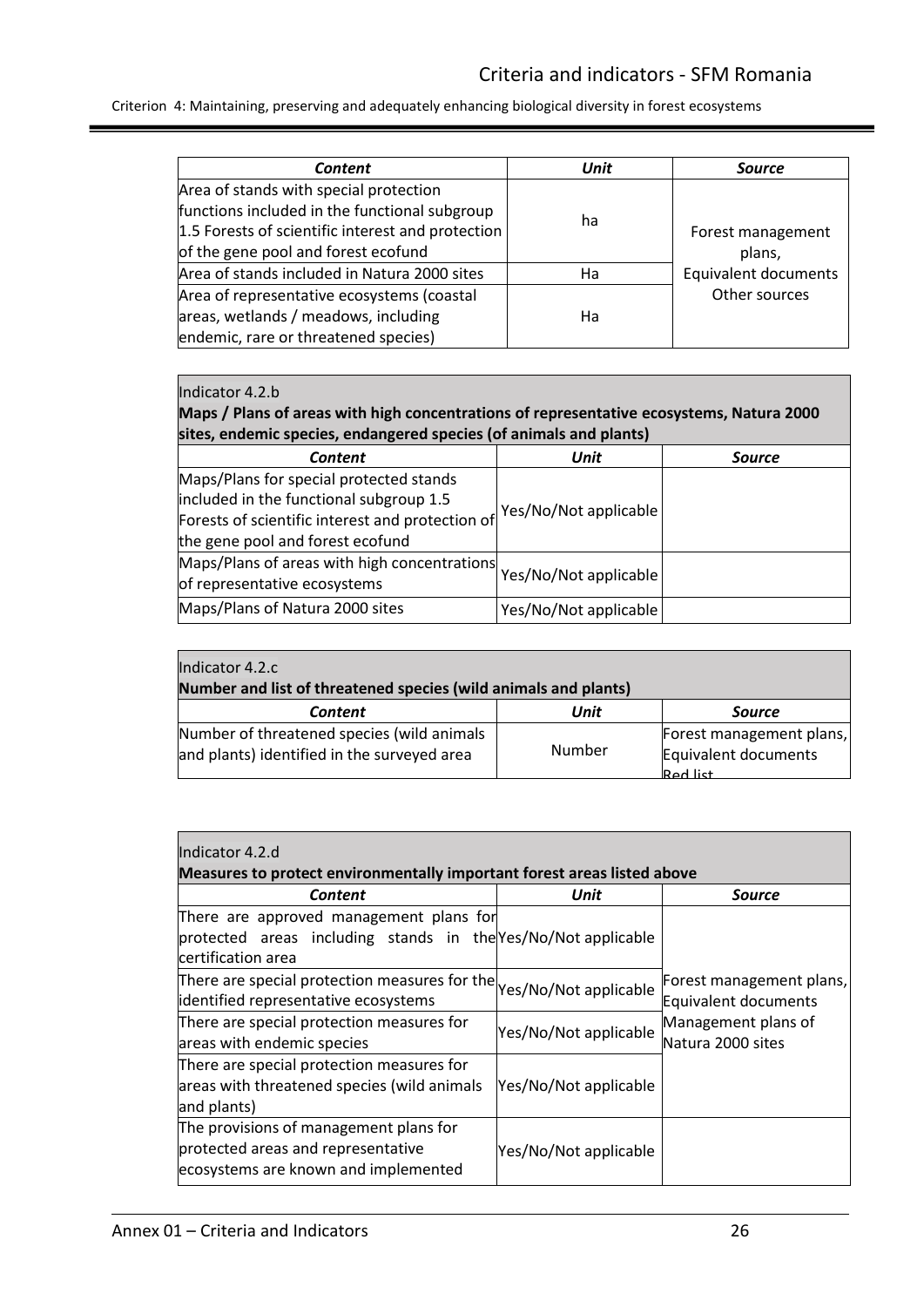Criterion 4: Maintaining, preserving and adequately enhancing biological diversity in forest ecosystems

<span id="page-26-0"></span>

| 4.3          | <b>Forest regeneration</b>                                                                                                                                                                                                                                                                                                                                                                                                                                                                                                                                                                                                                                                                                                                                                            |
|--------------|---------------------------------------------------------------------------------------------------------------------------------------------------------------------------------------------------------------------------------------------------------------------------------------------------------------------------------------------------------------------------------------------------------------------------------------------------------------------------------------------------------------------------------------------------------------------------------------------------------------------------------------------------------------------------------------------------------------------------------------------------------------------------------------|
| Subcriterion | <b>Forest regeneration</b>                                                                                                                                                                                                                                                                                                                                                                                                                                                                                                                                                                                                                                                                                                                                                            |
| Description  | - Forest management will ensure successful natural regeneration or where this<br>is not possible through planting, which is adequate to ensure the quantity and<br>quality of forest resources.<br>- For afforestation and reforestation works, it is preferable, where possible,<br>native species and local origins that are well suited to stationary conditions. Only<br>those allochthonous species, varieties or provenances whose impacts on the<br>ecosystem and genetic integrity of indigenous species and local provenances<br>have been assessed, and whether negative impacts can be avoided or minimized<br>will be used.<br>- Afforestation and reforestation works that contribute to the improvement and<br>restoration of ecological connectivity will be promoted. |
| Comment      |                                                                                                                                                                                                                                                                                                                                                                                                                                                                                                                                                                                                                                                                                                                                                                                       |

| Indicator 4.3.a<br>Regeneration of stands, included for certification purposes |             |                                                                    |
|--------------------------------------------------------------------------------|-------------|--------------------------------------------------------------------|
| Content                                                                        | <b>Unit</b> | <b>Source</b>                                                      |
| Area of naturally regenerated stands (seed,<br>shoots, root-shoots)            | ha          |                                                                    |
| Share of naturally regenerated stands (seed,<br>shoots, root-shoots)           | %           | Forest management plans,<br>Equivalent documents<br>lOther sources |
| Area of artificially regenerated stands<br>(seedlings, cuttings)               | ha          |                                                                    |
| Share of artificially regenerated stands<br>(seedlings, cuttings)              | %           |                                                                    |
| Comment: also evaluate indicator 4.1.c                                         |             |                                                                    |

| Indicator 4.3.b<br>Source of afforestation material   |        |                                |
|-------------------------------------------------------|--------|--------------------------------|
| Content                                               | Unit   | <b>Source</b>                  |
| Documents of origin for the afforestation<br>material | Yes/No | <b>Forest management plans</b> |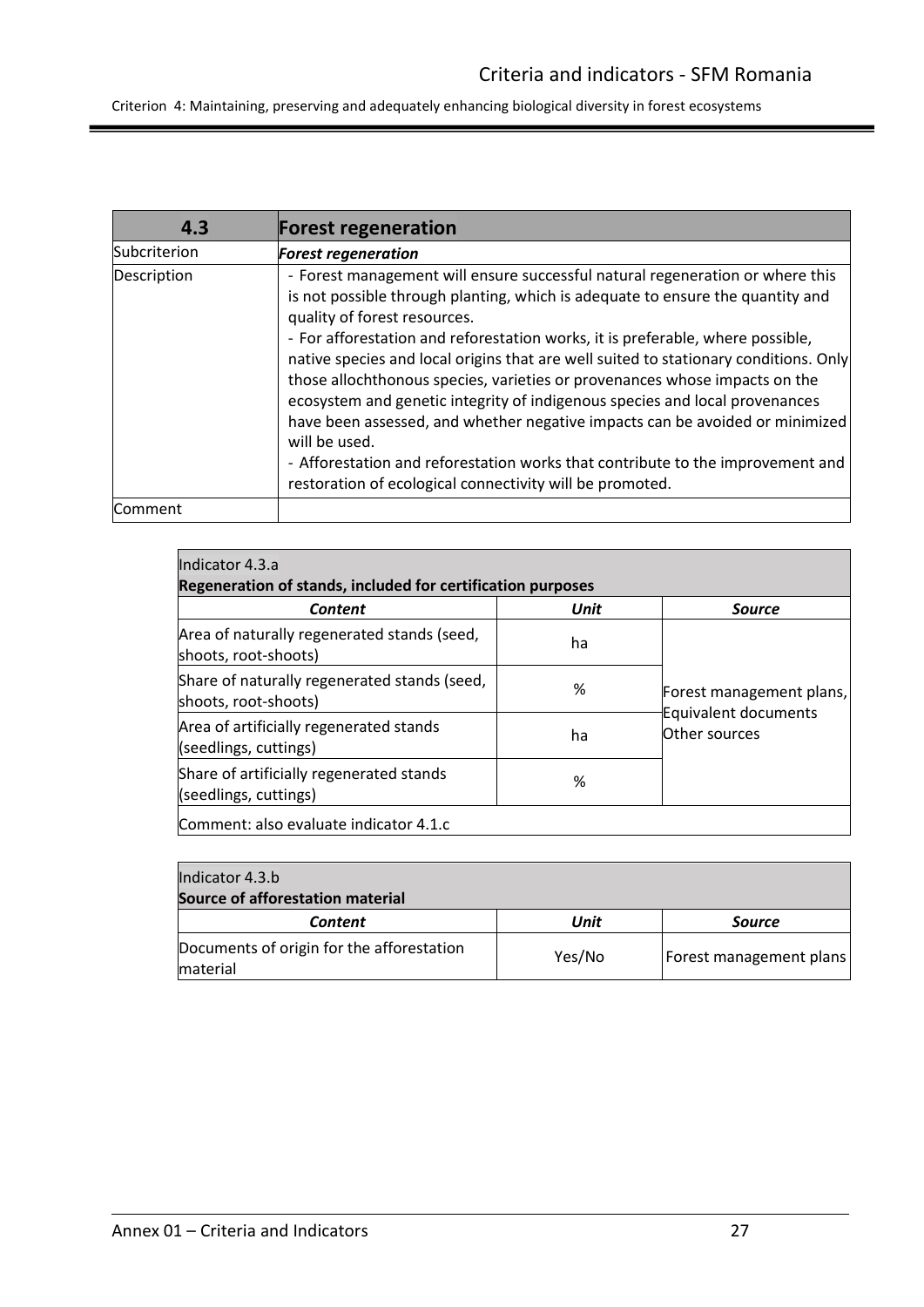<span id="page-27-0"></span>Criterion 5: Maintaining and improving protective functions in forest management

<span id="page-27-1"></span>

| 5.1          | <b>Water protection</b>                                                                                                                                                                                                                                                                                                                                                                                                                                                                                                                                                                                                                                                                                                                                                                                                                                                                                                                                                                                                                                     |
|--------------|-------------------------------------------------------------------------------------------------------------------------------------------------------------------------------------------------------------------------------------------------------------------------------------------------------------------------------------------------------------------------------------------------------------------------------------------------------------------------------------------------------------------------------------------------------------------------------------------------------------------------------------------------------------------------------------------------------------------------------------------------------------------------------------------------------------------------------------------------------------------------------------------------------------------------------------------------------------------------------------------------------------------------------------------------------------|
| Subcriterion | Maintaining and improving the water protection function                                                                                                                                                                                                                                                                                                                                                                                                                                                                                                                                                                                                                                                                                                                                                                                                                                                                                                                                                                                                     |
| Description  | Forest management has to maintain and improve the functions of water<br>and water resources protection, and their management will lead to protection of<br>the population and socio-economic objectives against floods and torrential<br>floods. Forest areas for water protection must be recorded and delimited on<br>maps, and forest settings or equivalent documents should take these areas into<br>account.<br>- Particular attention should be paid to technologies used to drive and<br>regenerate forests to avoid the negative impact on protected water resources.<br>- The forests in this criterion are those in the functional sub-group 1.1,<br>designated for:<br>Protection of mineral, drinking and industrial water sources<br>Protection of the direct slopes of the lakes (accumulation and natural)<br>and of the watercourses that feed them.<br>Protection of meadows, shores, coastal areas (for inland and river rivers)<br>Danube) and the Danube Delta.<br>Protection against torrential phenomena. Protection of trout farms. |
| Comment      | 5.5.1, 5.5.2, 5.5.4 from PEFC ST 1003: 2010                                                                                                                                                                                                                                                                                                                                                                                                                                                                                                                                                                                                                                                                                                                                                                                                                                                                                                                                                                                                                 |

| Indicator 5.1.a                               |                       |                          |
|-----------------------------------------------|-----------------------|--------------------------|
| Area of forests designed for water protection |                       |                          |
| <b>Content</b>                                | <b>Unit</b>           | <b>Source</b>            |
| Area                                          | ha                    | Forest management plans, |
| Share of total area                           | %                     | Equivalent documents     |
| Dynamics of the areas occupied by forests for | % of the initial area |                          |
| the protection of water                       |                       |                          |
| Are the proposed forestry measures by the     | Yes/No                | Field check              |
| management plans in the water protection      |                       |                          |
| areas respected?                              |                       |                          |

| Indicator 5.1.b<br>Special, structural and non-structural, measures and works to ensure water protection |        |                                              |
|----------------------------------------------------------------------------------------------------------|--------|----------------------------------------------|
| <b>Content</b>                                                                                           | Unit   | <b>Source</b>                                |
| River-beds improved with torrent correction<br>works                                                     | Yes/No | Accounting records.<br>Inventory of the      |
| Consolidated lenght of the improved river-<br>beds in the last 5 years                                   | Km     | improvements of the<br>torrential river-beds |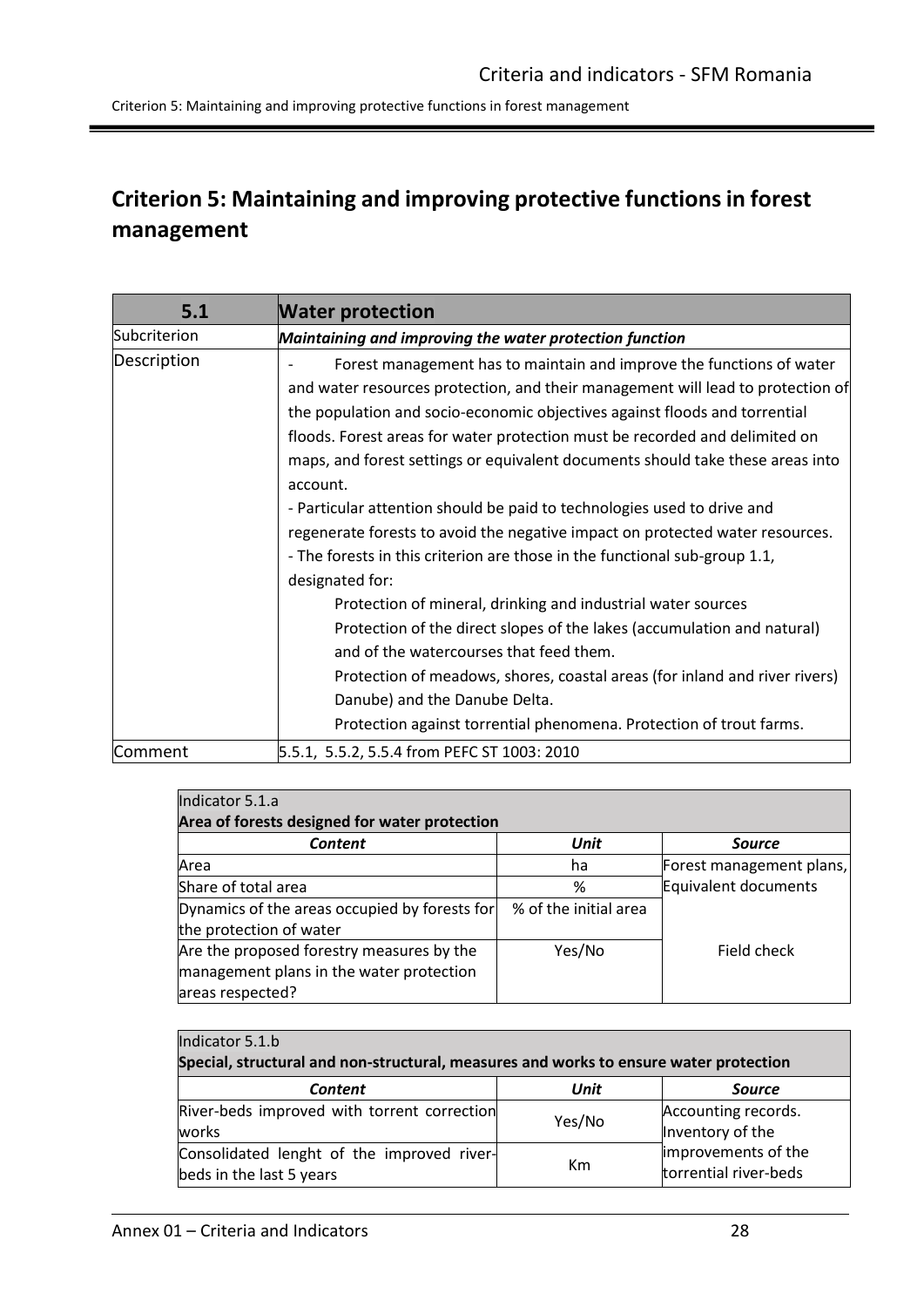<span id="page-28-0"></span>

| 5.2          | Soil protection                                                                                                                                                                                                                                                                                                                                                                                                                                                                  |
|--------------|----------------------------------------------------------------------------------------------------------------------------------------------------------------------------------------------------------------------------------------------------------------------------------------------------------------------------------------------------------------------------------------------------------------------------------------------------------------------------------|
| Subcriterion | Maintain and improve the soil and land protection function                                                                                                                                                                                                                                                                                                                                                                                                                       |
| Description  | Forest management must maintain and improve the protective functions<br>of forests towards society, such as protection against soil erosion and protection<br>against harmful factors such as avalanches.<br>- Forest areas intended for the protection of land and soils must be recorded and<br>delimited on maps, and forest management plans or equivalent documents<br>should take these areas into account.                                                                |
|              | - Particular attention should be paid to technologies used on sensitive, erosion-<br>prone soils, as well as where operations can lead to excessive sediment<br>accumulations in the watercourses. Works such as deep plowing and the use of<br>improper machinery should be avoided in these areas. Special measures must be<br>taken to minimize the pressure of wild animals.<br>- The forests in this criterion are those in the functional subgroup 1.2, designated<br>for: |
|              | Protection of rocks, debris and deep-erosion lands, landslides and<br>landscapes with large slopes.                                                                                                                                                                                                                                                                                                                                                                              |
|              | The protection of public roads of particular interest and normal railways.<br>Protection of highly vulnerable land to erosion and slippage. Protection of<br>hydro-technical constructions located in areas with rough terrain or with<br>danger of erosion and slippage.                                                                                                                                                                                                        |
|              | The protection of degraded land or non-consolidated and consolidated<br>moving sand.                                                                                                                                                                                                                                                                                                                                                                                             |
|              | Protection of avalanche areas and their corridors<br>Protection of landslides.                                                                                                                                                                                                                                                                                                                                                                                                   |
|              | Land protection with permanent worship.<br>Protection of surface mines and quarries in areas vulnerable to erosion<br>Protection of carst areas.                                                                                                                                                                                                                                                                                                                                 |
| Comment      | 5.5.1, 5.5.2, 5.5.3 from PEFC ST 1003: 2010                                                                                                                                                                                                                                                                                                                                                                                                                                      |

| Indicator 5.2.a                                       |                       |                          |
|-------------------------------------------------------|-----------------------|--------------------------|
| Area of forests designed for land and soil protection |                       |                          |
| <b>Content</b>                                        | Unit                  | <b>Source</b>            |
| Area                                                  | ha                    |                          |
| Share of total area                                   | %                     |                          |
| Dynamics of the areas occupied by forests for         |                       | Forest management plan   |
| the protection of soils and lands                     | % of the initial area |                          |
| Are the proposed forestry measures by the             |                       |                          |
| management plans in the soil protection               | Yes/No                |                          |
| areas respected?                                      |                       | Field check / Records of |
| Are the specific harvesting rules respected in        |                       | harvesting controls      |
| stands with soil protection role?                     | Yes/No                |                          |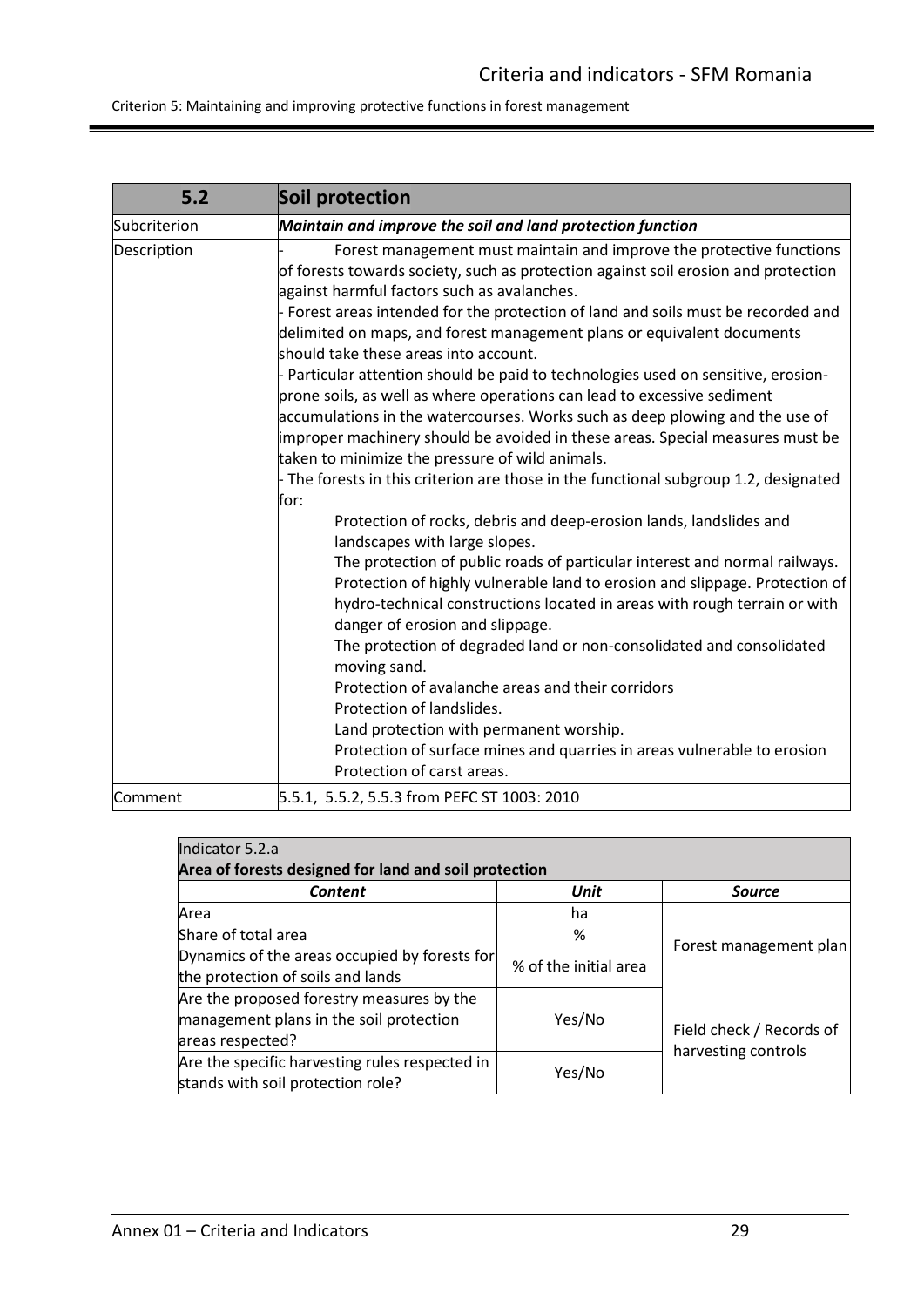| Indicator 5.2.b<br>Special, structural and non-structural, measures and works to ensure land and soil protection |              |                                        |
|------------------------------------------------------------------------------------------------------------------|--------------|----------------------------------------|
| Content                                                                                                          | <b>Unit</b>  | <b>Source</b>                          |
| Consolidation of unstable land and soils,<br>vulnerable to surface and deep erosion                              | Yes/No<br>ha |                                        |
| Restoration of lateral support of sliding lands<br>in the affected functional categories                         | Yes/No<br>m  | Accountant records,<br>Land management |
| Water drainage in sliding and marshy lands                                                                       | Yes/No<br>m  | projects,<br>Other sources             |
| Special works to combat and reduce the<br>effect of snow avalanches                                              | Yes/No<br>ha |                                        |

<span id="page-29-0"></span>

| 5.3            | Infrastructure protection                                                                                                                                                                                                                                                                                                                                                                                                                                                                                                                          |
|----------------|----------------------------------------------------------------------------------------------------------------------------------------------------------------------------------------------------------------------------------------------------------------------------------------------------------------------------------------------------------------------------------------------------------------------------------------------------------------------------------------------------------------------------------------------------|
| Subcriterion   | Infrastructure protection                                                                                                                                                                                                                                                                                                                                                                                                                                                                                                                          |
| Description    | Forest management must maintain and improve forest protection<br>functions towards society, such as infrastructure protection.<br>- Forest areas intended for the protection of the infrastructure must be recorded<br>and delimited on the maps, and forest settings or equivalent documents must<br>take these areas into account.<br>- The forests in this criterion are those in the functional subgroup 1.4, designated<br>for:<br>The protection of communication routes of special tourist importance;<br>Protection of special objectives. |
| <b>Comment</b> | 5.5.1, 5.5.2 from PEFC ST 1003: 2010                                                                                                                                                                                                                                                                                                                                                                                                                                                                                                               |

| Indicator 5.3.a                                        |                       |                        |  |
|--------------------------------------------------------|-----------------------|------------------------|--|
| Area of forests designed for infrastructure protection |                       |                        |  |
| <b>Content</b>                                         | Unit                  | <b>Source</b>          |  |
| Area                                                   | ha                    |                        |  |
| Share of total area                                    | %                     |                        |  |
| Dynamics of the areas occupied by forests for          | % of the initial area | Forest management plan |  |
| the protection of infrastructure                       |                       |                        |  |
| Are the proposed forestry measures by the              |                       |                        |  |
| management plans in the infrastructure                 | Yes/No                | Field check            |  |
| protection areas respected?                            |                       |                        |  |

<span id="page-29-1"></span>

|              | <b>Other protection functions</b> |
|--------------|-----------------------------------|
| Subcriterion | <b>Other protection functions</b> |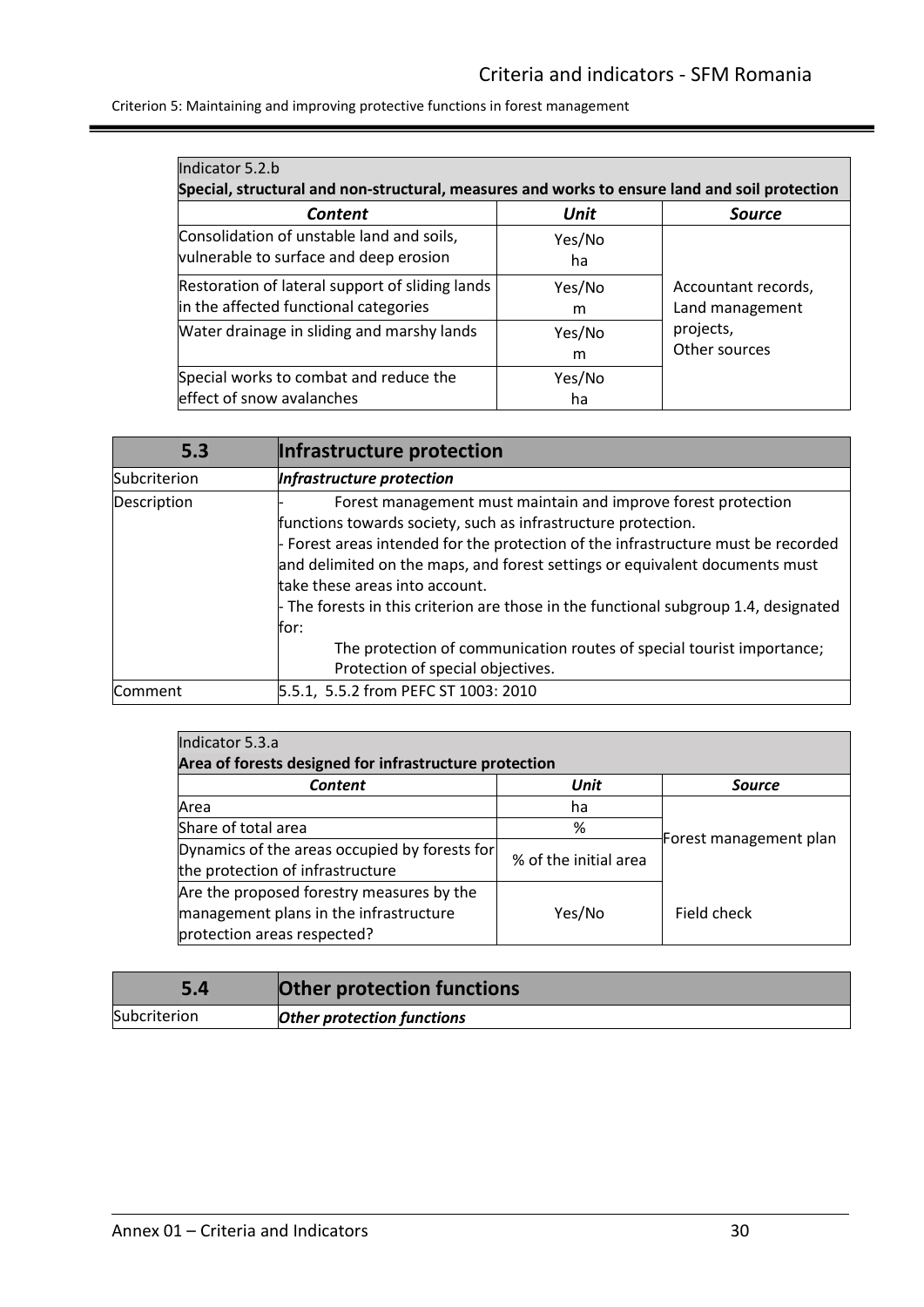| Description | Forest management must maintain and improve the protective functions                                                                                                                                                                                                                                                                                                                                                                                                                                                                         |
|-------------|----------------------------------------------------------------------------------------------------------------------------------------------------------------------------------------------------------------------------------------------------------------------------------------------------------------------------------------------------------------------------------------------------------------------------------------------------------------------------------------------------------------------------------------------|
|             | of forests towards society.                                                                                                                                                                                                                                                                                                                                                                                                                                                                                                                  |
|             | The area of protection forests must be recorded and delimited on the<br>$\overline{\phantom{0}}$<br>maps, and forest management plans or equivalent documents must take these                                                                                                                                                                                                                                                                                                                                                                |
|             | lareas into account.                                                                                                                                                                                                                                                                                                                                                                                                                                                                                                                         |
|             | The forests in this criterion are those in the functional subgroup 1.3, designated                                                                                                                                                                                                                                                                                                                                                                                                                                                           |
|             | for:                                                                                                                                                                                                                                                                                                                                                                                                                                                                                                                                         |
|             | Improving the climatic conditions of steppe and silvosteppe. The<br>improvement of the Black Sea coastal climate conditions, coastal lakes,<br>banks of lakes, ponds and estuaries. Forest shelter-belts for the<br>protection of agricultural lands, communication routes, etc.<br>The protection of forests located at high altitude, under very severe<br>regeneration conditions, from subalpine and presubalpine, those in the<br>mountain area adjacent to the alpine zone, mountain pines and natural<br>open woods in the subalpine. |
|             | Protection against atmospheric pollution and fixing of tailings, ash and<br>other industrial waste deposits.                                                                                                                                                                                                                                                                                                                                                                                                                                 |
| lComment    | 5.5.1, 5.5.2 from PEFC ST 1003: 2010                                                                                                                                                                                                                                                                                                                                                                                                                                                                                                         |

| Indicator 5.4.a                                                                                                   |                       |                        |
|-------------------------------------------------------------------------------------------------------------------|-----------------------|------------------------|
| Area of forests designed for other protective functions                                                           |                       |                        |
| Content                                                                                                           | Unit                  | <b>Source</b>          |
| Area                                                                                                              | ha                    |                        |
| Share of the total area                                                                                           | %                     |                        |
| Dynamics of the areas occupied by forests<br>with other protection functions                                      | % of the initial area | Forest management plan |
| Are the forestry measures proposed in the<br>management plan, respected according to<br>the protection functions? | Yes/No                | Field check            |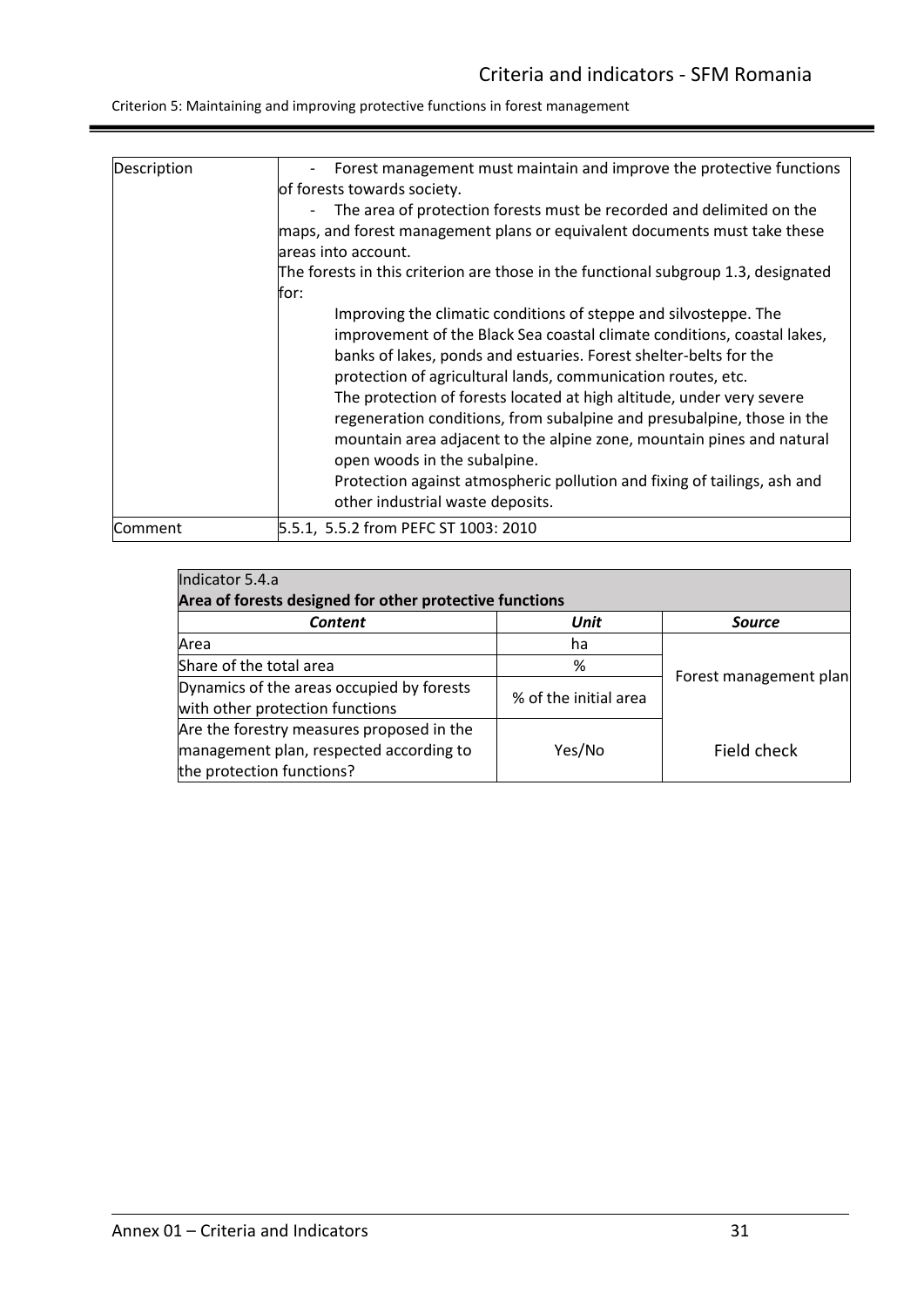Criterion 6: Maintenance of other socio-economic and cultural functions and conditions of forests

<span id="page-31-1"></span><span id="page-31-0"></span>

| 6.1            | <b>Property</b>                                                                                                                                                                                                                                                                           |
|----------------|-------------------------------------------------------------------------------------------------------------------------------------------------------------------------------------------------------------------------------------------------------------------------------------------|
| Subcriterion   | Property, ownership and management rights                                                                                                                                                                                                                                                 |
| Description    | Ownership rights and other possession rights over forest land must be well<br>defined, documented and established for the relevant forestry areas. In the same<br>way, the legal, traditional and customary rights related to forest lands must be<br>clarified, recognized and respected |
| <b>Comment</b> | PEFC ST 1003:2010                                                                                                                                                                                                                                                                         |

| Indicator 6.1.a<br>Legal documents attesting ownership                                                       |             |                                                                                  |
|--------------------------------------------------------------------------------------------------------------|-------------|----------------------------------------------------------------------------------|
| Content                                                                                                      | <b>Unit</b> | <b>Source</b>                                                                    |
| There are legal documents attesting<br>ownership of the entire area included in the<br>certification process | Yes/No      | - title of ownership / legal<br>documents of ownership<br>- management plan maps |
| Areas included in the certification process<br>can be delimited on the management plan<br>map                | Yes/No      |                                                                                  |

| Indicator 6.1.b                                                                                                                                                                                   |                  |                                       |  |
|---------------------------------------------------------------------------------------------------------------------------------------------------------------------------------------------------|------------------|---------------------------------------|--|
| Legal documents attesting the quality of administrator for the certified area                                                                                                                     |                  |                                       |  |
| Content                                                                                                                                                                                           | Unit             | <b>Source</b>                         |  |
| There are service / administration contracts<br>lfor the entire area included in the<br>certification process<br>The payment of fees for forestry<br>management / service contracts is up to date | Yes/No<br>Yes/No | Service / administration<br>contracts |  |
| Provisions of service / administration<br>contracts make it possible to resolve disputes<br>legally between the owner and any third<br>party                                                      | Yes/No           |                                       |  |

<span id="page-31-2"></span>

| 6.2          | <b>Rural development</b>                        |
|--------------|-------------------------------------------------|
| Subcriterion | <b>Forest contribution to rural development</b> |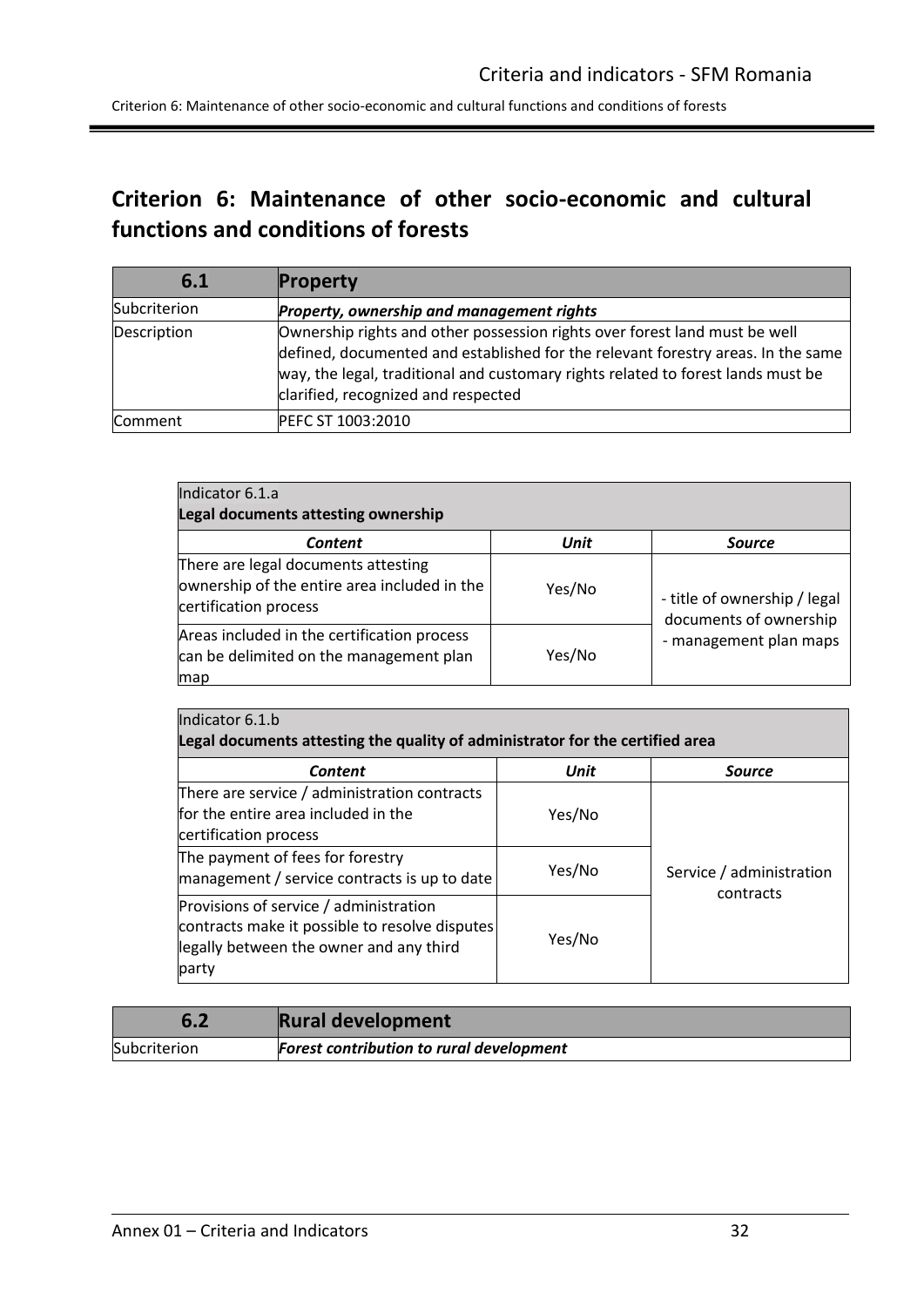| Description | Forest planning shall aim to respect the multiple functions offered by the          |
|-------------|-------------------------------------------------------------------------------------|
|             | forest to society, taking into account the role of the forest in rural development; |
|             | In particular, it must consider creating new employment opportunities in relation   |
|             | to the social and economic functions of forests.                                    |
|             | Supporting rural development can be achieved by training and hiring local people,   |
|             | preferably for local processing of wood products and non-wood products, etc.        |
|             | Forest management must support the well-being and long-term vitality of             |
|             | communities living in or near the forest area                                       |
| Comment     | PEFC ST 1003:2010                                                                   |

| Indicator 6.2.a |  |
|-----------------|--|

| Workforce involved in forest management                                                     |             |                                                      |
|---------------------------------------------------------------------------------------------|-------------|------------------------------------------------------|
| <b>Content</b>                                                                              | <b>Unit</b> | <b>Source</b>                                        |
| Number of employees at the level of the<br>administrator of the certification areas         | Number      |                                                      |
| Share of employees residing in communities<br>in certified forest area or its adjacent area | %           | human resources office at<br>the administrator level |

| Indicator 6.2.b<br>Workforce involved in the execution of forestry works                                                        |        |                                |  |
|---------------------------------------------------------------------------------------------------------------------------------|--------|--------------------------------|--|
| <b>Content</b>                                                                                                                  | Unit   | <b>Source</b>                  |  |
| Number of firms contracted for the execution<br>of forestry and exploitation works in the<br>certified area                     | Number | administrator/<br>forest owner |  |
| <b>Estimated number of employed workers</b><br>permanently engaged in forestry works in the<br>last year for the certified area | Number |                                |  |

<span id="page-32-0"></span>

| 6.3            | <b>Work conditions</b>                                                                                                                                                                                                                                                                                                                                                                                                                                                                                                                                                                                                                                        |
|----------------|---------------------------------------------------------------------------------------------------------------------------------------------------------------------------------------------------------------------------------------------------------------------------------------------------------------------------------------------------------------------------------------------------------------------------------------------------------------------------------------------------------------------------------------------------------------------------------------------------------------------------------------------------------------|
| Subcriterion   | <b>Working conditions, health and safety at work</b>                                                                                                                                                                                                                                                                                                                                                                                                                                                                                                                                                                                                          |
| Description    | $\overline{ }$ The organization, planning and conduct of work must be carried out in a manner<br>that makes it possible to identify the risks of accidents at work and to affect the<br>health of workers so that all acceptable measures are applied to protect workers<br>from these risks. Workers must be informed of the risks involved in their work and<br>their prevention measures. These provisions apply to both own employees and<br>contractors performing forestry or exploitation services.<br>- Working conditions must be safe, rules and training on work safety being offered<br>to all those who carry out forestry activities and works. |
| <b>Comment</b> | PEFC ST 1003:2010                                                                                                                                                                                                                                                                                                                                                                                                                                                                                                                                                                                                                                             |

| Indicator 6.3.a        |      |               |
|------------------------|------|---------------|
| <b>Work conditions</b> |      |               |
| <b>Content</b>         | Unit | <b>Source</b> |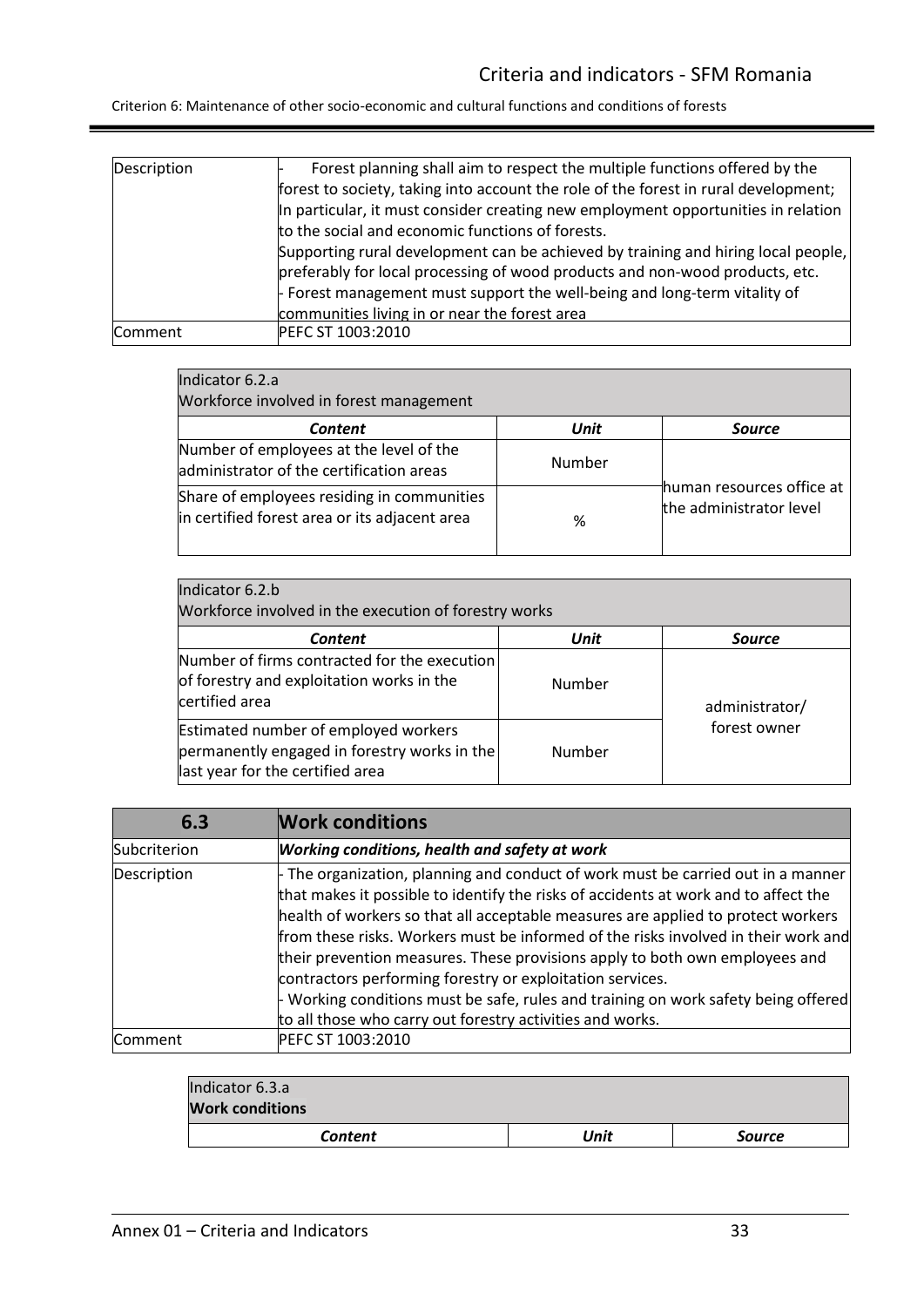| There are legal forms of employment for<br>each employee at the level of the certified<br>area manager                                                                                        | Yes/No | human resources office         |
|-----------------------------------------------------------------------------------------------------------------------------------------------------------------------------------------------|--------|--------------------------------|
| There is evidence of the findings of the<br>inspections carried out by the field inspectors<br>regarding the provision of working conditions<br>and the implementation of imposed<br>measures | Yes/No | at the administrator<br>llevel |

| Indicator 6.3.b<br><b>Work safety standards</b>                                                                                                                        |        |                                      |
|------------------------------------------------------------------------------------------------------------------------------------------------------------------------|--------|--------------------------------------|
| Content                                                                                                                                                                | Unit   | <b>Source</b>                        |
| There is evidence of periodic work safety<br>training for each employee at the level of the<br>manager of certified area                                               | Yes/No | responsible for work                 |
| There is evidence of the findings of the<br>inspections carried out by the field inspectors<br>regarding the implementation of the labor<br>safety rules               | Yes/No | safety at the<br>administrator level |
| Contractors of forestry and harvesting<br>services, working in the certified area are<br>contractually specified to meet the<br>requirements of the labor safety rules | Yes/No |                                      |
| Workers who work in forestry activities will<br>wear protective equipment according to legal<br>requirements                                                           | Yes/No |                                      |

| Indicator 6.3.c<br><b>Work-related accidents</b>                                                                           |             |                                                              |  |
|----------------------------------------------------------------------------------------------------------------------------|-------------|--------------------------------------------------------------|--|
| <b>Content</b>                                                                                                             | <b>Unit</b> | <b>Source</b>                                                |  |
| There is a register with records of accidents<br>at work registered at the level of the certified<br>area manager          | Yes/No      | responsible for work<br>safety at the<br>administrator level |  |
| Registered work-related accidents are<br>considered as seriousness and causes leading<br>to additional prevention measures | Yes/No      |                                                              |  |

<span id="page-33-0"></span>

| 6.4          | <b>Education and research</b>          |
|--------------|----------------------------------------|
| Subcriterion | <b>Forestry education and research</b> |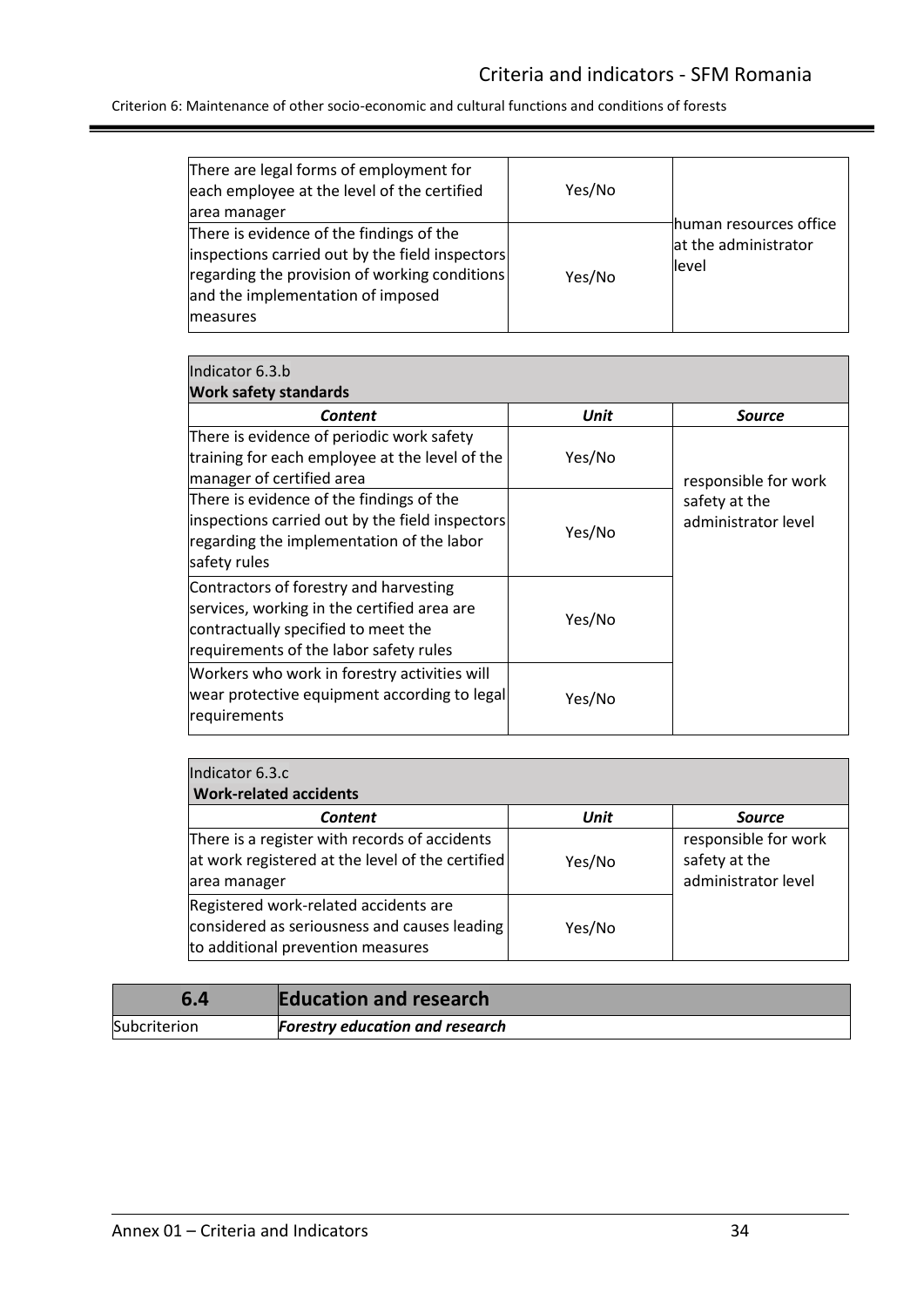Criterion 6: Maintenance of other socio-economic and cultural functions and conditions of forests

| Description | Forest managers, contractors, employees and forest owners must have sufficient<br>information and be encouraged to update their knowledge through a continuous<br>training process in relation to sustainable forest management as a prerequisite for<br>the implementation of the planned management and planning practices in this<br>standard.<br>Forest management should be based, among other things, on the results of<br>scientific research. Forest managers should contribute to research and data<br>collection necessary for sustainable forest management or support, if they deem<br>appropriate, the relevant research activities carried out by other organizations. |
|-------------|--------------------------------------------------------------------------------------------------------------------------------------------------------------------------------------------------------------------------------------------------------------------------------------------------------------------------------------------------------------------------------------------------------------------------------------------------------------------------------------------------------------------------------------------------------------------------------------------------------------------------------------------------------------------------------------|
| Comment     | PEFC ST 1003:2010                                                                                                                                                                                                                                                                                                                                                                                                                                                                                                                                                                                                                                                                    |

| Indicator 6.4.a<br>Dissemination of the principles of forest management certification                                                                            |        |                          |  |
|------------------------------------------------------------------------------------------------------------------------------------------------------------------|--------|--------------------------|--|
|                                                                                                                                                                  |        |                          |  |
| The forest owner knows and accepts the<br>principles of certification                                                                                            | Yes/No |                          |  |
| The certification principles, criteria and<br>lindicators of the national standard were<br>presented to the technical staff responsible<br>for forest management | Yes/No | Minutes of work meetings |  |
| The certification principles as well as the<br>relevant criteria and indicators were<br>presented to the contractors of the forestry                             | Yes/No |                          |  |

| Indicator 6.4.b                               |                 |                           |
|-----------------------------------------------|-----------------|---------------------------|
| <b>Continuous training</b>                    |                 |                           |
| <b>Content</b>                                | Unit            | <b>Source</b>             |
| Courses or training / specialization meetings | Total number of | list of participants,     |
| attended by technical staff responsible for   | courses         | diploma / attested        |
| forest management and / or                    | Total number of | participations, webpages, |
| forest owners over the last five years        | staff           | etc.                      |

| Indicator 6.4.c<br>Scientific research                                                                              |        |                           |  |
|---------------------------------------------------------------------------------------------------------------------|--------|---------------------------|--|
| <b>Content</b>                                                                                                      | Unit   | <b>Source</b>             |  |
| Students who have practiced in forests<br>administered by the certified area manager                                | Number | - Practice contracts      |  |
| Independent research projects carried out<br>within the administrative reach of the<br>certified area administrator | Number | - Collaboration protocols |  |
| Research projects carried out in partnership<br>with the certified area administrator                               | Number | - Research contracts      |  |

<span id="page-34-0"></span>**6.5 Recreational services**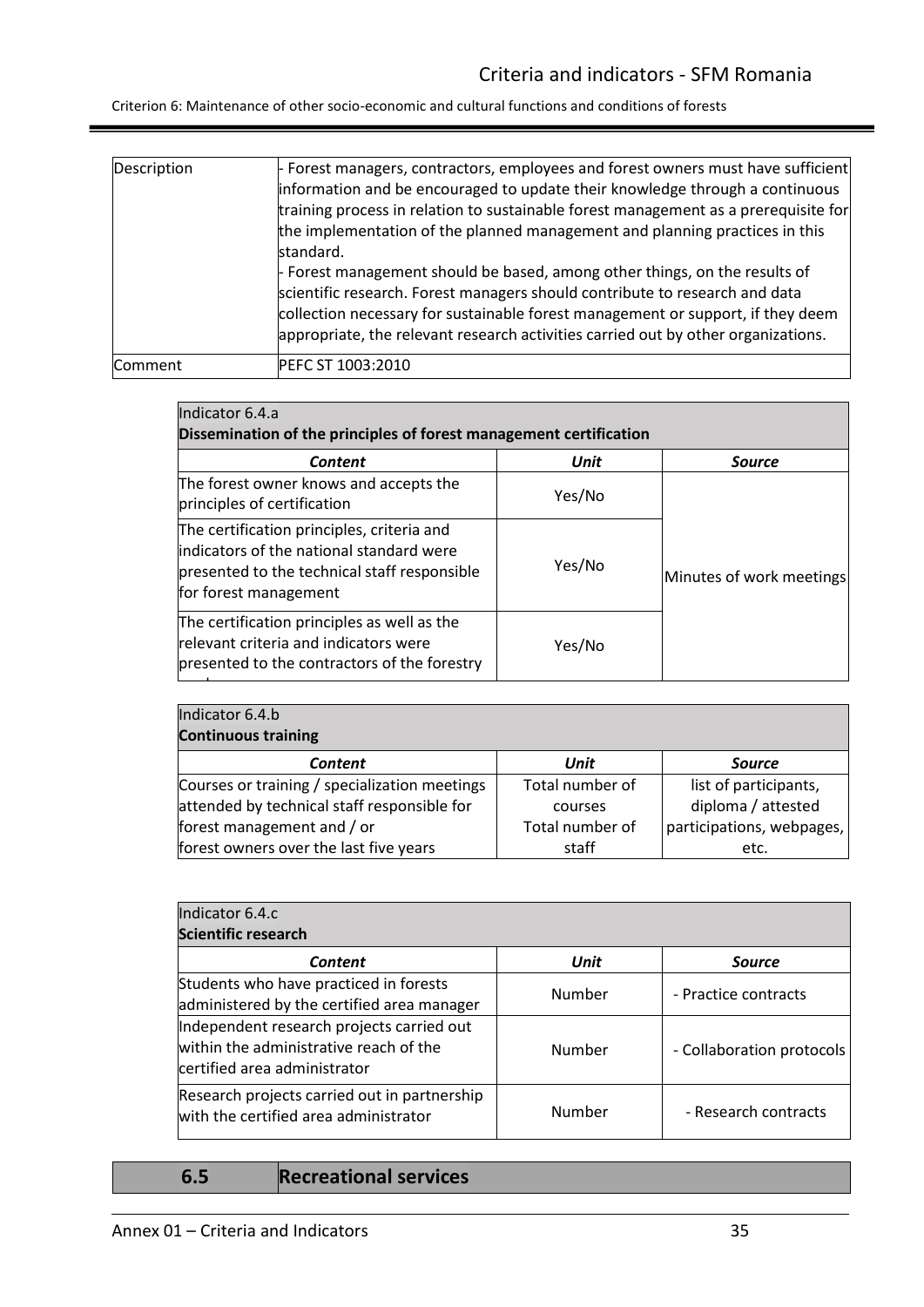| Subcriterion | <b>Recreational services</b>                                                                                                                                                                                                                                                                                                                                                                                                                                                                                                                                                                                                                                                                                          |
|--------------|-----------------------------------------------------------------------------------------------------------------------------------------------------------------------------------------------------------------------------------------------------------------------------------------------------------------------------------------------------------------------------------------------------------------------------------------------------------------------------------------------------------------------------------------------------------------------------------------------------------------------------------------------------------------------------------------------------------------------|
| Description  | - Recreational public access must be adequately provided in forests while<br>respecting the rights of property and the rights of third parties, taking into<br>account the effects on forest resources and ecosystems as well as compatibility<br>with other forest functions.<br>- Forest management works must consider all socio-economic functions and, in<br>particular, the recreational function and aesthetic values of the forest, for<br>example by maintaining structural diversity and promoting tree sprawls or<br>attractive trees as well as other floral, floristic or fruit features. However, this<br>must be done in a way that does not lead to serious negative effects on forestry<br>and soil. |
| Comment      | PEFC ST 1003:2010                                                                                                                                                                                                                                                                                                                                                                                                                                                                                                                                                                                                                                                                                                     |

| Indicator 6.5.a<br><b>Assigned recreational functions</b>                                                                    |        |                        |
|------------------------------------------------------------------------------------------------------------------------------|--------|------------------------|
| <b>Content</b>                                                                                                               | Unit   | <b>Source</b>          |
| Area of forests with assigned recreational<br>functions, according to the management<br>plans (functional category 1.4.)     | ha     |                        |
| Share of forests with assigned recreational<br>functions, according to the management<br>plans from the total certified area | %      | Forest management plan |
| Length of the tourist routes in the certified<br>area                                                                        | km     |                        |
| Number of information panels / places for<br>recreation.                                                                     | Number |                        |

| Indicator 6.5.b<br><b>Unrestricted public access</b>                               |      |                                         |
|------------------------------------------------------------------------------------|------|-----------------------------------------|
| <b>Content</b>                                                                     | Unit | <b>Source</b>                           |
| Share of forest areas with restricted public<br>access to the total certified area | %    | Forest management<br>plan/turist routes |
| Share of areas where public access to<br>motorized vehicles is restricted          | %    | Forest management plan                  |

<span id="page-35-0"></span>

| 6.6          | <b>Cultural values</b>                                                                                                                                                                                                                                               |
|--------------|----------------------------------------------------------------------------------------------------------------------------------------------------------------------------------------------------------------------------------------------------------------------|
| Subcriterion | Historical, spiritual and cultural values of forests                                                                                                                                                                                                                 |
| Description  | Areas with recognized historical, cultural or spiritual values and forest areas<br>essential to meeting the basic conditions of local communities (eg health and<br>subsistence) must be protected or managed in a way that considers the<br>importance of the area. |
| Comment      |                                                                                                                                                                                                                                                                      |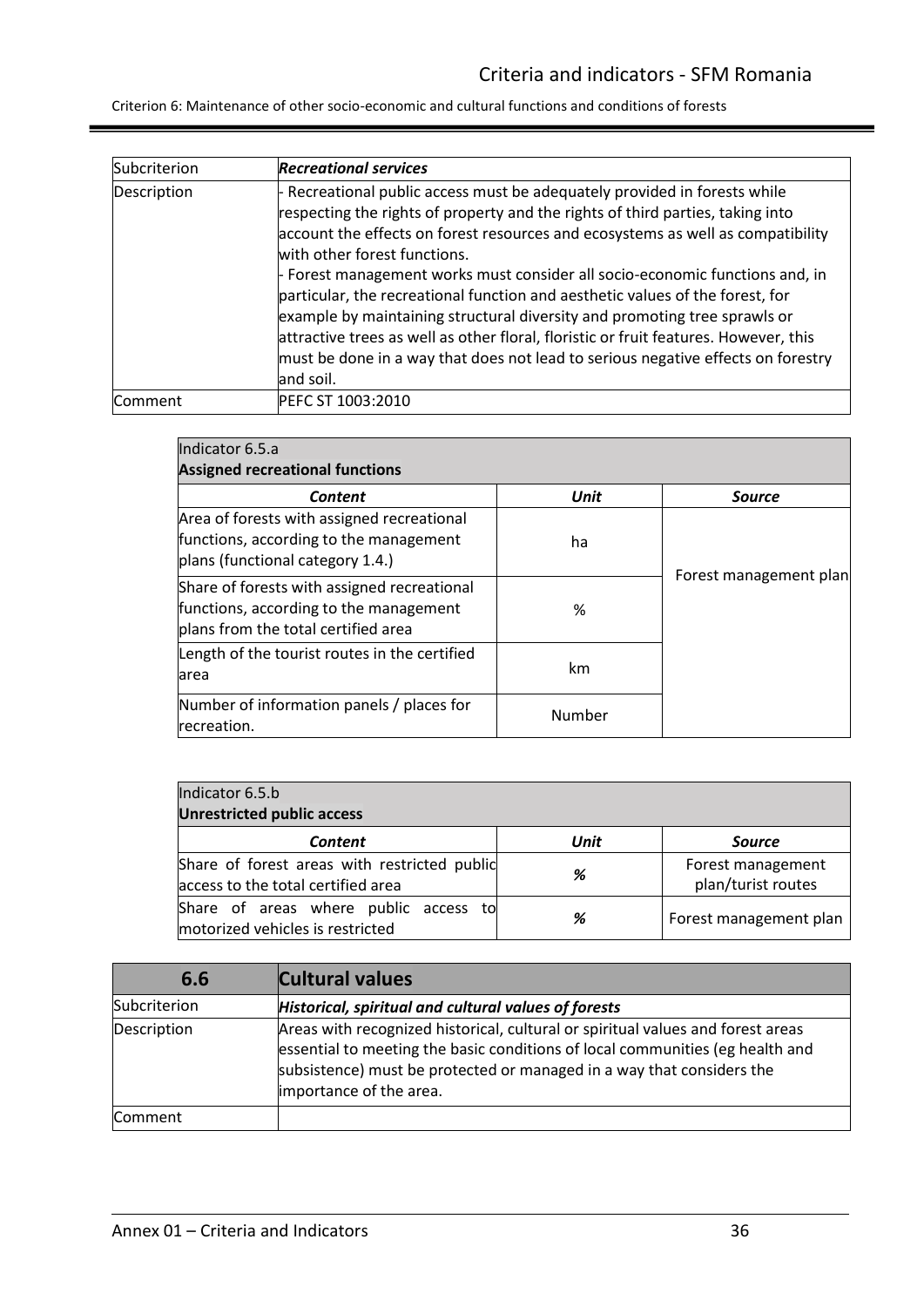| Indicator 6.6.a<br>Forests with recognized historical, spiritual and cultural values                                                                                 |      |                                             |  |
|----------------------------------------------------------------------------------------------------------------------------------------------------------------------|------|---------------------------------------------|--|
| <b>Content</b>                                                                                                                                                       | Unit | <b>Source</b>                               |  |
| Area of the forests surrounding the historical<br>/ cultural monuments belonging to the<br>functional category 1.4. Is assigned according<br>to the management plans | ha   | Forest management plan<br>Documentation for |  |
| Area of forests with specific historical,<br>cultural and spiritual values identified in<br>addition to management plans (if applicable)                             | ha   | identification                              |  |

<span id="page-36-0"></span>

| 6.7          | <b>Public relations</b>                                                                                                                                                                                                                                                                                                                                                                                                                                                                                                      |
|--------------|------------------------------------------------------------------------------------------------------------------------------------------------------------------------------------------------------------------------------------------------------------------------------------------------------------------------------------------------------------------------------------------------------------------------------------------------------------------------------------------------------------------------------|
| Subcriterion | Public participation and information                                                                                                                                                                                                                                                                                                                                                                                                                                                                                         |
| Description  | Forestry shall make best use of the experiences and knowledge of local<br>forest management such as those of local communities, owners, NGOs and the<br>local population.<br>- Forest management shall provide effective communication and consultation<br>with the local population and other stakeholders concerned with sustainable<br>forest management and must provide appropriate mechanisms to resolve<br>complaints and disputes related to forest management between forestry workers<br>and the local population. |
| Comment      |                                                                                                                                                                                                                                                                                                                                                                                                                                                                                                                              |

| Indicator 6.7.a                         |        |                           |  |
|-----------------------------------------|--------|---------------------------|--|
| Informing the public                    |        |                           |  |
| <b>Content</b>                          | Unit   | <b>Source</b>             |  |
| A public summary of the fundamentals of |        | public summary displayed  |  |
| management plan, used for the certified | Yes/No | on the notice board and / |  |
| area, is available                      |        | or the web page           |  |

| Indicator 6.7.b<br><b>Public participation</b>                                                                   |        |                                      |
|------------------------------------------------------------------------------------------------------------------|--------|--------------------------------------|
| <b>Content</b>                                                                                                   | Unit   | <b>Source</b>                        |
| There is a register of complaints and claims<br>publicly available at the level of the certified<br>area manager | Yes/No | register of complaints and<br>claims |
| There is a record of how complaints and<br>claims have been resolved                                             | Yes/No | solution documents                   |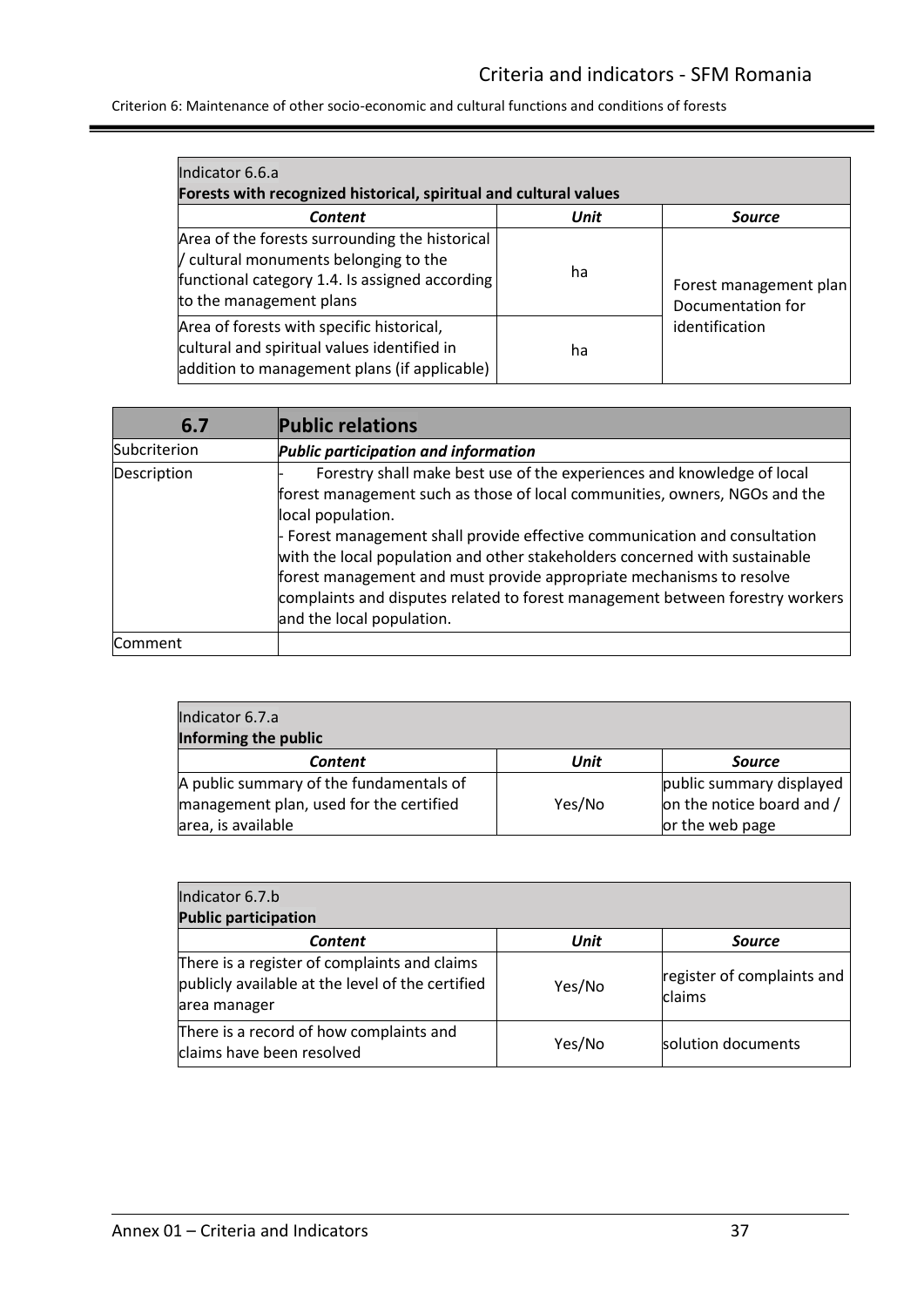# <span id="page-37-1"></span><span id="page-37-0"></span>**Glossary of terms**

| <b>Terms</b>         | <b>Definitions</b>                                                                                                                                                                                                                                                                                                                                                                                                                                                                                                                                                                                                                                                                                   |
|----------------------|------------------------------------------------------------------------------------------------------------------------------------------------------------------------------------------------------------------------------------------------------------------------------------------------------------------------------------------------------------------------------------------------------------------------------------------------------------------------------------------------------------------------------------------------------------------------------------------------------------------------------------------------------------------------------------------------------|
| Allowable cut        | The volume of wood that can be harvested as principal yield from a management<br>unit, based on the forest management plan, during the period of its application.<br>Yearly allowable cut - the volume of wood that can be harvested as principal yield<br>from a management unit resulting from the ratio between the allowable cut and<br>the number of years of applicability of the forest management plan.                                                                                                                                                                                                                                                                                      |
| Beforehand deduction | The action to replace the volume of wood intended to be harvested from the<br>stands, included in the decade-long harvesting plans of the principal yield, with<br>volumes resulting from the harvesting of the timber of stands completely<br>affected by biotic or abiotic factors or from stands over 1/2 the of technical<br>cutting age, partially affected by biotic or abiotic factors, or from legal<br>deforestation and illegal cuts                                                                                                                                                                                                                                                       |
|                      | Circulation of materials The transport of wood materials between two locations, using any means of<br>transport for this purpose, and / or the transfer of ownership of the wood<br>materials.                                                                                                                                                                                                                                                                                                                                                                                                                                                                                                       |
| Close crop           | The stage from which a regeneration can develop independently, due to the fact<br>that its component parts achieve a degree that ensures their mutual conditioning<br>and growth, without the need for completion and maintenance work.                                                                                                                                                                                                                                                                                                                                                                                                                                                              |
| Composition-goal     | The combination of species to be pursued is done by a stand that optimally<br>combines both in proportion and by grouping the biological requirements with<br>multiple, socio-economic or ecological objectives.                                                                                                                                                                                                                                                                                                                                                                                                                                                                                     |
| Consistency          | The degree of tree spacing in the stands. Consistency is expressed by the<br>following indices: a) the index of denseness; B) the density index; C) the crown<br>closing index; D) coverage index.                                                                                                                                                                                                                                                                                                                                                                                                                                                                                                   |
| Coppice system       | The general mode of forest management, based on vegetative regeneration.                                                                                                                                                                                                                                                                                                                                                                                                                                                                                                                                                                                                                             |
| Felling area         | The forest area in which wood mass harvests are carried out in order to realise<br>tending operations, treatment methods, preservation or extraction of incidental<br>or hygienic yields.                                                                                                                                                                                                                                                                                                                                                                                                                                                                                                            |
| Forest               | The term forest refers to: a) land with forest use included in the forest<br>management plans on January 1, 1990, including area modifications, according to<br>the entry-exit operations performed under the law;<br>B) forest shelter-belts; C) the lands on which the juniper are installed; D) the land<br>covered with woodland pastures with a consistency of 0.4 or more, calculated<br>only for the area actually occupied by the forest vegetation; E) plantations with<br>forest species in the areas of protection of hydrotechnical works and land<br>improvements made on public land owned by the state, covered with trees<br>reaching at least 5 m at maturity, on at least 0.25 ha. |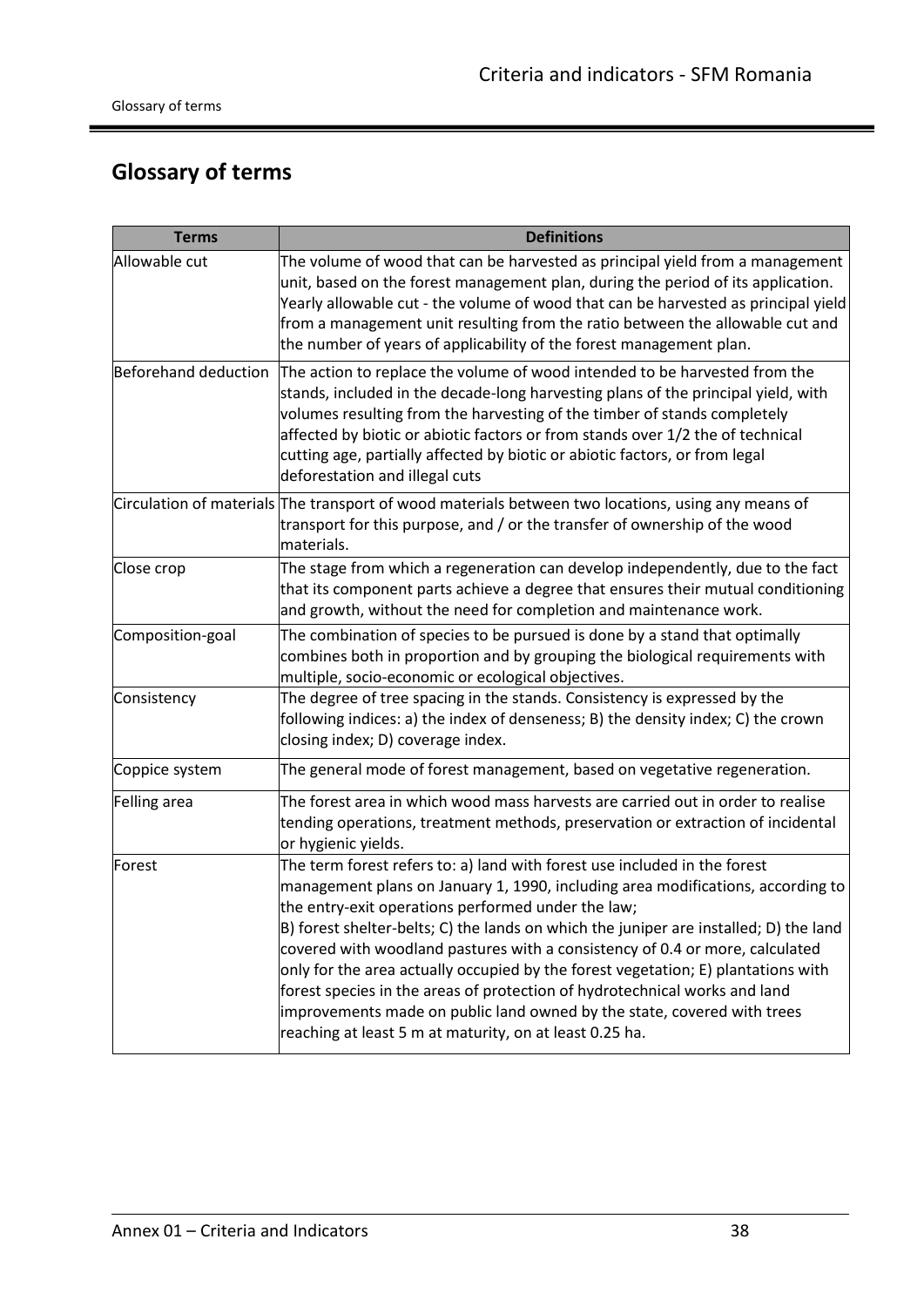ŧ

| Forest district          | Forestry unit established for the purpose of administering or providing services                                      |
|--------------------------|-----------------------------------------------------------------------------------------------------------------------|
|                          | for the national forest fund, having the minimum set-up area as follows: a) in the                                    |
|                          | plains region - 3.000 ha forest; b) in the hilly region - 5.000 ha forest; c) in the                                  |
|                          | mountain region - 7.000 ha forest. When setting up and operating the forest                                           |
|                          | district, is taken in account only the forest areas owned by the owner or the                                         |
|                          | owners/association of owners who have requested the establishment of the                                              |
|                          | forest district.                                                                                                      |
| Forest management        | All technical, economic and legal activities carried out by forest regime districts                                   |
|                          | and by the National Forest Administration - Romsilva in order to ensure the                                           |
|                          | sustainable management of forests, respecting the forestry regime.                                                    |
| Forest regime            | The unitary system of forestry, economic and legal technical norms regarding the                                      |
|                          | management, culture, harvesting, protection and guarding of the forest fund in                                        |
|                          | order to ensure sustainable management.                                                                               |
| Forest reproductive      | The biological plant material through which the trees of the species and artificial                                   |
| material                 | hybrids, important for forest purposes, are reproduced; These species and these<br>hybrids are stated by special law. |
| Functional type          | All functional categories requiring the same management mode.                                                         |
| <b>Functional zoning</b> | The operation by which one or more protection functions are associated with                                           |
|                          | each of the management units. In relation to the optimal structures that the                                          |
|                          | stands have to realize, in order to fulfill the assigned protection functions, the                                    |
|                          | functional zoning also determines the treatment method to be adopted at the                                           |
|                          | age of harvesting for the forests for which the principal yields are established.                                     |
| Growing stock            | The total volume of standing trees covering a reference area: a compartment, a                                        |
|                          | production subunit, a production unit or a forest district. Expressed in cubic                                        |
|                          | meters or cubic meters per hectare.                                                                                   |
| High-forest system       | The general mode of forest management, based on seed regeneration.                                                    |
| Incidental products I    | Trees of a stand fully affected of biotic and/or abiotic factors, trees of a stand                                    |
|                          | over 1/2 of the age of technical exploitability, partially affected by biotic and/or                                  |
|                          | abiotic factors or trees/trees for which approvals are granted for legal                                              |
|                          | deforestation.                                                                                                        |
| Incidental products II   | Trees of a stand below 1/2 of the age of technical exploitability, partially affected                                 |
|                          | by biotic and/or abiotic factors                                                                                      |
| Management plan          | Basic forest management study, with technical, organizational, legal and                                              |
|                          | economic content, ecologically fundamented.                                                                           |
| Management subunit       | The division of a production/protection unit, created as a result of the grouping                                     |
|                          | of stands in the production and/or protection unit according to the purpose of                                        |
|                          | the management.                                                                                                       |
| Management unit          | Generic term used for production and protection sub-units, whether or not                                             |
|                          | subject to production regulation.                                                                                     |
| Production process       | The set of works to determine the allowable cut of principal yield for production                                     |
|                          | and protection sub-units, whose management baseline includes the production                                           |
|                          | cycle (for regular high-forests) or the diameter (for selection forests).                                             |
|                          |                                                                                                                       |
|                          |                                                                                                                       |